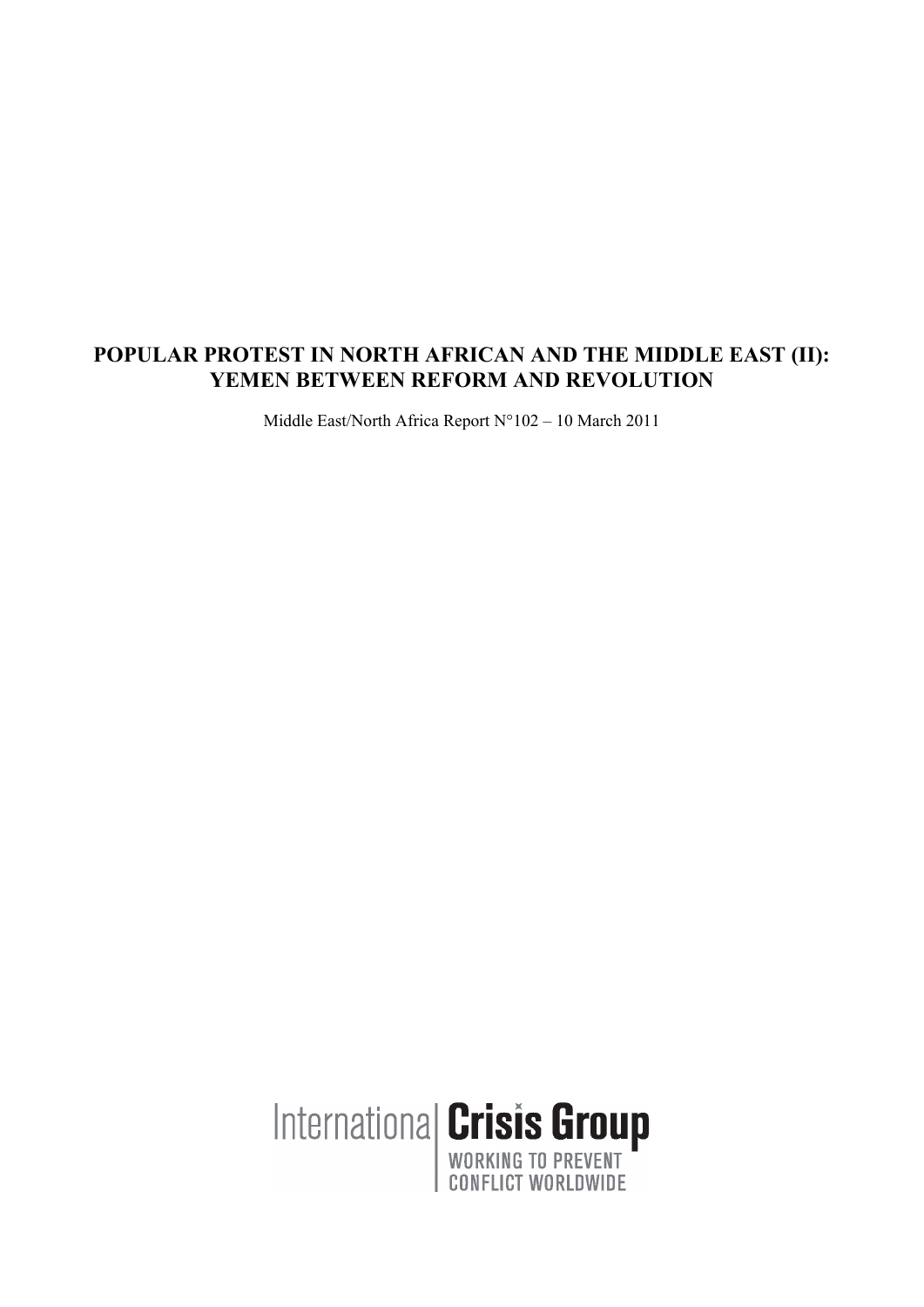# **TABLE OF CONTENTS**

| L.                |                                                                                      |  |
|-------------------|--------------------------------------------------------------------------------------|--|
|                   |                                                                                      |  |
|                   |                                                                                      |  |
|                   |                                                                                      |  |
|                   |                                                                                      |  |
|                   |                                                                                      |  |
|                   |                                                                                      |  |
|                   |                                                                                      |  |
|                   |                                                                                      |  |
|                   |                                                                                      |  |
|                   |                                                                                      |  |
| ${\bf V}_{\cdot}$ |                                                                                      |  |
|                   |                                                                                      |  |
|                   |                                                                                      |  |
|                   |                                                                                      |  |
|                   |                                                                                      |  |
|                   | <b>APPENDICES</b>                                                                    |  |
|                   |                                                                                      |  |
| B.                |                                                                                      |  |
|                   | CRISIS GROUP REPORTS AND BRIEFINGS ON THE MIDDLE EAST AND NORTH AFRICA SINCE 2008 23 |  |
|                   |                                                                                      |  |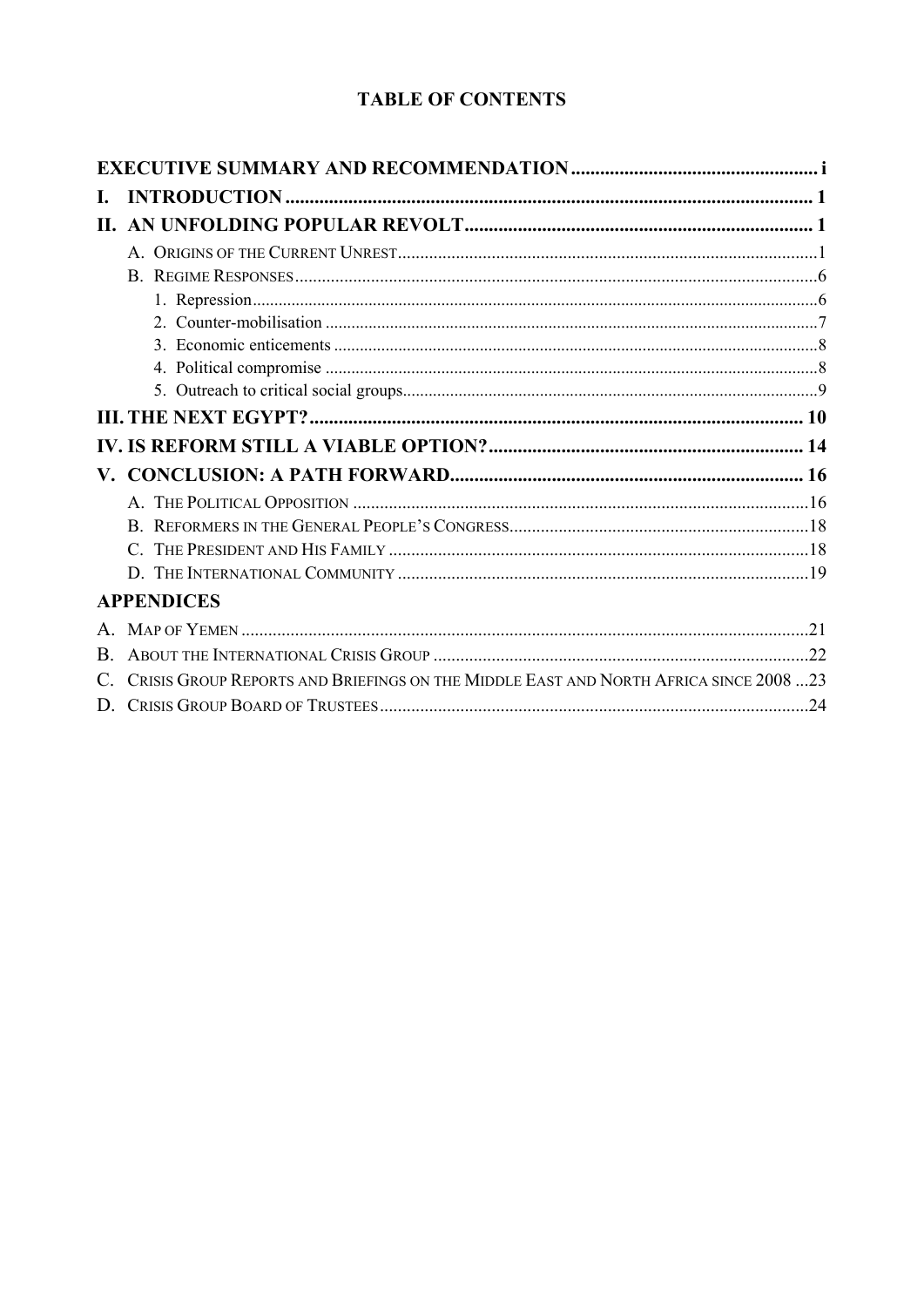## **Middle East/North Africa Report N°102** 10 March 2011

# **POPULAR PROTEST IN NORTH AFRICA AND THE MIDDLE EAST (II): YEMEN BETWEEN REFORM AND REVOLUTION**

# **EXECUTIVE SUMMARY AND RECOMMENDATIONS**

Even before the popular wave from Tunisia and Egypt reached Yemen, President Saleh's regime faced daunting challenges. In the north, it is battling the Huthi rebellion, in the south, an ever-growing secessionist movement. Al-Qaeda in the Arabian Peninsula is showing mounting signs of activism. Sanaa's political class is locked in a two-year battle over electoral and constitutional reforms; behind the scenes, a fierce competition for post-Saleh spoils is underway. Economic conditions for average Yemenis are dire and worsening. Now this. There is fear the protest movement could push the country to the brink and unleash broad civil strife. But it also could, and should, be a wakeup call, a catalyst for swift, far-reaching reforms leading to genuine power-sharing and accountable, representative institutions. The opposition, reformist ruling party members and civil society activists will have to work boldly together to make it happen. The international community's role is to promote national dialogue, prioritise political and economic development aid and ensure security aid is not used to suppress opposition.

Events in Tunisia and Egypt have been cause for inspiration with a speed and geographic reach that defies imagination. In Yemen, their effect has been to transform the nature of social mobilisation, the character of popular demands and elites' strategic calculations. They emboldened a generation of activists who consciously mimicked their brethren's methods and demands, taking to the streets and openly calling for Saleh's ouster and regime change – aspirations many quietly backed but few had dared openly utter. The official opposition, tribal leaders and clerics at first mostly stood on the sidelines. But as protests steadily grew in size – and as the regime security forces resorted to heavy-handed violence – they played catch-up and have come to espouse some of the demonstrators' more ambitious demands.

Largely caught off guard, the regime's response was mixed. It has employed harsh tactics, particularly in the south, arresting, beating harassing and even killing activists. By most accounts, supporters donning civilian clothes took the lead, wielding sticks, clubs, knives and guns to disperse

demonstrations. Police and security personnel at best failed to protect protesters, at worst encouraged or even participated in the repression. The events on 8 March, when the army used live ammunition against demonstrators, represent a worrisome escalation.

The regime also mobilised supporters, organising massive counter-demonstrations. Some likely joined due to financial inducements, yet it would be wrong to dismiss them so readily. Saleh still enjoys genuine support born of tribal loyalties and nurtured by a deep patronage system that doles out benefits. He benefits from a large wellspring of negative legitimacy, given the absence of a clear or popular alternative leader. Finally, the president has been compelled to make a series of unprecedented concessions, notably regarding presidential term limits and hereditary succession.

None of these tactics appears to have worked. Violence boomeranged, enraging the youth movement and attracting more supporters to the protesters' side. Regime efforts to rally supporters have met with some success, yet every day sees more defections from traditional pillars of support, including tribal heads and clerics. Saleh's concessions, impressive as they might have seemed to him, are viewed as both insufficient and unworthy of trust by protesters who continue to come out in force.

What comes next? It is easy to look at Tunis and Cairo and predict the regime's rapid demise. Some traits are shared. Far more even than Tunisians or Egyptians, Yemenis suffer from poverty, unemployment and rampant corruption; if economic disparity and injustice are an accurate predictor of unrest, the regime has reason to worry. As in those preceding cases, the demonstrators have condensed their demands into a call for the leader's unconditional departure, and they are displaying remarkable resilience and ability to expand their reach in the face of regime countermeasures.

Still, Yemen is neither Egypt nor Tunisia (though, for that matter, nor was Egypt like Tunisia, which says something about how oblivious popular protests are to societal differences and how idle is speculation about what regime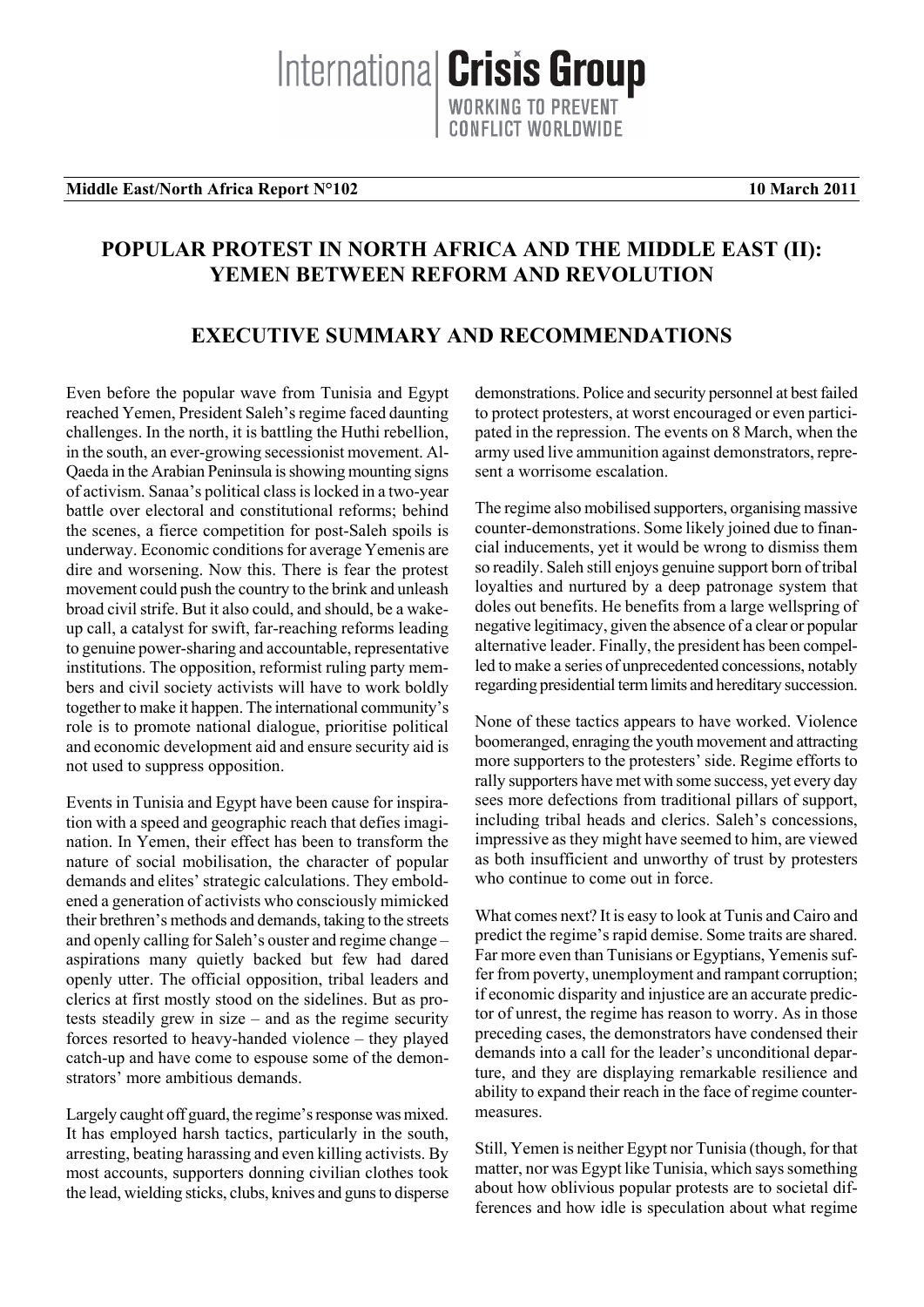might be the next to go). Its regime is less repressive, more broadly inclusive and adaptable. It has perfected the art of co-opting its opposition, and the extensive patronage network has discouraged many from directly challenging the president. Moreover, flawed as they are, the country has working institutions, including a multi-party system, a parliament, and local government. Qat chews are a critical forum for testing ideas and airing grievances. Together, these provide meaningful outlets for political competition and dissent, while preserving space for negotiation and compromise.

Other significant differences relate to societal dynamics. Tribal affiliations, regional distinctions and the widespread availability of weapons (notably in the northern highlands) likely will determine how the transition unfolds. There is nothing resembling a professional military truly national in composition or reach. Some parts of the security apparatus are more institutionalised than others. Overall, however, it is fragmented between personal fiefdoms. Virtually all the top military commanders are Saleh blood relatives, who can be expected to stand by his side if the situation escalates.

Then there is the matter of opposition cohesion, which has proved critical in successful regional uprisings. Preserving unity of purpose amid the ongoing Huthi rebellion and tensions between northerners and southerners will be challenging. In the south, the movement best equipped to mobilise protesters, the Hiraak, promotes secession, an agenda around which other Yemenis hardly can be expected to rally. While Hiraak supporters recognise that a strong protest movement in the north benefits their cause by distracting the security apparatus, the link thus derives from strategic opportunity, not cooperation in pursuit of a common goal. This may be changing: youth activists are seeking to transcend geographic divides, and the umbrella opposition group – the Joint Meeting Parties (JMP) – is building closer ties with rebels in both north and south. It is too early to predict the outcome, which could well determine Saleh's fate.

The spectre of descent into tribal warfare likewise makes many Yemenis nervous. A potentially bloody power struggle looms between two rival centres within the Hashid tribal confederation – one affiliated with the president, the other with the late Sheikh Abdullah bin Hussein al-Ahmar's sons. Rules of the game are in flux, presenting an uncommon opportunity for serious reform – but also for violent conflict.

The protesters, with the wind at their backs, expect nothing less than the president's quick ouster. The president and those who have long benefited from his rule are unlikely to give in without a fight. Finding a compromise will not be easy. The regime would have to make significant concessions, indeed far more extensive than it so far has been

willing to contemplate. To be meaningful, these would have to touch the core of a system that has relied on patronclient networks and on the military-security apparatus. The opposition and civil society activists have a responsibility too. A democratic transition is long overdue, yet they should be mindful of the risk of pushing without compromise or dialogue for immediate regime change. The outcome could be a dangerous cycle of violence that jeopardises the real chance that finally is at hand to reform a failing social contract.

# **RECOMMENDATIONS**

# **To the Opposition Parties:**

- 1. Continue to support youth- and civil society- led peaceful protests both rhetorically and, on a case by case basis, through official participation by the Joint Meetings Parties (JMP).
- 2. Pursue negotiations with the ruling General People's Congress (GPC) and religious leaders on a plan for the peaceful transfer of power.
- 3. Propose a specific timeline and prioritised agenda for an inclusive national dialogue.
- 4. Suggest far-reaching, immediate reforms to:
	- a) ensure implementation of regime promises not to extend the president's term or pass the office to his son; and
	- b) shift power from the presidency and the militarysecurity establishment to a more representative civilian government.
- 5. Keep a distance from the increasingly acrimonious power struggle pitting the Saleh and al-Ahmar families.
- 6. Maintain pressure on the regime to hold it accountable to its reform commitments through popular protests; international observation of the national dialogue; agreement on a timeline for the transition; and a media campaign.
- 7. Intensify efforts to reach out to and coordinate with Huthi supporters and members of the Southern Movement (Hiraak) willing to seek peaceful reform.

# **To Reformers within the General People's Congress:**

- 8. Advance concrete suggestions on an agenda and timeline for a peaceful transition of power and an inclusive national dialogue.
- 9. Work with members of civil society to pressure the president to undertake immediate action on his reform commitments (including no extension to his term; no transfer of power to his son; a genuine national di-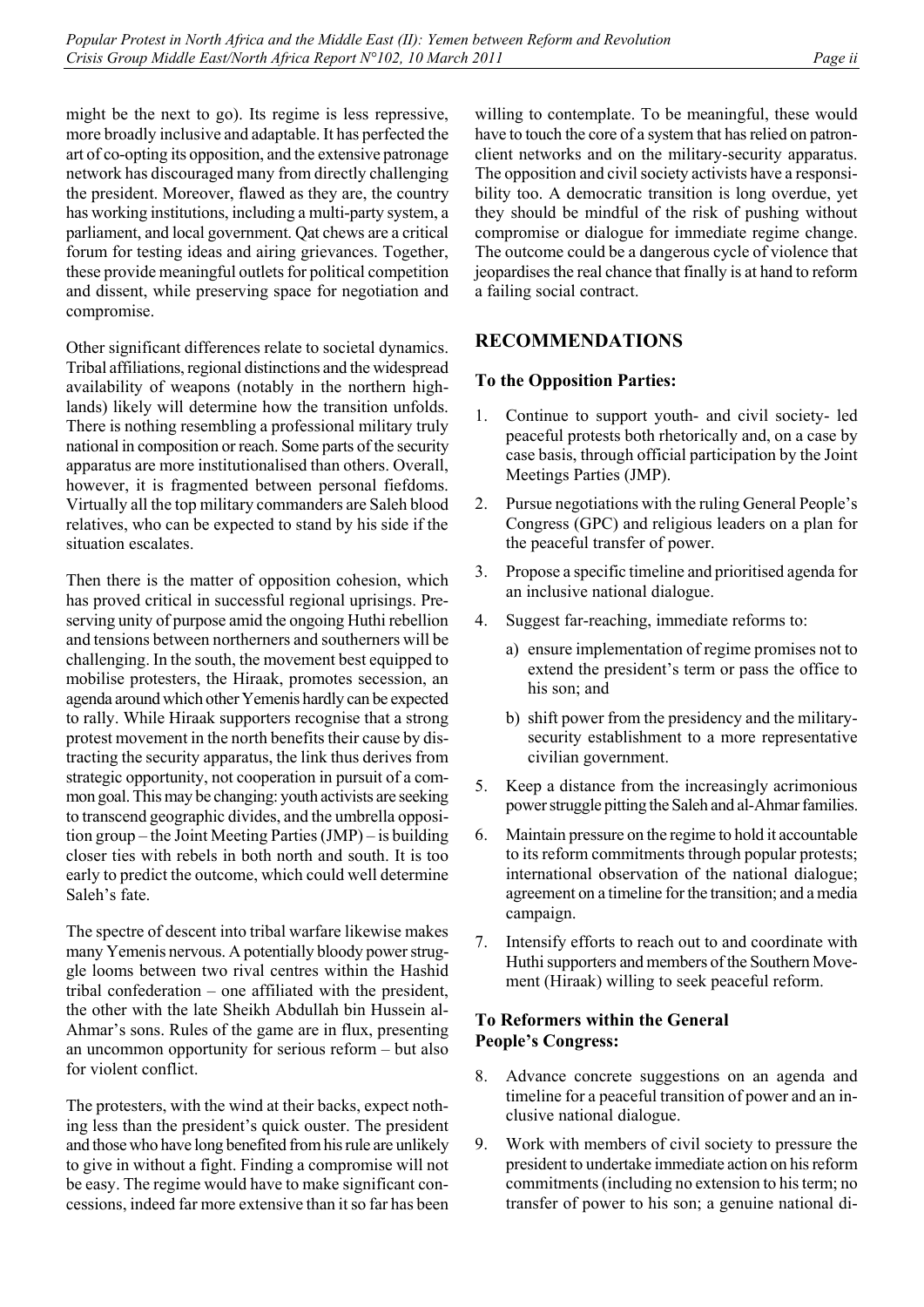alogue; protecting rights of protesters and punishing those who violated them).

- 10. Invigorate the multi-party system by either:
	- a) resigning from the GPC and forming a new party comprising reformers from across the political and regional spectrum; or
	- b) reforming the GPC from within by activating party membership at all levels and empowering urban youth within the party structure.

# **To The President and his family:**

- 11. Respect the rights of all citizens including in the south – to peaceful protest and assembly and prosecute perpetrators of violence against demonstrators.
- 12. Take verifiable steps to ensure implementation of promised reforms regarding presidential term limits and inheritance of power.
- 13. Pursue negotiations with the JMP and religious leaders on a plan for the peaceful transfer of power and national dialogue, including meaningful curbs on the power and privileges of the president's Sanhan tribe through civilian oversight of the military-security establishment.
- 14. Halt use of inflammatory rhetoric against the JMP, protesters, the Hiraak and the Huthis.

# **To the Friends of Yemen, including members of the Gulf Cooperation Council and the G8, as well as representatives from the UN, the EU, the Arab League, the IMF and the World Bank:**

15. Facilitate the national dialogue through willingness to serve in an observer role;

# **To Saudi Arabia:**

16. Channel efforts through the Friends of Yemen process rather than via engagement with individual sheikhs;

# **To Western donor governments, including the U.S.:**

- 17. Ensure that security assistance does not skew the playing field against reformers by:
	- a) recalibrating the mix, giving the highest priority to economic and political development aid;
	- b) taking steps to ensure military-security assistance is not used to thwart domestic opposition and peaceful protests; and
	- c) developing stronger ties with civil society and opposition groups, including those in the Hiraak pursuing peaceful protests.

18. Continue to make clear and public statements condemning the use of violence against peaceful protesters throughout the country.

# **Sanaa, Brussels, 10 March 2011**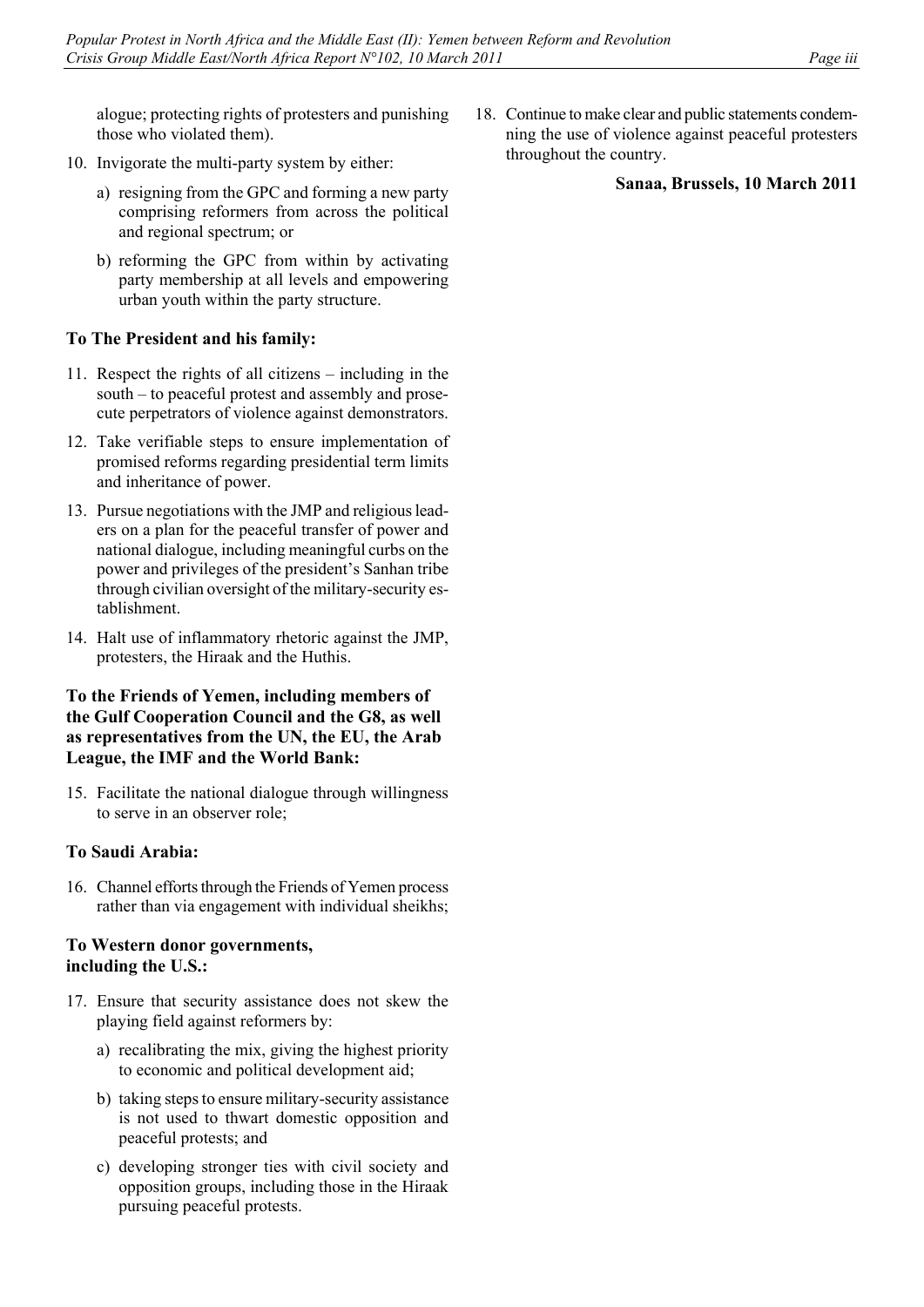## **Middle East/North Africa Report N°102** 10 March 2011

# **POPULAR PROTEST IN NORTH AFRICA AND THE MIDDLE EAST (II): YEMEN BETWEEN REFORM AND REVOLUTION**

| I. INTRODUCTION | II. AN UNFOLDING POPULAR REVOLT |
|-----------------|---------------------------------|

This is the second in a series of briefings and reports that will examine the unprecedented protests in North Africa and the Middle East.<sup>1</sup> These popular uprisings are rooted in a common set of conditions: autocratic regimes; lack of representative institutions; flagrant iniquities; corruption; nepotism; and, more broadly, a sense that rulers increasingly have been treating public resources as private goods. As a result, the wave of protests has spread with remarkable speed throughout the region. Yet, similarities aside, local conditions vary greatly, which accounts for strikingly different trajectories in Egypt, Tunisia, Libya, Bahrain, Yemen and elsewhere.

Based to the extent possible on its field presence, Crisis Group will provide necessary background, describe events in specific countries, examine local actors and analyse societal dynamics. Where appropriate, it will offer recommendations and broader comparative conclusions, while reflecting on longer-term implications for the international community.

# **A. ORIGINS OF THE CURRENT UNREST**

Two weeks before Tunisia's January 2011 Jasmine Revolution shook the region, the head of Yemen's ruling party parliamentary bloc, Sheikh Sultan Barakani, announced that his party would not only "reset" the clock for presidential term limits – a move that would allow President Ali Abdullah Saleh to stand again – but would "remove the clock" completely, potentially enabling Saleh to become president for life.<sup>2</sup> The statement triggered a political firestorm, tapping into festering resentment over the concentration of power and wealth around the president and his family. Sheikh Sadiq al-Ahmar, the pre-eminent sheikh of the powerful Hashid tribal confederation,<sup>3</sup> warned that the amendment, if passed, would "destroy Yemen", and Saleh would become a "Pharaoh". The secretary general

<sup>&</sup>lt;sup>1</sup> A first report examined the events in Egypt. See Crisis Group Middle East/North Africa Report N°101, *Popular Protest in North Africa and the Middle East (I): Egypt Victorious?*, 24 February 2011.

<sup>&</sup>lt;sup>2</sup> Saleh came to power in north Yemen in 1978 and became president of unified Yemen in 1990. He won unified Yemen's first presidential elections in 1999 with 96 per cent of the vote. He won the first genuinely competitive presidential elections in 2006, with 77 per cent of the vote. The constitution states that the president shall be elected for no more than two seven-year terms. As such, 2013 should mark the end of Saleh's tenure. In the past, the ruling party had publicly discussed two options for amending the constitution to allow Saleh to stand again: 1) eliminating term limits completely, and 2) changing the presidential term limit from seven to five years. Changing the term limit from seven to five years would "reset the clock" so that Saleh would be eligible for two more terms in office.

<sup>&</sup>lt;sup>3</sup> There are two main tribal confederations in the northern highlands: Hashid and Bakil. The Bakil confederation is numerically larger and more decentralised. The Hashid confederation was more hierarchically organised under the late pre-eminent sheikh, Abdullah bin Hussein al-Ahmar. He was succeeded upon his death in 2007 by his eldest son, Sadiq, who has proved far less powerful. President Saleh and his kin hail from the Hashid confederation's Sanhan tribe, specifically Bayt al-Ahmar village in the Sanhan region. Bayt al-Ahmar can refer to the president's village or to Sheikh Abdullah bin Hussein al-Ahmar's family (the House of al-Ahmar). Both are part of the Hashid confederation but should not be confused.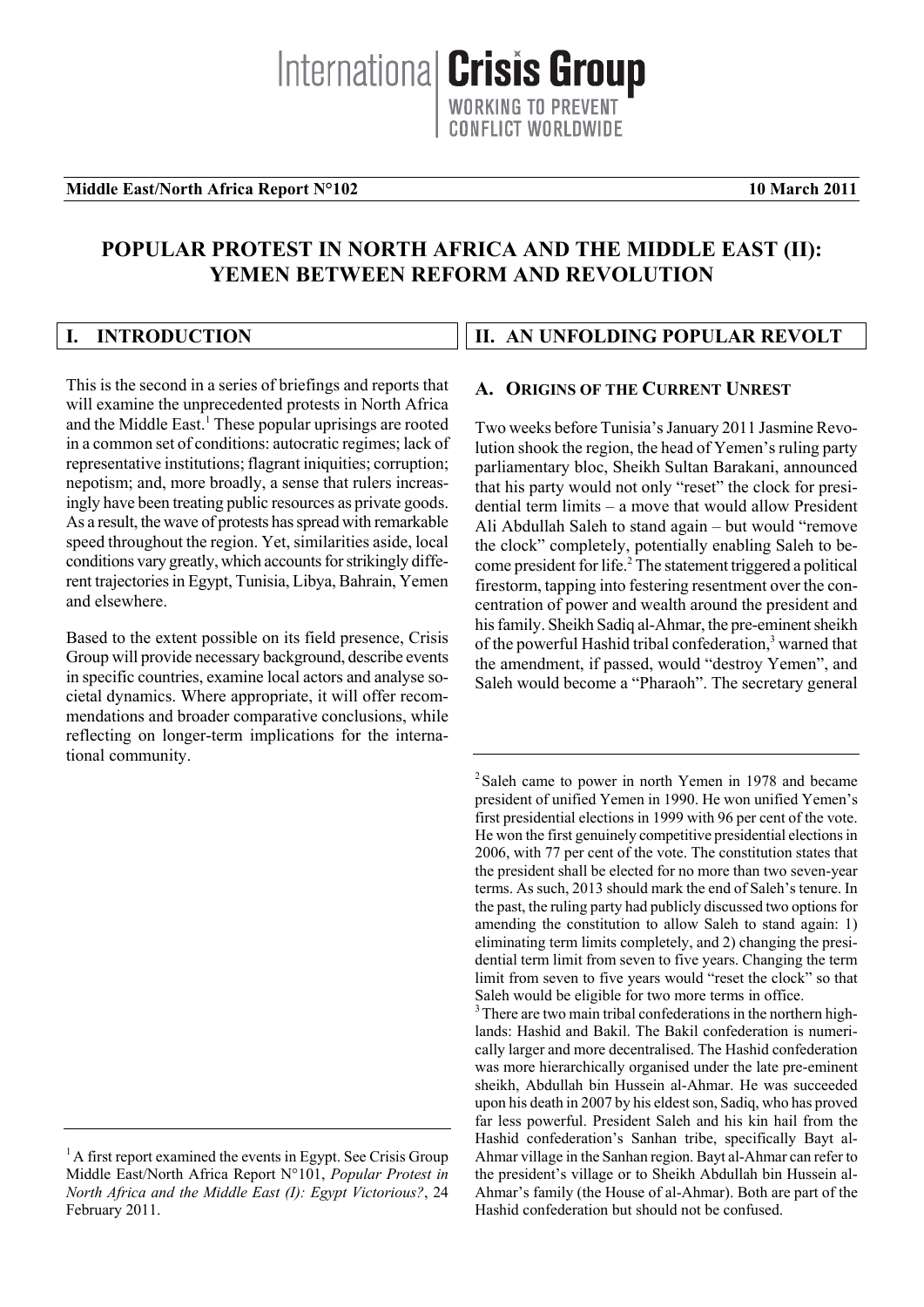of the opposition Nasserite Popular Unionist Organisation called on Saleh to "save face" and step down.<sup>4</sup>

While the proposal to "remove the clock" may have been a bargaining tactic to press opposition parties to compromise on long-debated electoral and constitutional reform**,**  its timing could not have been more unfortunate. On 14 January, the Jasmine Revolution toppled Tunisia's president, Zine al-Abidine Ben Ali, and Sanaa braced for the aftershocks. That night, the president placed his security forces in the capital on high alert in anticipation of potential riots. Yemenis watched Al Jazeera and discussed how faraway events might impact their own country.

Initially, the street reaction was muted. On 15 January, several dozen student, civil society, and opposition activists participated in a rally in Sanaa in support of the Tunisian uprising. In response, the regime briefly detained several, including opposition parliament member Aydaroos Naqeeb from the Yemeni Socialist Party and the charismatic director of the non-governmental Women Journalists Without Chains and member of the opposition Yemeni Congregation for Reform (Islah), Tawakkul Karman. Small demonstrations continued throughout the week at Sanaa University, with students calling for a similar revolution in Yemen and chanting slogans such as "Oh Ali, join your friend Ben Ali".

From the outset, student and civil society activists have been clear in their demand that Saleh step down. Their slogans are largely borrowed from the Tunisian and Egyptian examples: "The people want the fall of the regime", "Leave, Leave" and "After Mubarak, O!Ali", among others. Karman explained that once the regime was gone, protesters would be ready to discuss reviving the national dialogue<sup>5</sup> and other steps toward necessary reforms. Until then, they appear determined to focus exclusively on removing Saleh and his family from power.<sup>6</sup>

If street activists have been adamant in their call for regime change, the established opposition parties were, until recently, far more cautious in their official statements and positions.7 The principal opposition actor, the Joint Meeting Parties (JMP) is a loose coalition of five groups, including the powerful Islah, which is Islamist in outlook, and the Yemeni Socialist Party (YSP), which has its roots in the south. Following the Tunisian uprising, the JMP sponsored rallies in a well-organised and careful manner, having secured all required government permits. While some of its rank and file, particularly young members like Karman, demanded more dramatic change, the coalition leadership focused on substantive political reform, not Saleh's immediate ouster. In the words of the current chairman, Dr Muhammad Abdulmalik Mutawakkil, "the JMP is interested in reform, not in the role of specific people. We are not as interested in who is ruling the country as we are in how the country is ruled".<sup>8</sup>

The JMP organised three major successive rallies following the Tunisian uprising. On 20 January, demonstrators in Sanaa, Taiz and Al-Baydah governorates criticised the controversial constitutional amendment that would allow Saleh to stand again for president in 2013 and urged the ruling party to return to the national dialogue. Demonstrators denounced poor living conditions and hereditary rule. Some also called for the president's departure, albeit without the JMP's official sanction. Then, on 29 January, the coalition organised four separate rallies in Sanaa that attracted thousands of demonstrators each. On the following Thursday (the first day of the weekend), 3 February, even larger demonstrations that were spread more broadly throughout the country attracted international attention. While young protesters in particular mimicked Tunisian and Egyptian slogans, the official banners, speeches and chants were highly scripted and focused on political reform, not Saleh's immediate ouster. Moreover, the JMP leadership was careful to avoid open confrontation with regime supporters.

At the height of the Egyptian uprising (25 January-11 February), student and civil society demonstrations waned. Karman said that she and others reduced their activities

<sup>&</sup>lt;sup>4</sup>Quoted in *Al-Masdar*, online, 10 January 2011.

 $5$ The national dialogue has its roots in a February 2009 agreement between the ruling party and the opposition bloc. Both approved a two-year delay of the April 2009 parliamentary elections, during which time the ruling party and the opposition were to: 1) revise the Supreme Council for Elections and Referenda; 2) compile an accurate voters list and 3) discuss electoral and constitutional changes, including moving to a proportional list and a parliamentary system. While the original dialogue was primarily between the political parties, it soon expanded to include other actors and issues. Most importantly, it theoretically incorporates the Huthi conflict and the growing separatist movement in the south. After numerous fits and starts, the ruling party and the opposition belatedly agreed to a framework for implementing the dialogue in July 2009. The process stalled again in October 2009 and has yet to restart. For more information, see: April Longley Alley, "Yemen's Multiple Crises", *Journal of Democracy* 21:4 (October 2010).

<sup>6</sup> Crisis Group interview, Sanaa, 17 February 2011.

<sup>7</sup> Immediately following the Tunisian revolution, a small number of opposition party activists called for regime change. However, they were acting independently and did not have the sanction or support of the opposition bloc.

<sup>8</sup> Crisis Group interview, Dr Mohammed Abdulmalik Mutawakkil, current chairman of the JMP opposition bloc and secretary general of the small Zaydi religious party, the Union of Popular Forces, Sanaa, 4 February 2011.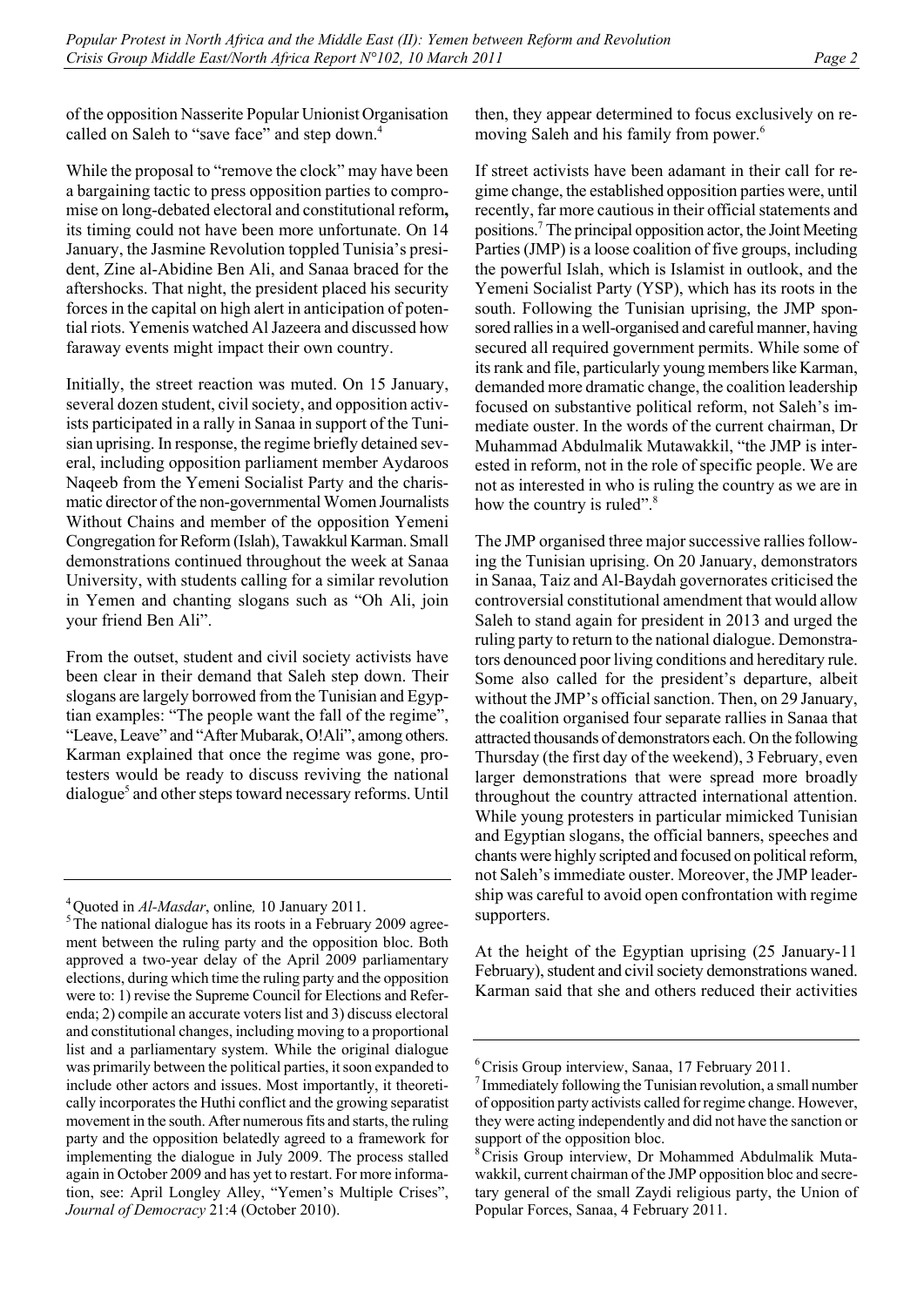because all media attention was focused on Egypt.<sup>9</sup> Immediately following Hosni Mubarak's fall, however, the tenor and pace of mobilisation changed dramatically. On 11 February, the night of the Egyptian president's resignation, thousands of Yemenis took to the streets across the country in celebration and to call for similar change. For the first time, large demonstrations began to take on a more spontaneous, organic character, as individuals came into the streets in response to SMS messages and Facebook calls, or simply joined as marchers passed their homes and shops.

During celebratory marches, young demonstrators spoke of a new wave of freedom sweeping the Middle East that could not pass Yemen by. A youth leader discussed ways of unifying the country's regions and groups, particularly the Huthi rebels in the north and the southern separatists, $10$  behind a call for regime change.<sup>11</sup> Inspired by the Egyptians' success, grassroots organisers redoubled their efforts and began to stage daily demonstrations in the capital as well as in other governorates.

Initially, the JMP, powerful tribal leaders and clerics<sup>12</sup> largely stood on the sidelines, as civil society activists

11 February 2011.

<sup>12</sup> In practice, there is no clear distinction between the JMP opposition, tribal leaders and clerics. The JMP, like the GPC, comprises a variety of social and political elites, including tribal and religious leaders. Islah, for example, was founded by the late Sheikh Abdullah Bin Hussein al-Ahmar. The powerful and students led daily anti-regime protests. During the first week, their numbers remained small – ranging from several hundred to several thousand– but participants showed themselves dedicated and tenacious, even when confronted with an increasingly violent regime response. Partially in reaction to public outrage over the regime's use of and/or tacit support for violence, the movement gained strength, and, on 18 February (after Friday prayers), tens of thousands demonstrated in at least eight cities, including Sanaa, Taiz and Aden.<sup>13</sup> On 20 February, the JMP announced that it could not accept an invitation for dialogue with the ruling party while the regime engaged in violence against peaceful protesters. Coalition leaders "urged [their] supporters to join young protesters in peaceful protests against the regime."<sup>14</sup>

On the same day, the Huthi spokesperson, Mohammad Abdulsalam, said that "the young people's movement and the Joint Meeting Parties in Saada have participated in preparations for protests in support of [coordinated] protests in Aden, Taiz, Sanaa, and other governorates".15 Cooperation with the southern activists also rose, as demonstrators mixed secessionist chants with calls for the fall of the regime. Within the ruling General People's Congress Party (GPC) itself, defections began. On 23 February, seven parliamentarians left it in protest of the authorities' use of violence, bringing total resignations at that point to nine.16 Street activists demanding immediate change clearly were gaining the advantage, as cooperation between the primarily youth-led protest movement, the JMP, the Huthis and activists in the south increased.

The following Friday, 25 February, activists organised even larger anti-regime demonstrations. The website of the independent weekly newspaper *al-Masdar* reported that more than a million gathered at University Square in Sanaa, known by demonstrators as "The Square of Change", in support of immediate regime change.17 *Al-Minbar,* a website supportive of the Huthis, claimed that tens of thousands took to the streets in Sadaa governorate calling for Saleh's ouster.18 The actual number of attendees likely was more modest – tens of thousands in Sanaa, thousands in Aden but over 100,000 in the epicentre of protest,

<sup>9</sup> Crisis Group interview, Tawokkul Karman, Sanaa, 17 February 2011.

 $10$ <sup>The Huthi rebellion began in 2004 as a geographically con-</sup> tained conflict between a small group of rebels loyal to Hussein al-Huthi and the Yemeni government. It has since passed through six rounds of intense fighting and has yet to be fully resolved. For more information on its origins and history, see Crisis Group Middle East Report N°86, *Yemen: Defusing the Saada Time Bomb*, 27 May 2009. The southern separatist movement has its origins in the unification of the Yemen Arab Republic (YAR) and the People's Democratic Republic of Yemen (PDRY) in 1990 and the 1994 civil war, in which Saleh defeated an attempt by leaders of the former PDRY to secede. In 2006, groups of "southerners" (citizens living in the area of the former PDRY) began to stage protests and sit-ins calling for equal treatment under the law, greater local autonomy and other reforms. After two years of unsuccessful protests, the movement began to call for separation. For more information, see April Longley and Abulghani al-Iryani, "Fighting Brushfires with Batons, An analysis of the political crisis in south Yemen", The Middle East Institute online, Policy Brief *(*February 2008); April Longley Alley and Abdulghani al-Iryani, "Southern Aspirations and Saleh's Exasperation: The looming threat of secession in south Yemen", The Middle East Institute online, *Viewpoints,* no. 11 (June 2009); Stephen Day, "Updating Yemeni national unity: Could lingering regional divisions bring down the regime?", *Middle East Journal*, vol. 62, no. 3 (2008).<br><sup>11</sup>Crisis Group interview, youth activist and journalist, Sanaa,

Sunni religious leader, Sheikh Abdul Majid al-Zindani, is a member of Islah's Shoura Council and Hamid al-Ahmar also is a leading party figure. That said, statements and actions by clerics and tribal sheikhs are a useful barometer of shifting alliances and protest dynamics.

<sup>&</sup>lt;sup>13</sup>"Yemen: End Deadly Attacks on Protestors", Human Rights

Watch, 18 February 2011.<br><sup>14</sup> News Yemen (in Arabic), 20 February 2011.

<sup>&</sup>lt;sup>15</sup> Ibid.<br><sup>16</sup> *Al-Masdar*, online, 23 February 2011. That number has now reached thirteen. See below.

<sup>17</sup>*Al-Masdar*, online, 25 February 2011. 18*Al-Minbar*, online, 25 February 2011.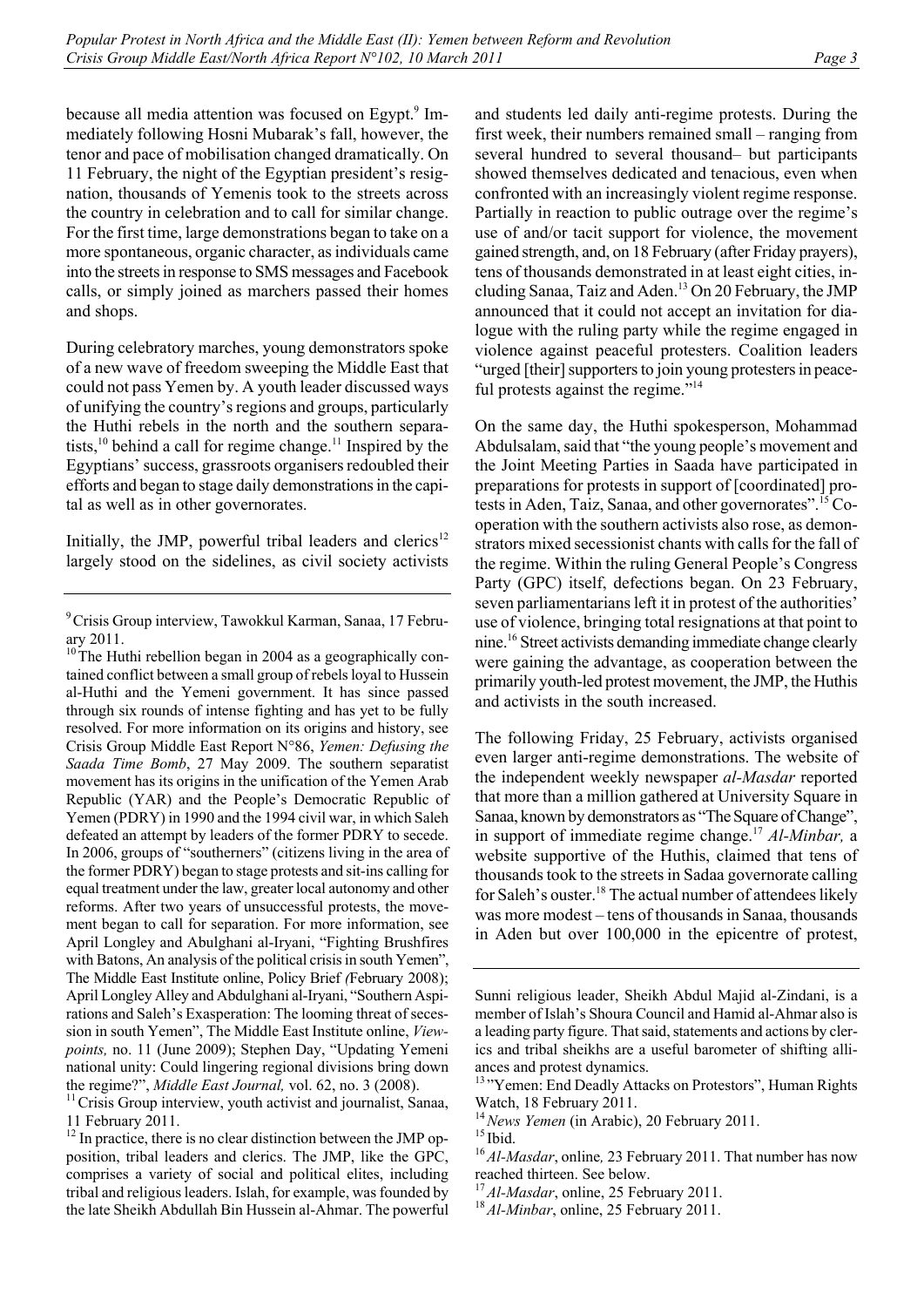Taiz.19 Still, what was most remarkable was that these protests were primarily led and organised by a new group of youth and civil society activists, acting largely independently of formal political parties.

With support from the JMP and other prominent social figures, the protests have continued to grow in size. The protest/sit-in at Sanaa University's "Square of Change" is regularly drawing tens of thousands. Organisers estimate that 50 per cent are tribesmen, 40 per cent students and 10 per cent Huthis and others.<sup>20</sup> Various civil society and professional organisations, including lawyers and doctors, have their own sit-in tents. Demonstrations in other governorates, particularly Aden, Taiz and Ibb, continue to swell, likewise attracting tens of thousands into the streets on weekends after Friday prayers.

The JMP's decision to officially support the youth protest movement was a significant change, although important differences exist between the parties and street protesters. Most importantly, the JMP still is leaving the door open for negotiation and dialogue, while the majority of youth and civil society protesters are not. According to the rotating chairman of the coalition, Mutawakkil:

The JMP is still not calling for the immediate ouster of Saleh. They are discussing this issue internally, but no

<sup>20</sup> Crisis Group interview, Abdulghani al-Iryani, Sanaa, 6 March 2011.

decision has been made. They are still interested in changing the way the country is ruled, not in changing people. It is still possible to have a peaceful transfer of authority.<sup>21</sup>

An Islah member echoed these sentiments: "The JMP is still open for dialogue. But they continue to wait for guarantees that the president is serious".22 Student protestors are frustrated with the JMP's willingness to conduct dialogue with the regime. A sign commonly held by university demonstrators reads: "no dialogue, no parties". Nor is there unanimity within the JMP. While it still is in discussions with the ruling party, several important members have issued statements calling for Saleh's immediate departure. $^{23}$ 

Overall, as time has gone by, the trend among the opposition, religious leaders and tribal networks has been toward supporting the protesters' more far-reaching demands – even though the picture is not always as clear as it first appears. The JMP's stance regarding both Saleh's departure and the possibility of dialogue is continually evolving. On 2 March, the opposition, in coordination with a group of clerics, offered Saleh a five-point plan as a roadmap for honourable and peaceful transition that would require him to leave office by the end of  $2011.^{24}$  It also asked the regime to respect the rights of citizens to continue peaceful demonstration, to investigate and prosecute those responsible for violence against demonstrators and to initiate an inclusive dialogue with all relevant parties, including parts of the exiled southern separatist opposition.25

When on 7 March the president called on the opposition to attend a national conference and begin dialogue, it refused, saying that it would participate only if Saleh agreed to leave within a year.<sup>26</sup> It vowed to intensify protests in response to the president's rejection of their transition offer.27 In short, even as many JMP leaders leave the door open for dialogue and a peaceful transition, their demands increasingly are in tune with those of street protestors.

<sup>19</sup>*The New York Times,* 25 February 2011. Since Mubarak's fall, the city of Taiz has played an increasingly important role in the protest movement. By 18 February, tens of thousands were engaged in a sit-in which, they said, would last until the regime's ouster; by 25 February, numbers had swelled to over 100,000. The governorate of Taiz is reputed to be among the most educated and politically motivated in the country; it also is home to some of its most established business families. Moreover, Taizis own businesses throughout the country and form the largest percentage of government workers. They have long felt neglected by the central government; as they see it, they suffer from their lack of strong tribal affiliations with the current regime and resent that development and business initiatives are focused in Sanaa. Grievances also are tied to sectarian divisions. The northern highlands are predominantly Zaydi (a branch of Shiite Islam distinct from the Twelver Shiism), while the more settled agricultural regions of middle and southern Yemen, of which Taiz is a part, follow the Shafei school of Sunni jurisprudence. For details on Zaydism, see Crisis Group Report, *Yemen: Defusing the Saada Time Bomb*, op. cit. Yemenis often point out that, historically, the Zaydi tribal highlands have ruled over the Shafeis agricultural areas. Although the government is filled with Shafei bureaucrats, many feel that real power lies with the president, who is a Zaydi, and his northern highland supporters. Given the governorate's large population and historical importance as a centre of political activism, its increased involvement is an important pivot point shaping the direction of popular protests.

<sup>&</sup>lt;sup>21</sup> Crisis Group interview, Dr Mohammed Abdulmalik Mutawakkil, Sanaa, 1 March 2011.<br><sup>22</sup> Crisis Group interview, member of Islah, Sanaa, 1 March 2011.

<sup>&</sup>lt;sup>23</sup>They include Sheikh Hameed al-Ahmar (son of the late preeminent sheikh of the Hashid Tribal confederation, member of Islah, and prominent businessman) and, more recently, spokesmen like Mohammad al-Sabri of the Nasserite Party. Al-Sabri told Al-Jazeera on 1 March that the "opposition decided to stand with the people's demand for the fall of the regime, and there is no going back on that", al-Jazeera.net, 1 March 2011.<br><sup>24</sup> Agence France-Presse, 4 March 2011.<br><sup>25</sup> Crisis Group interview, senior Yemeni official, Sanaa, March

<sup>2011.&</sup>lt;br><sup>26</sup> Gulf News, 8 March 2011.

<sup>&</sup>lt;sup>27</sup> Agence France-Presse, 7 March 2011.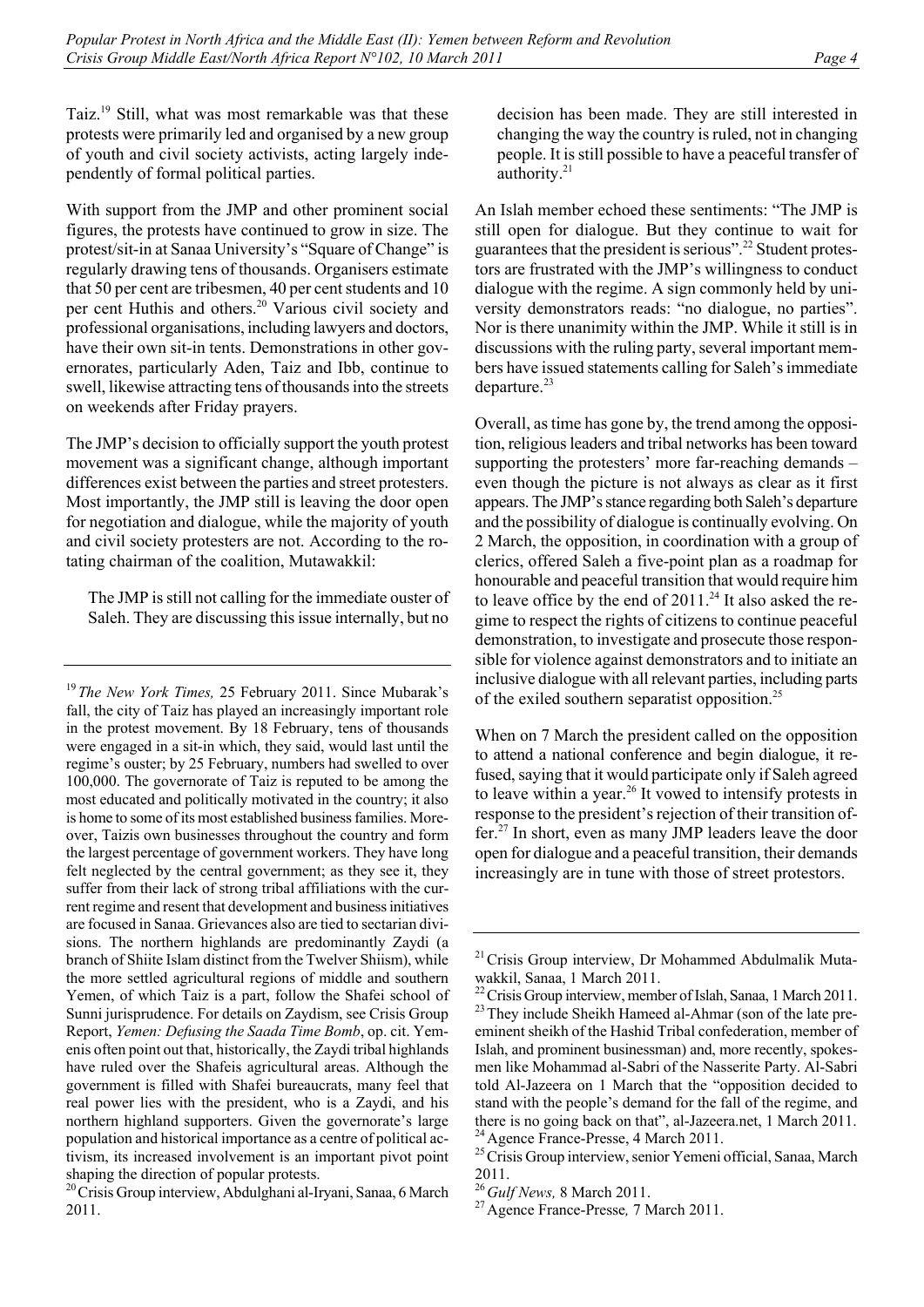Important religious, tribal, and other social leaders are also gradually aligning themselves with street demonstrators. As early as 4 February, religious leaders in the western coastal governorate of al-Hudaydah – traditionally politically quiet and a regime stronghold – launched a campaign calling on youth to organise a Tunisia- or Egypt-like revolution. Aware of the importance of religious discourse as a mobilising tool, the regime quickly dismissed the region's director of religious endowment.<sup>28</sup> More importantly, one of Yemen's most influential salafi clerics and a long-time Saleh ally, Sheikh Abdulmajid al-Zindani,<sup>29</sup> condemned violence against protesters and increasingly threw his weight behind the movement. In a serious blow to the president, he delivered a fiery speech to demonstrators at Sanaa University on 1 March, asserting that the president "came to power by force, and stayed in power by force, and the only way to get rid of him is through the force of the people". He added that "an Islamic state [in Yemen] is coming."30

The situation is nuanced, however. While Zindani is now publicly backing anti-regime protesters, he is far from having cut ties with the president. Shortly before his impassioned 1 March speech, Zindani and other religious leaders met with the president to advise him on how to move the country through the crisis. In fact, the *ulama* council (a group of scholars and religious authorities led by Zindani) is working with both the JMP and the regime – against the youth protesters' wishes – on a compromise that would allow a peaceful transfer of power. $31$ 

The protest movement, likewise, has attracted growing tribal support. Since mid-February, when the regime resorted to significant violence against peaceful protesters, several important tribal sheikhs have joined. To a large degree, this reflects a historic rivalry between the president's family and sons of the late powerful Sheikh Abdullah bin Hussein al-Ahmar, who, sensing growing dissatisfaction with the regime, have sought to bolster their chances of claiming power.

Hamid al-Ahmar, a prominent businessman and member of the (Islamist) Islah opposition, arguably is now the most outspoken and powerful voice promoting anti-regime protest and Saleh's immediate ouster. His brother, Hussein, who enjoys stronger ties with the tribal base, also has been deeply engaged in the protest movement, flexing his political muscle through the non-governmental National Solidarity Council and, most recently, by holding meetings in his home governorate of Amran in an effort to secure tribal allegiances.32 On 17 February, he warned that should the president fail to protect peaceful protesters, he would rally the tribes to their support.<sup>33</sup>

On 26 February, Hussein made good on his threat. He resigned from the GPC at the largest anti-regime rally in the history of the Amran governorate, which gathered thousands of tribesmen from the Hashid and Bakil confederations. At the rally, Hussein and his tribal supporters called for the regime's fall and Saleh's immediate departure. In a forceful speech, he told supporters:

We are on the path of change. We are neither scared of thugs nor tanks. The armed forces belong to the people, not mercenaries. We will confront this regime with our bare chests in peaceful revolution, and we will never accept any tutelage over our land.

He reportedly also "urg[ed] the Huthis and the Southern Mobility Movement [SMM], to 'drop their slogans, adopt a unified motto calling for the fall of the corrupt regime, and to build an institutional state', saying that 'the regime itself made our brothers in the South go out and demand disintegration [from the North]".<sup>34</sup>

Although these are significant steps, it still is premature to suggest that the Hashid (or Bakil) tribal confederation has turned decisively against Saleh. Hussein's and his brother's dramatic opposition carries important weight within tribal groupings, yet "the tribes" are far from constituting a unified bloc and have not shifted as coherent units against the president. Immediately after the tribal gathering in Amran, several prominent sheikhs within the Hashid and Bakil confederations reiterated their support for Saleh, objecting to Hussein's speaking on their behalf.<sup>35</sup>

<sup>&</sup>lt;sup>28</sup> *Al-Watan*, online, 8 February 2011.<br><sup>29</sup> Zindani is deeply embedded in the ruling patronage system. He is the founder of Iman University, a well-known salafi university in Sanaa that the U.S. accuses of promoting violent extremism. In 2004, Zindani was named a "special designated global terrorist" by the U.S. Treasury Department for his alleged role in terrorist financing Zindani and his *ulema* council represent the salafi-leaning segment of the larger sunni religious community. He has long provided advice and political support to the president and is close to his relative, Ali Muhsin al-Ahmar, the commander of the north-west military division. In the 1980s, Ali Mushsin and Zindani played key roles in mobilising Yemenis to participate in the Afghan jihad against the Soviet Union. Zindani also is a founding member of Islah and enjoys deep political and personal ties with Sheikh Abdullah bin Hussein al-Ahmar's family.<br> $^{30}$  The New York Times, 1 March 2011.

<sup>&</sup>lt;sup>31</sup> Crisis Group interviews, senior Yemeni officials, Sanaa, March 2011.

<sup>&</sup>lt;sup>31</sup> Sheikh Abdullah bin Hussein al-Ahmar's family comes from the governorate of Amran, which is immediately north of Sanaa

and the heartland of the Hashid tribal confederation.<br><sup>33</sup>Quoted in *Marib Press*, 18 February 2011.<br><sup>34</sup>Quoted in *Marib Press*, special report, 26 February 2011.<br><sup>35</sup>*Al-mu'tamar.net*, 26 February 2011.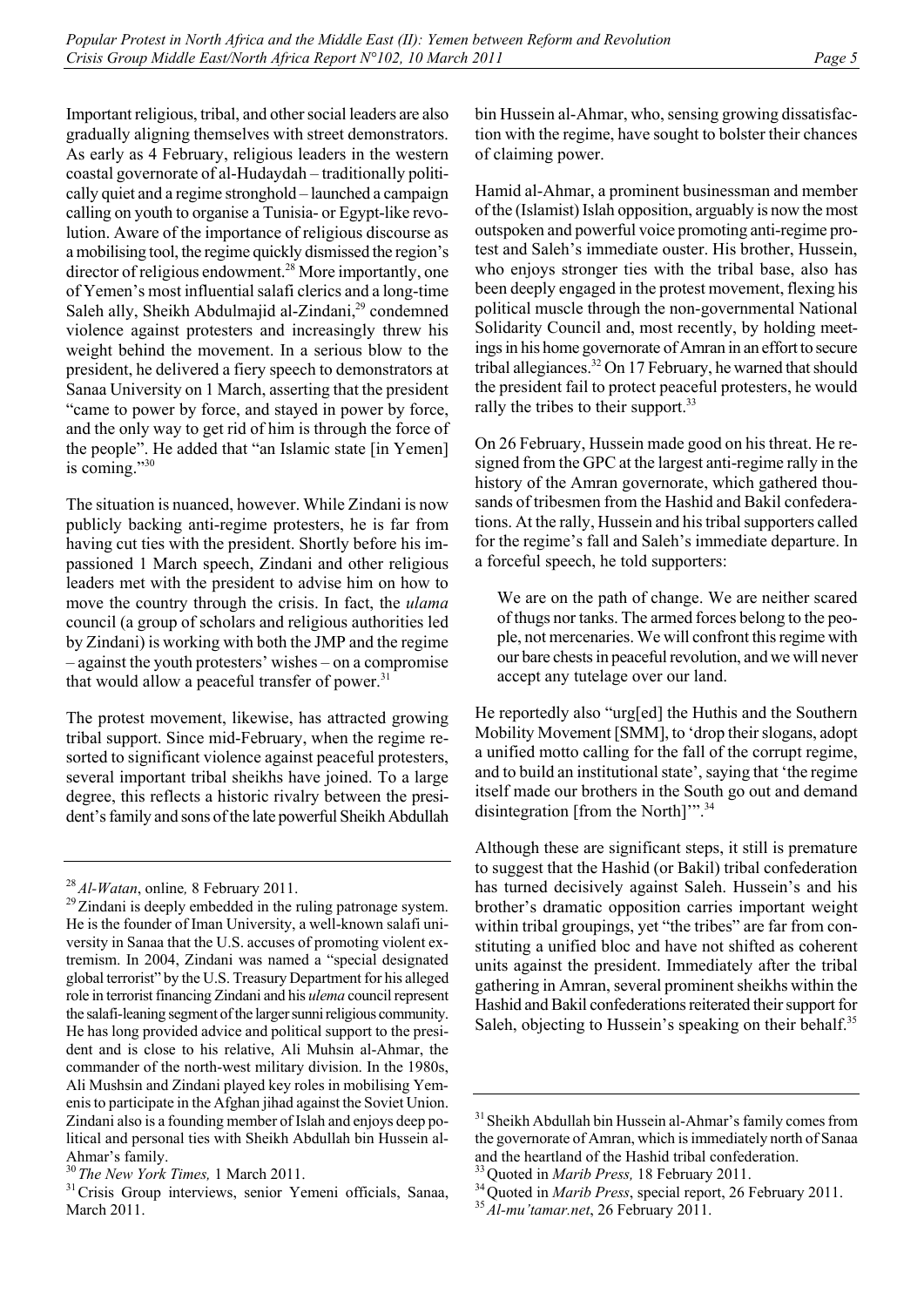In short, the protest movement has gained strength even as it must contend with diverging views. Over time, the JMP's position on regime change has moved closer to the street's, although it has yet to fully echo the protesters' views. Several important social and political components of the elite publically have joined the protest movement, though in their case as well distinctions remain.<sup>36</sup> Whereas youth and civil society activists rule out the very idea of negotiations, there still exist lines of communication between critical elite members and the regime. More broadly, the anti-regime opposition is internally fractured along regional, ideological and political party lines.

# **B. REGIME RESPONSES**

The regime responded to the wave of demonstrations with a mix of repression, counter-mobilisation, economic enticements, political compromise and outreach to key social groups.

## **1. Repression**

From the outset, police and security services reacted harshly to student and civil society-led demonstrations, arresting, beating and harassing activists.37 Things took a turn for the worse in the aftermath of Mubarak's resignation.<sup>38</sup>

Regime supporters in civilian clothes appear to have played a frontline role in countering protesters. Known as "*baltagiya*" (the word used to describe regime-backed thugs in Egypt), they are said to have used rocks, sticks, clubs, knives and even guns to disperse anti-regime demonstrations. Police and security personnel not only failed to protect demonstrators but are blamed for encouraging and even participating in the violence. Protesters claimed that many *baltagiya* were security officers and police in civilian attire and that government vehicles transported armed pro-regime demonstrators to protest sites, supplying them with rocks and batons.

The government denies these allegations, blaming criminal elements instead. To an extent, it has sought to reel in its supporters. Tellingly, almost immediately after Saleh condemned violence against demonstrators and called for renewed dialogue, regime loyalists reportedly ceased attacks on peaceful demonstrators in front of Sanaa University.39 Claiming that the president and his allies wished to halt the violence, a senior military officer said, "Ahmed Ali [the president's son] personally contacted high ranking GPC members shortly before the president's announcement, urging them to do their part in stopping the violence and controlling their supporters". But, he added, "Yemen is not the United States nor is it Europe. People here have guns and are well-armed. It is difficult to control everything". $40$ 

However, despite subsequent statements by the president calling on security forces to protect civilians, instances of violence, injury and death have continued to rise steadily. On 3 March, armed men opened fire on anti-regime protesters in the city of al-Baydah, in central Yemen, killing at least five. A day earlier, in the port city of Hodaydah, security forces stood by as armed men attacked peaceful protesters with daggers and stones, injuring dozens. Several were hurt when soldiers opened fire on demonstrators in Harf Sufyan.<sup>41</sup> Violence spread to the northern governorate of Ibb on 6 March, as regime supporters attacked demonstrators, killing one and injuring 53. On 8 March, significant violence erupted in Sanaa. Hours after inmates rioted in Sanaa prison, which led to at least one dead and 80 injuries, the army stormed the campus where demonstrators had been camping since mid-February. The army used live ammunition, rubber bullets and tear gas on hundreds of demonstrators. At least one died and over 90 were wounded. In short, the regime has repeatedly failed to protect citizens' right to demonstrate peacefully and has done little to bring those responsible for violence to justice. This is exacerbating the sense of grievance, fuelling the protest movement and making compromise far more difficult. Geographically, violence has been worst in the governorates formerly part of the People's Democratic Republic of Yemen (an area referred to in this report as "the south") – Aden, Lahij, Dala'a, Abyan, Shabwa, Hadramawt, Al-Mahra and parts of Al-Baydha.<sup>42</sup> Since 2007,

<sup>&</sup>lt;sup>36</sup>A total of thirteen parliament members have resigned from the ruling party. Several government members have also submitted resignations, including the deputy minister of culture and the deputy minister of youth and sports. Al-Jazeera.net, 5 March, 2011.

<sup>&</sup>lt;sup>37</sup> Security personnel arrested Tawakkul Karman on a Sanaa street on 23 January, accusing her of organising unlicensed protests; that same day, they detained eighteen other activists, including human rights lawyers Khalid al-Anisi and Ali al-Dailami. These arrests immediately sparked demonstrations in Sanaa and Taiz calling for their release. Possibly realising the volatility of the situation and the potential for protests to spread, the regime released the three the following day.

<sup>&</sup>lt;sup>38</sup> Between 11 and 16 February, six persons died and over 100 were injured in protest-related violence. "Yemen: End Deadly Attacks on Protesters", Human Rights Watch, 18 February 2011. The estimate of protest-related deaths between 16 – 28 February ranges from nineteen to 27 – an average of three per day. The overwhelming majority of victims have been from the port city of Aden. Agence France-Presse, 28 February 2011.

<sup>39</sup> "Yemen: Tenuous Calm in Sanaa", Human Rights Watch, 21 February 2011.

 $40^4$ Crisis Group interview, Sanaa, 20 February 2011.<br> $41$  Harf Sufyan is a city in the Amran governorate that in the past has witnessed conflict related to the Huthi rebellion.

 $42$  Before unification in 1990, Yemen consisted of two states: the socialist People's Democratic Republic of Yemen (PDRY)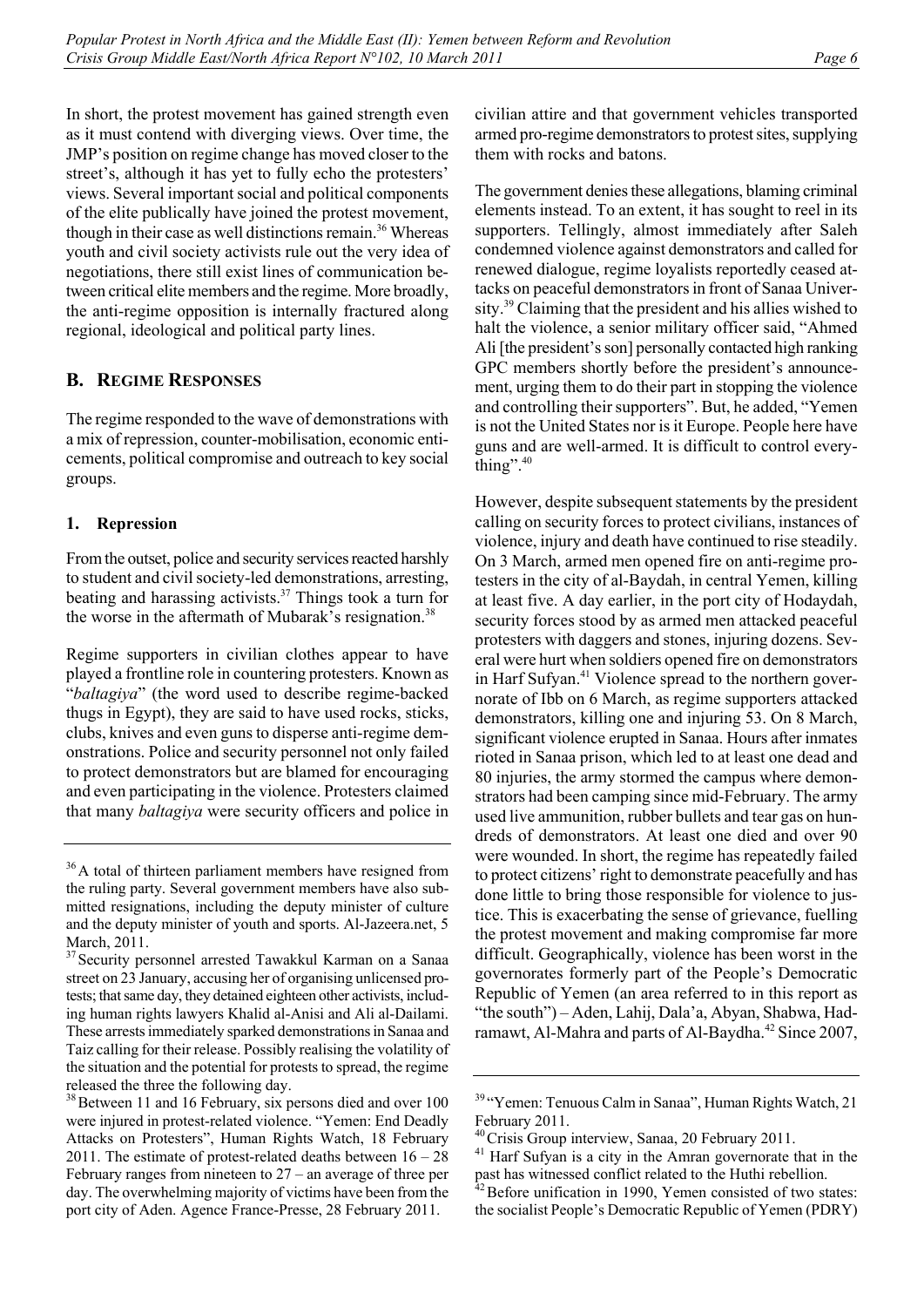the south has been home to a predominantly peaceful protest known as the "Southern Movement" (Hiraak). It originally called for reform in the context of national unity. In late 2008/early 2009, after nearly two years of peaceful demonstrations yielded little reform and significant regime brutality, it shifted to calls for separation.<sup>43</sup> Fearful of that agenda, the regime has dealt with southern demonstrators – including those organised by the JMP – far more harshly than with others. For instance, whereas the 3 February JMP protests were without incident throughout most of the country, security forces arrested at least 22 JMP activists in Aden. On the same day, they used tear gas and live bullets to disperse unarmed demonstrators in the south-eastern governorate of Hadramawt<sup>44</sup> calling for regime change and the release of Hiraak prisoners.<sup>45</sup>

Clashes were particularly severe in Aden where, anticipating growing protests, the regime significantly increased its military presence, going so far as to patrol streets with tanks and armoured vehicles. Security forces have been quick to use live rounds against unarmed demonstrators and, in recent weeks, demonstrators have lashed back by setting government buildings ablaze.<sup>46</sup> Human Rights Watch estimates that between 16 and 25 February at least nine people and possibly as many as 18 were killed and over 150 injured; others have been disappeared, including Hiraak leaders. 47 The level of violence in Aden caused a national backlash against the regime, and Saleh ordered the council of ministers to investigate.<sup>48</sup> But it will take much more than a commission to address the complex and combustible anger in Aden that has been both unleashed and augmented by the recent wave of demonstrations.

## **2. Counter-mobilisation**

The regime also has sought to mobilise its own supporters. After a meagre showing on 27 January, the GPC staged a massive demonstration in the capital's Tahrir Square on 3 February. By most estimates, pro-regime demonstrators outnumbered the simultaneous JMP rally by several thousand. Since then, Saleh loyalists have occupied the square, making use of a series of tents provided by the ruling party. After Mubarak stepped down, the GPC significantly stepped up its pro-government demonstrations. On 18 February, it rallied thousands of supporters from the surrounding areas for a counter-demonstration in Taiz.<sup>49</sup> Over time, it has tried to organise demonstrations in areas close to where the opposition stages its protests. $50$ 

It is difficult to assess the level of regime support based on the size of pro-regime demonstrations. There is evidence that considerable resources are being expended to transport, feed, shelter, provide gat and possibly pay individuals to attend its rallies. A senior military officer confirmed that the GPC gives its supporters tents and daily meals in Tahrir Square, although he vehemently denied that cash was being paid, arguing that this would be shameful  $({\alpha}yb)$  in tribal culture.<sup>51</sup> Numerous journalists, opposition members and activists, nevertheless, insist that financial incentives (either direct payments or the threat not to pay civil servant salaries) play an important role in the regime's ability to mobilise support.<sup>52</sup> According to a prominent human rights activist, regime loyalists in the square receive approximately 3,000 riyals (some \$15) daily, plus food and accommodation: "Saleh is popular because of his money, not because people believe in him".<sup>53</sup> Moreover, he said, the government uses plainclothes military and security personnel to swell their ranks and physically assault anti-regime demonstrators.<sup>54</sup>

Even assuming financial incentives, these do not tell the entire story. Most of those camping in Tahrir Square are tribesmen from areas surrounding Sanaa who are largely loyal to the president and his family due to the regular patronage they receive from the regime. Nor should one dismiss the feeling among some that the protests are disrupting normal life. A Sanaa resident explained why he and many of his neighbours participated in pro-regime demonstrations:

People are afraid of what will happen if the protests continue. They worry about their homes, their families and their belongings. While the protests were peaceful,

in the south and the Yemen Arab Republic (YAR) in the north. To call the former PDRY territories "the South" is geographically misleading; in reality, they cover the country's south and east. Geographically, Taiz city is located in the south, but politically it was part of the YAR, i.e., "the North".

<sup>&</sup>lt;sup>43</sup> For years, peaceful southern protesters suffered significant human rights abuses at the hands of police and other security forces. For background, see "In the Name of Unity: The Yemeni Government's Brutal Response to the Southern Movement Protests", Human Rights Watch, 15 December 2009. 44Hadramawt is Yemen's largest governorate in terms of land

mass. It has a small population, significant oil and fish wealth, a rich mercantile tradition and a particularly strong sense of regional identity.<br><sup>45</sup> *Yemen Post*, 3 February 2011.

<sup>&</sup>lt;sup>46</sup> Xinhua (in English), 18 February 2011.<br><sup>48</sup> SABA online, 28 February 2011.<br><sup>48</sup> SABA online, 28 February 2011.

<sup>49</sup>Crisis Group interview, Yemeni civil servant, Sanaa, February 2011.

 $50<sup>50</sup>$  The exception, however, is in the south, where the regime has had virtually no success in rallying support.

<sup>&</sup>lt;sup>51</sup> Crisis Group interview, senior military officer, Sanaa, 14 February 2011.

<sup>&</sup>lt;sup>52</sup> Crisis Group interviews, civil society activists, Sanaa, February 2011; independent political analyst, Sanaa, February 2011; University of Sanaa professor, Sanaa, February 2011.

<sup>&</sup>lt;sup>53</sup> Crisis Group interview, Khalid al-Anisi, Sanaa, 17 February 2011.<br><sup>54</sup> Ibid.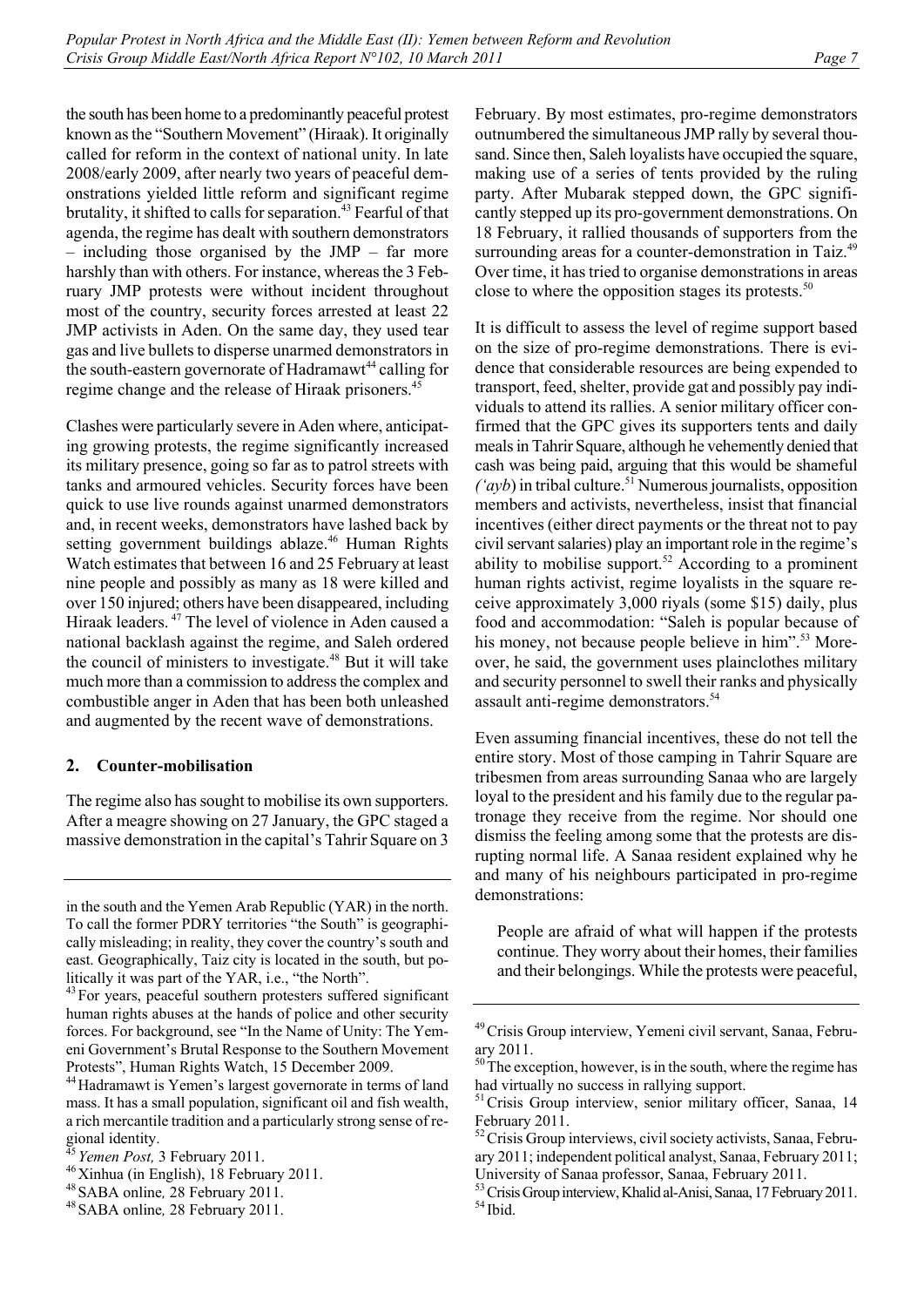you never know when they will turn violent. This is unacceptable in a residential neighbourhood. So, I went out in support of the regime to block the protesters from

The GPC has deployed other tactics to undermine protesters' momentum. The day before the 3 February rallies, armed regime supporters occupied Tahrir Square, forcing the JMP to relocate at the last minute. Likewise, security officers and regime supporters blocked roads to deny protesters access to strategic arteries and symbolic venues, such as Tahrir Square and Taiz's central square. Since 3 February, Tahrir Square has been occupied by a curious combination of thousands of loyal tribesmen from the surrounding countryside and tents containing art exhibits and books. Pro-regime demonstrators carry signs condemning "sabotage" and "sedition" and labelling anti-regime activists foreign agents (*umalaa ajanib*).<sup>56</sup>

## **3. Economic enticements**

passing through my area.<sup>55</sup>

Saleh has displayed some of the adaptability and flexibility that have kept him in power for so long, even as their effectiveness appears to be waning. In the weeks following the Tunisian uprising, he issued several bread-and-butter promises designed to tamp down popular anger. He announced a \$47 monthly salary increase for all civil servants, an income tax reduction and forgiveness of university tuition for a specified group of graduates as well as a comprehensive tuition review. He also extended the abysmally inadequate welfare program of 2,000 riyals (approximately \$10) per month to a further 500,000 individuals and pledged to open the government's already bloated civil service to additional university graduates.<sup>57</sup> Finally, he ordered that soldiers not be charged for food and gas so that they "can perform their tasks and duties".<sup>58</sup>

Such promises were risky. All were made with little concern for economic reality; in addition, although they might appease certain segments of the population, critics and supporters alike expressed concern that failure to live up to them could trigger even more serious unrest in the future. A GPC member noted:

The president should not have promised all these benefits, because there is no way to pay for them. It was driven by political, not economic reality. How are they going to absorb new graduates into the central government at a time when they need to be reducing the civil service? The problem is that these promises do not come with a strategic vision.<sup>59</sup>

A young civil servant echoed this frustration: "In general, I am happy with the president's speech to parliament, but he should not make unrealistic promises about jobs and the economy. In one of his speeches, he mentioned hiring 25 per cent of all graduates into the civil service. It is absolutely impossible". <sup>60</sup>

## **4. Political compromise**

The president also has suggested the possibility of significant political compromise and reform. In his 2 February speech to a special session of parliament and the Shura Council, he promised "not to be stubborn, whatever the circumstances … [and to] make concessions in the interest of this nation". He offered four major concessions: to resume the national dialogue (stalled since October 2010); freeze a set of constitutional amendments unilaterally proposed by the GPC in early January (including the controversial elimination of presidential term limits); add individuals who turned eighteen after 2008 to the voters list; and pursue "no extension [of the presidential term limit], no [family] succession of power, and no resetting the [presidential term limit] clock". He then invited opposition parties to form a national unity government.<sup>61</sup>

For the opposition, the speech was both ambiguous and contradictory – and, accordingly, so too was its response. Its leaders called the proposal "positive" but quickly clarified that they were waiting for "next steps" as proof of the president's sincerity. On 13 February, they belatedly accepted the initiative but requested international oversight to ensure faithful implementation of any potential agreement. They also questioned the details. The JMP asked why Saleh had promised to freeze rather than with-

<sup>&</sup>lt;sup>55</sup> Crisis Group interview, resident of al-Qaa neighbourhood, Sanaa, February 2011.

<sup>&</sup>lt;sup>56</sup>The most deeply resented and politically explosive label arguably is "*burghuli*", a derogatory term describing those hailing from Taiz and adjacent areas. The slogan "Get out, *burghuli*" is used as in echo to the anti-regime demonstrators' "Get out, Ali". Regime supporters deny they have promoted such sentiments; a senior military officer strongly rejected the accusation: "This word would create discord (*fitna)* and could not have come from the government or the ruling party". Crisis Group interview, Sanaa, 20 February 2011. Whatever the truth, Yemenis strongly condemned what they viewed as a dangerous attempt to foster divisions, and protesters' fervour in Taiz increased

perceptibly.<br><sup>57</sup>26 September.net, 2 February 2011.

<sup>&</sup>lt;sup>58</sup> Ouoted in 26 September.net, 31 January 2011.

 $59$  Crisis Group interview, GPC member, Sanaa, February 2011.<br><sup>60</sup> Crisis Group interview, Sanaa, February 2011. As an anonymous political economist put it, "people don't revolt from hunger or poverty; they revolt when feeling toyed with …. The promises made by Saleh are unrealistic considering the 27 per cent deficit in the national budget and that by July this year the state will be unable to pay for its employees' salaries, especially since Yemen's oil production has declined since last year".

Quoted in *Yemen Times*, 2 February 2011.<br><sup>61</sup> Quoted in 26 September.net, 2 February 2011.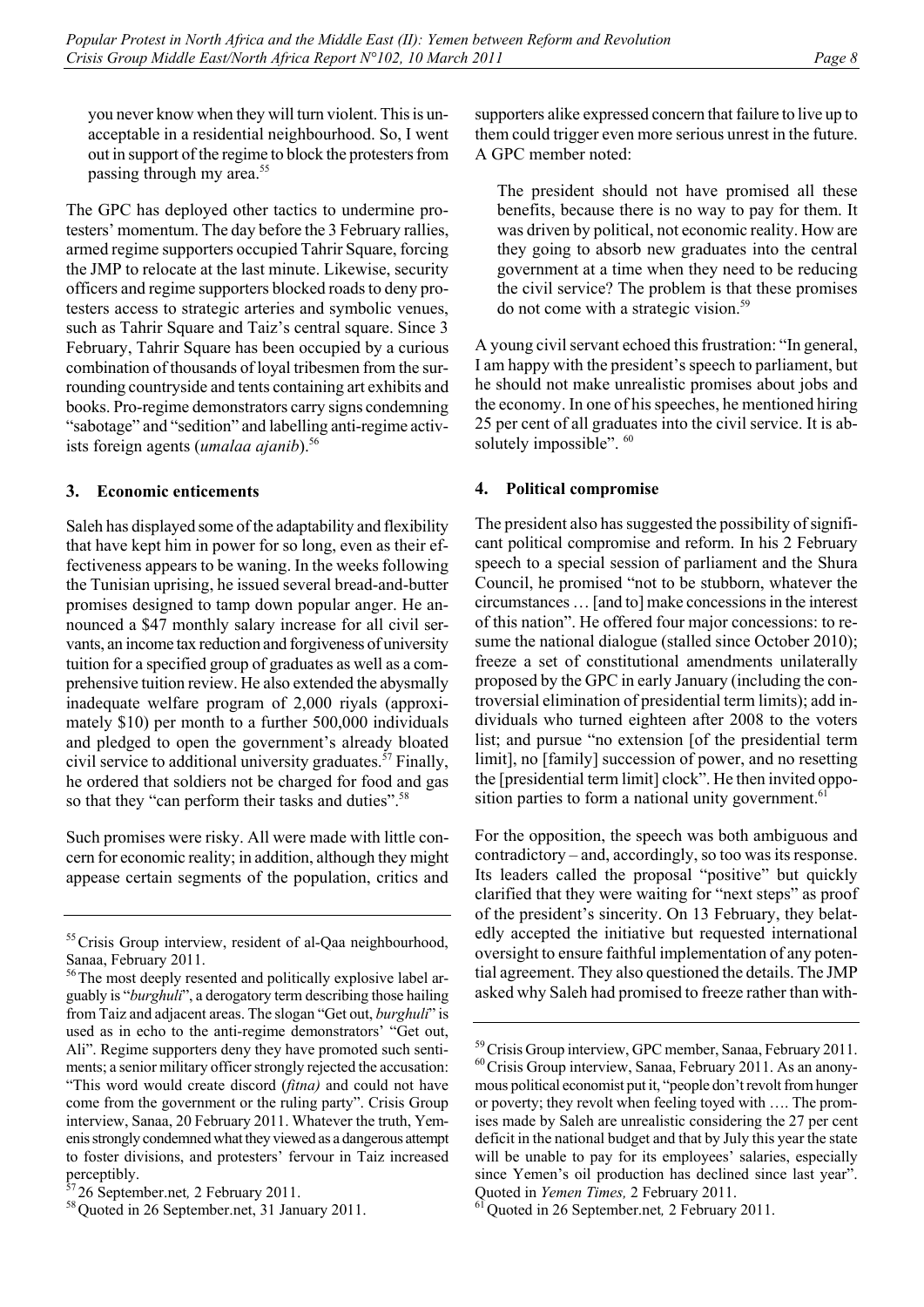draw specific constitutional amendments and why he affirmed the right to freedom of expression only to then ask the opposition to cease protests – a request the opposition promptly ignored. The president's comparison between protesters and a looting mob likewise was viewed as ominous, as when he stated: "Every citizen has the right to defend his property in case someone insists on causing chaos and acting as a mobster".<sup>62</sup>

The speech only temporarily calmed the political waters. Protests spread, and demands for Saleh and his family to leave escalated. On 20 February, the opposition announced that it would not accept dialogue as long as the regime was using violence against protesters and that it would encourage supporters to join the youth's anti-regime protests. In early March, the opposition, in coordination with the *ulama*, then submitted the above-mentioned five-point plan calling for a peaceful transition within the year. Thus far, Saleh has rejected it, insisting that he will remain president until the expiration of his constitutional term in 2013. Still, in principle he has agreed to the remaining four points: guarantees that peaceful protest can continue; prosecution of those responsible for violence; steps to implement his promise not to stand for a new presidential term or pass power to his son; and a broadly inclusive dialogue.<sup>63</sup>

## **5. Outreach to critical social groups**

Historically, the two main pillars of Saleh's rule have been the northern tribes and Islamists. With support eroding from both, he has spent considerable time reaching out to them. During the weeks following Mubarak's ouster, in particular, he held a series of meetings at the presidential palace, first with the sheikhs of the Hashid confederation and then with Bakil sheikhs as well. In large measure, these were designed to counteract Hussein and Hameed's efforts to undermine his tribal base of support. During closed-door discussions, the president reportedly promised greater financial support for the sheikhs; in an attempt to rally Zaydi tribal solidarity against what he also allegedly framed as a Shafei-led protest movement, he suggested he might be the "last Zaydi president".<sup>64</sup>

The perception that Saleh is concentrating on solidifying tribal allegiances even at the cost of exacerbating sectarian divisions has alienated many Yemenis from areas such as Taiz, Ibb and Hodeida, as well as tribesmen from the northern highlands, all of whom claim they favour focusing on institution building rather than maintaining personalised patronage networks. A Yemeni from Taiz strongly criticised the president's exploitation of the Zaydi-Shafi divide as a means of marshalling tribal support.<sup>65</sup> In a similar vein, a journalist summed up growing frustration with Saleh's priorities: "The political elite is deeply disturbed that Saleh still has a tribal mentality. Despite the new movements, he is focused on the tribes and the military. This goes against real dialogue and reform".66

Importantly, such sentiments are not directed toward the president alone. Many youth activists have criticised Hussein and Hameed al-Ahmar on similar grounds. They argue that they are looking for a more fundamental democratic transformation and fear that the protest movement could devolve into a feud between the Saleh and al-Ahmar families.<sup>67</sup>

As protests spread, Saleh also has reached out to religious scholars who enjoy considerable influence. As seen, results have been mixed. On 28 February, he met with the committee of religious scholars led by al-Zindani. During the meeting, Saleh reportedly said, "I'm ready to leave power but not through chaos. I'm fed up now after 32 years, but how to leave peacefully? You scholars should say how".<sup>68</sup> The clerics recommended that he set up a unity government charged with overseeing new parliamentary and presidential elections. They also advised him to remove corrupt individuals from his immediate entourage, almost certainly a reference to family members.<sup>69</sup> But dynamics soon began to shift. Zindani – unpopular with many civil society and youth activists but with a substantial following within the salafi community – denounced the president in no uncertain terms the day after the meeting.

 $63$  Crisis Group interview, senior GPC member, Sanaa, March 2011.<br> $64$  Crisis Group interview, two political independents with access to presidential advisory circles, February 2011. On Zaydi-Shafei differences, see fn. 18 above.

<sup>&</sup>lt;sup>65</sup>Crisis Group interview, Sanaa, February 2011.<br><sup>66</sup>Crisis Group interviews, Sanaa, February 2011.<br><sup>67</sup>Crisis Group interviews, Sanaa, February 2011.<br><sup>68</sup>Nassar Arrabyee, "Yemen opposition refuse unity government and insist on 'day of rage'", 28 February 2011. http://narrabyeee.blogspot.com/.

<sup>&</sup>lt;sup>69</sup> Ibid. Later that same day, an opposition spokesman rejected the very idea of a coalition government.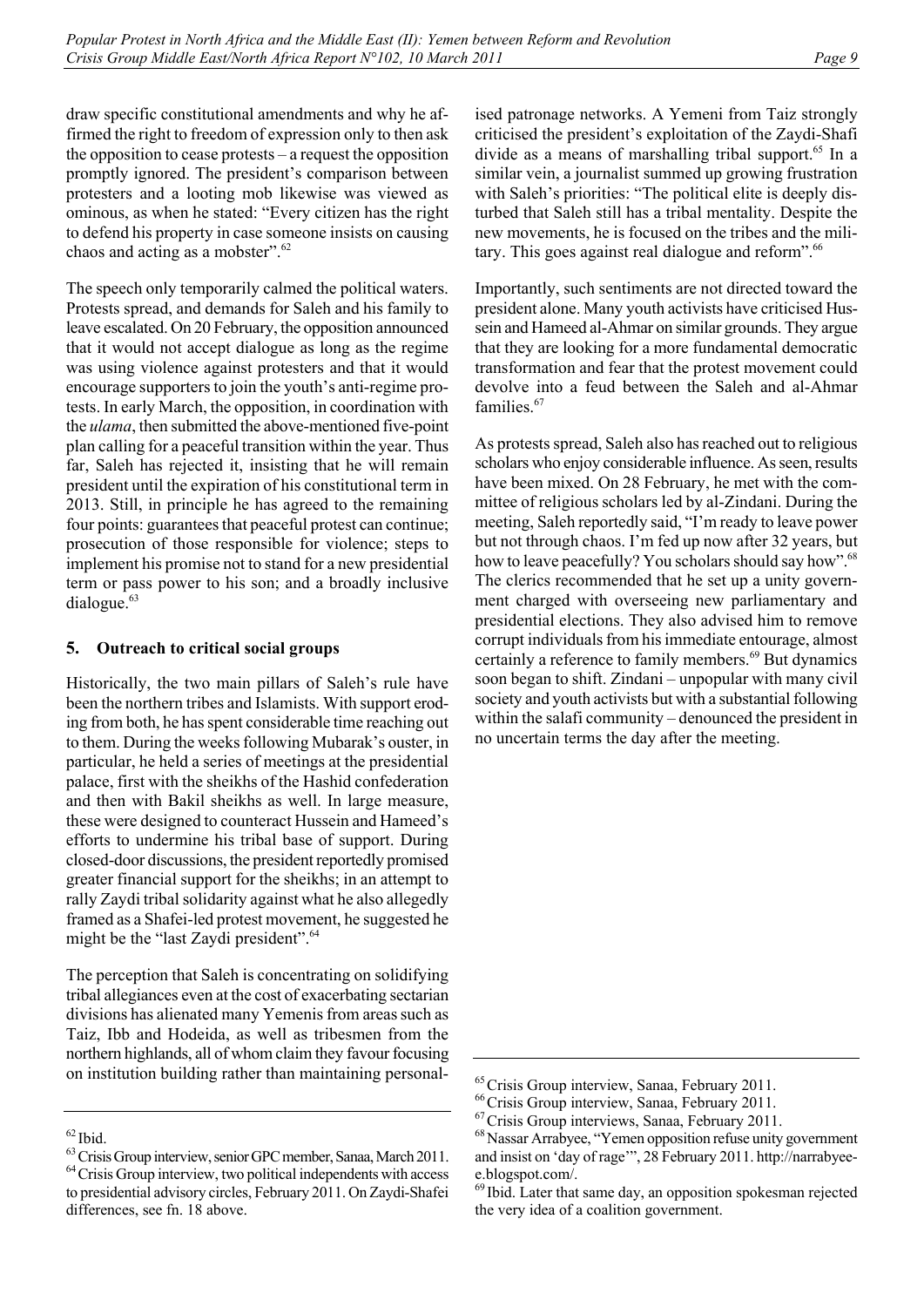# **III. THE NEXT EGYPT?**

The speed with which protest movements have erupted in North Africa and the Middle East and the ways in which they have unfolded have been so unpredictable (and mostly unpredicted) that any speculation by definition is foolhardy. Objective measures – such as poverty or unemployment levels, the nature of the regime or access to modern forms of communication – have proved unsatisfactory forecasters, as more amorphous, psychological and emotional factors have played important parts. As an official from a country that has yet to be affected by the unrest put it, "it is true, Egypt was not like Tunisia. It also is true that Libya was not like Egypt. And, yes, we are not like Libya. Does that mean we should feel reassured?"<sup>70</sup>

Still, it is useful to examine both the similarities and differences between Yemen and other cases, as these can help assess, if not the likely outcome of the protest movement, at least its shape and character as well as the regime's probable responses.

*Economic grievances*. Even more than Tunisians or Egyptians, Yemenis suffer from poverty, unemployment and rampant corruption. The country has one of the highest malnutrition rates in the world, and an estimated 43 per cent of its population lives below the poverty line.<sup>71</sup> Unemployment hovers at 35 per cent; among those between the ages of 18 and 28, it reaches 50 per cent.<sup>72</sup> Transparency International ranks Yemen 146th out of 178 countries on its corruption perceptions index.73

The gap between expectations and reality, as well as perceptions of blatant injustice and unfairness, have played important roles in translating discontent into protest. Inequalities between very rich and very poor in urban centres, particularly Sanaa and Aden, are more and more visible. Likewise, perception that the wealth of a few is the result of corruption and private plunder of public resources – as opposed to the product of hard work – has become prevalent. A civil servant said:

There is a growing gap now between those who are very rich and those who have nothing. What is worse, those who are very rich often do not work hard for what they have. They get their wealth through corruption or nepotism. How is a man supposed to feel when he sees a young boy in a nice car with everything he wants, yet the man who works hard cannot get ahead and take care of his family?<sup>74</sup>

*Political context*. Yemen's regime is less repressive, more broadly inclusive and more flexible than were its Egyptian or Tunisian counterparts. Abdulghani al-Iryani, an independent political analyst, said:

We do not have the type of pervasive torture and abuse that existed in Egypt. Yes, there are abuses, but people have not been systematically humiliated in the same way and therefore do not have the same vendettadriven hatred of the rulers.<sup>75</sup>

While the regime undoubtedly has engaged in brutal repression in Saada and the south, Saleh's general modus operandi has been to strive for compromise even as he coopts and splits the opposition. He has ruled not so much through a strong central party or professional militarysecurity apparatus as via a complex and flexible network of tribally- and regionally-based patronage relationships. The result has been the incorporation of large elite components into the system, providing them with important financial and social benefits and thus diminishing their incentive to pursue the kind of radical change that ultimately might jeopardise their own position.<sup>76</sup>

This inclusive system of patronage traditionally has discouraged opposition parties – notably Islah – from directly challenging the president. Although, over time, the Islamist party has chosen a more oppositional stance, many in its top leadership have personal, financial and political ties to the president. In the words of a GPC member, "they want some reforms, yes, but not a 100 per cent change in the rules of the game".77 As seen, the JMP early on stressed it was not calling for Saleh's ouster but rather for meaningful power-sharing and political reform, a caution that reflected both vested interests and fear of chaos. Even as protests grow, many in the JMP cling to the hope of negotiations through dialogue.

Moreover, although democratic institutions are not the main locus of political power, they exist, and the regime cannot afford to ignore them. They include a deeply flawed but functioning multi-party system, parliament and local

<sup>&</sup>lt;sup>70</sup>Crisis Group interview, February 2011.<br><sup>71</sup> "Republic of Yemen: Background", International Monetary Fund, 19 August 2010, at www.imf.org/external/np/country/ notes/yemen.htm.

 $72$ "Analysis: Yemen's 'youth bulge' and unemployment – an explosive mix", RefWorld, UN High Commissioner for Refugees (UNHCR), 26 September 2010. www.unhcr.org/refworld/ country,,,,YEM,4562d8cf2,4ca19b535,0.html.

<sup>&</sup>lt;sup>73</sup> "Corruption Perceptions Index, 2010", Transparency International.

<sup>&</sup>lt;sup>74</sup>Crisis Group interview, Sanaa, February 2011.<br><sup>75</sup>Crisis Group interview, Sanaa, 11 February 2011.<br><sup>76</sup>A prominent civil servant and ruling party member estimated that roughly 70 to 80 per cent of leading social figures had a vested interest in maintaining the status quo. That said, he noted that the proportion of coopted elites was significantly lower in the south. Crisis Group interview, Sanaa, February, 2011.

<sup>77</sup>Crisis Group interview, Islah member, Sanaa, February 2011.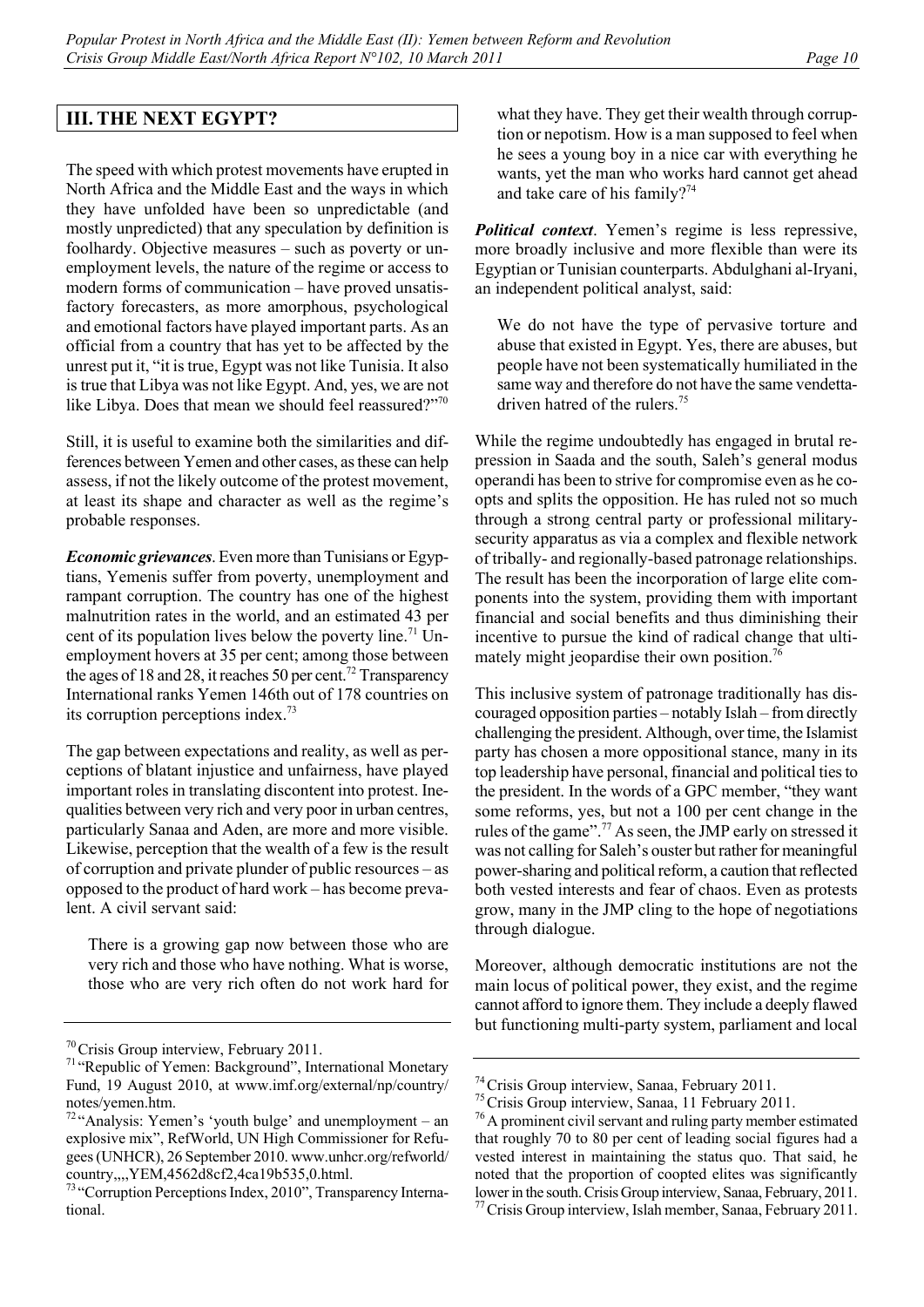governments. These provide significant outlets for political competition and the expression of dissent. The country also enjoys a relatively free press by regional standards, despite clear limitations when it comes to covering the war against the Huthis, the conflict in the south and, more recently, the protest movement.

Possibly most importantly, qat chews<sup>78</sup> provide citizens with a unique public forum for sharing and testing ideas as well as airing grievances. Yemenis often joke that they solve their country's problems over qat and then forget all that was said the next morning – the implication being that there is freedom to talk but not necessarily to act against the regime, much less change it. Even so, the ability to openly voice complaints traditionally has stymied the move from political demands to street politics. Many suggest that qat also might dampen people's eagerness to protest. During all major demonstrations organised in February by the JMP and the GPC, participants dispersed around one o'clock in the afternoon to buy and chew qat. In numerous interviews, Yemeni and foreign nationals agreed that the real measure of the protests' potency was the hour at which they ended – before or after lunch.<sup>79</sup>

*Elite cohesion.* Although patronage networks still extend relatively broadly, over the past decade they gradually have narrowed to the president's sons and nephews, triggering resentment that could prompt a shift in elite alliances. Tensions have grown within the president's Sanhan tribe, particularly between the so-called old guard (such as the powerful commander of the north-west military division, Ali Mohsen al-Ahmar, in charge of the war against Huthi-led insurgents) and a younger generation. Likewise, powerful tribal figures – notably the sons of the late Sheikh Abdullah bin Hussein al-Ahmar – feel their inheritance has been hijacked by Saleh's family. More generally, traditionally coopted tribal, social and economic elites increasingly are feeling left out and could seek a redistribution of power. Already, Hameed and Hussein al-Ahmar have broken with the president; the resignation of thirteen GPC parliamentarians (including Hussein al-Ahmar) is another foreboding sign.

To date, however, although some reshuffling of political alliances and coalitions has begun, it is taking place along largely predictable lines, affecting Sheikh Abdullah's sons and their supporters in addition to a group of vocal GPC dissenters. But should the process spread beyond these circles and reach GPC elites more broadly, rapid regime change almost certainly would result. As a political analyst put it, "the GPC parliamentarians who so far have resigned always were critical, and so their decision was not a surprise. When we begin to see 20 to 30 resignations, we will have reached a significant tipping point".<sup>80</sup>

*Ongoing political conflicts and a heterogeneous opposition*. Long before the Tunisian uprising, Yemen had been wracked by conflict both in Saada (against the Huthis) $81$ and the south (against the Hiraak). The driving factors behind these two struggles are distinct, complex and beyond the scope of this report. What matters is that over time the regime has been losing control over these regions; frustrated with the failure of both the regime and opposition parties to adequately address their grievances, citizens from these two large areas operate mostly outside the formal political arena.

As a result, some Yemenis argue that, far from following a trend set by others, their country was ahead of the curve. A GPC member observed: "People are saying that Yemen will be next, but really we were first. Look at what has already happened with the Huthis and the Southern Movement [Hiraak]. People are taking matters into their own hands, albeit in a different way". <sup>82</sup>

At the same time, the regional schisms that are reflected in these disparate rebellions present a potential obstacle to the kind of genuine nationwide protest seen at play in Tunisia and Egypt. In the south, the movement best equipped to mobilise large numbers of protesters, the Hiraak, is promoting independence – an agenda around which other Yemenis hardly can be expected to rally.<sup>83</sup> As protests spread to the rest of the country, the JMP leadership has sought to forge a tactical alliance with the Hiraak by sidestepping the issue of separation over which they differ

 $78$  Qat is a mildly narcotic leaf generally chewed by Yemenis in a social setting. The qat chew is a central part of the country's social and political life. Chews are held immediately after lunch in homes, offices or even on the streets. They offer a venue for exchanging ideas, venting grievances and socialising. See, Daniel Martin Varisco, "On the Meaning of Chewing: The Significance of Qat (Catha edulis) in the Yemen Arab Republic", *International Journal of Middle East Studies, no.* 21 (1986).<br><sup>79</sup> Heather Therrian, director of the U.S.-based National Democ-

ratic Institute in Yemen, noted: "The real measure of protests is whether they last past lunch, when Yemenis usually chew qat. If they do, then there is reason to worry". Crisis Group interview, Sanaa 2 February 2011.

<sup>80</sup>Crisis Group interview, Abdulghani al-Iryani, Sanaa, 27 February 2011.

<sup>81</sup>See Crisis Group Report, *Yemen: Defusing the Saada Time* 

*Bomb*, op. cit. <sup>82</sup>Crisis Group interview, GPC member, Sanaa, February 2011. <sup>83</sup>That said, within each geographical area, the inspiration from uprisings in North Africa could be felt. Immediately following the Tunisian revolution, a Hiraak member explained: "Tunisia has had a huge impact on protests in the south. The people of the south have similar grievances as the people of Tunisia, but to an even greater degree. The greatest impact has been in Aden. People no longer are afraid of the security apparatus, and they are going to the streets daily". Crisis Group interview, Aden, January 2011.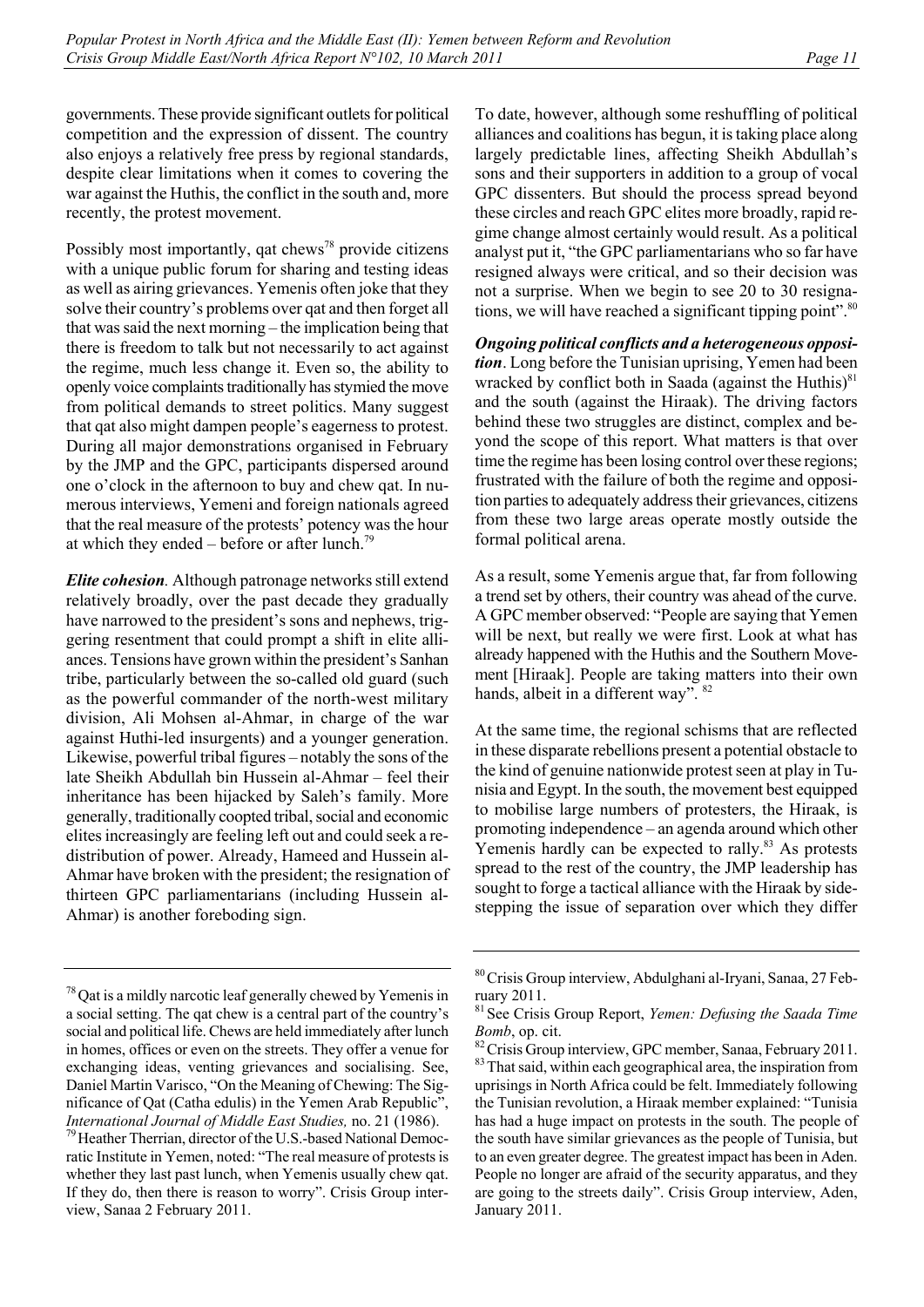sharply. The JMP chairman said, "now the plan is to focus on a unified strategy and only tackle the issue of unity at a later date".<sup>84</sup> In like manner, other opposition activists reached out to the Hiraak, claiming some success: all agreed on the need to bring down the regime before addressing other political issues, $85$  and, in the wake of Mubarak's ouster, southern demonstrators cried out "Leave! Leave!" and "The people want the fall of the regime!"

Still, the issue of regional differences remains and will not be so easily overcome. Most Hiraak activists continue to call for separation and raise the flag of the former South Yemen republic. An activist explained: "We cannot coordinate with the northerners because our goal is southern independence. The JMP's goal is unity. Theirs is an issue of rights. Ours is an issue of statehood". <sup>86</sup> Others bitterly recalled that the people of Taiz, Ibb and Sanaa had never protested injustice and violence against citizens from the south. As an Hiraak supporter put it, "if the northern people are against the injustice that is happening in the south, why do they not take to the street and protest this? Why are they not saying anything about what is happening in Radfan? <sup>87</sup> If the south really is part of the same country, and we are all brothers, then why are there tanks and soldiers in Radfan, Aden and other places?"<sup>88</sup>

Implicit in these questions is the suggestion that, were northern protesters to acknowledge the south's specific problems and aspirations (which they are only beginning to do), coordination might be possible. The Hiraak, a loose movement with disparate factions divided by geography among other factors, is split on this. Some leaders evince greater willingness than others to work closely with their northern counterparts; in Aden in particular, potential for coordination is greatest, given the city's bigger geographical mix of people from both north and south.<sup>89</sup>

Elsewhere, there is far less consensus. Hiraak leaders have been watching closely as protests in the north challenge the regime and push for change; such pressure might well provide them with an opportunity to pursue their own secessionist cause. A southern politician explained, echoing the views of many of his colleagues: "The two sides may have a common goal in the regime's fall, but ultimately the Hiraak has its own plan. The JMP with its calls for Saleh to 'get out' enjoys only limited influence in the south. Most people there want separation".<sup>90</sup>

*The prospect of violence*. Tangible fear of spiralling violence arguably is an important factor inhibiting nationwide protests. Nearly all the top military commanders are Saleh blood relatives; they can be expected to side with him were the situation to escalate. Tribal affiliations, regional differences and the widespread availability of weapons (particularly in the northern highlands) also could come into play. A tribesman from the Bakil confederation said:

Several things make the situation particularly dangerous. First, tribal revenge killings: If someone gets hurt or killed during a demonstration, it will not be over. It will spark a cycle of revenge. Secondly, we are all armed. It will not be like Tunisia or Egypt, where only one side is armed and where people are only hitting each other or the security forces only use tear gas. Reluctance to protest does not mean there is no real desire for change. People want genuine economic and political reform but they are afraid about the way to bring this about. If we were to follow the Egyptian or Tunisian examples, it would be a disaster. <sup>91</sup>

Expressing a similar view, a prominent southern politician noted: "I am sure that if the regime were to fall quickly, there would be chaos in the north. It would be worse than Somalia. The country would split between north and south, and there would be fighting between the northern tribes".<sup>92</sup> Specifically, analysts worry that a confrontation between the al-Ahmar brothers and the regime could ignite a large-scale tribal conflict, overshadowing current demands for democratic reform.

So far, the regime has adapted its response to fit these regional discrepancies. In the northern highlands, given the strength of armed tribes, it has primarily deployed sticks, clubs and tear gas to fight back protesters; in Taiz, Ibb, Aden and Hadramawt, by contrast, where fear of separa-

<sup>&</sup>lt;sup>84</sup> Crisis Group interview, Dr Mohammad Abdulmalik al-Mutawakkil, Sanaa, February 2011.

<sup>&</sup>lt;sup>85</sup>Crisis Group interview, Tawakkul Karman, Sanaa, February 2011.<br><sup>86</sup>Crisis Group interview, Aden, November 2011.<br><sup>87</sup>Radfan is a Hiraak stronghold in Lahij that has been under

virtual government siege since December 2010.<br><sup>88</sup> Crisis Group interview, Aden, January 2011.

<sup>&</sup>lt;sup>89</sup> Aden residents with deep roots in the north tend to reject both separatism and the current status quo. Moreover, those who consider themselves true "Adenis" often are as sceptical of the so-called "Bedouin" Hiraak leaders from the countryside of Dala'a, Abyan and Lahj as they are of the north's "tribal" regime. According to an Adeni activist, consensus around the need to focus on the regime's fall is growing in the southern city: "The protests on 25 February were primarily led by students who were calling for the fall of the regime. During a march from Crater [a district in Aden] to Ma'allah [an adjoining district], a group from the Hiraak joined and raised the south Yemen flag. This triggered a dispute among protesters, and eventually all agreed to raise neither the south Yemen nor the

current Republic of Yemen flag. There are still divisions over the issue of independence. I am sure that separation is still in the minds of the people, but for now they are focused on getting rid of the regime". Crisis Group interview, Yemeni Journalist,

Aden, 25 February 2011.<br><sup>90</sup> Crisis Group interview, Sanaa, February 2011.

<sup>&</sup>lt;sup>91</sup> Crisis Group interview, Sanaa, February 2011.<br><sup>92</sup> Crisis Group interview, Sanaa, February 2011.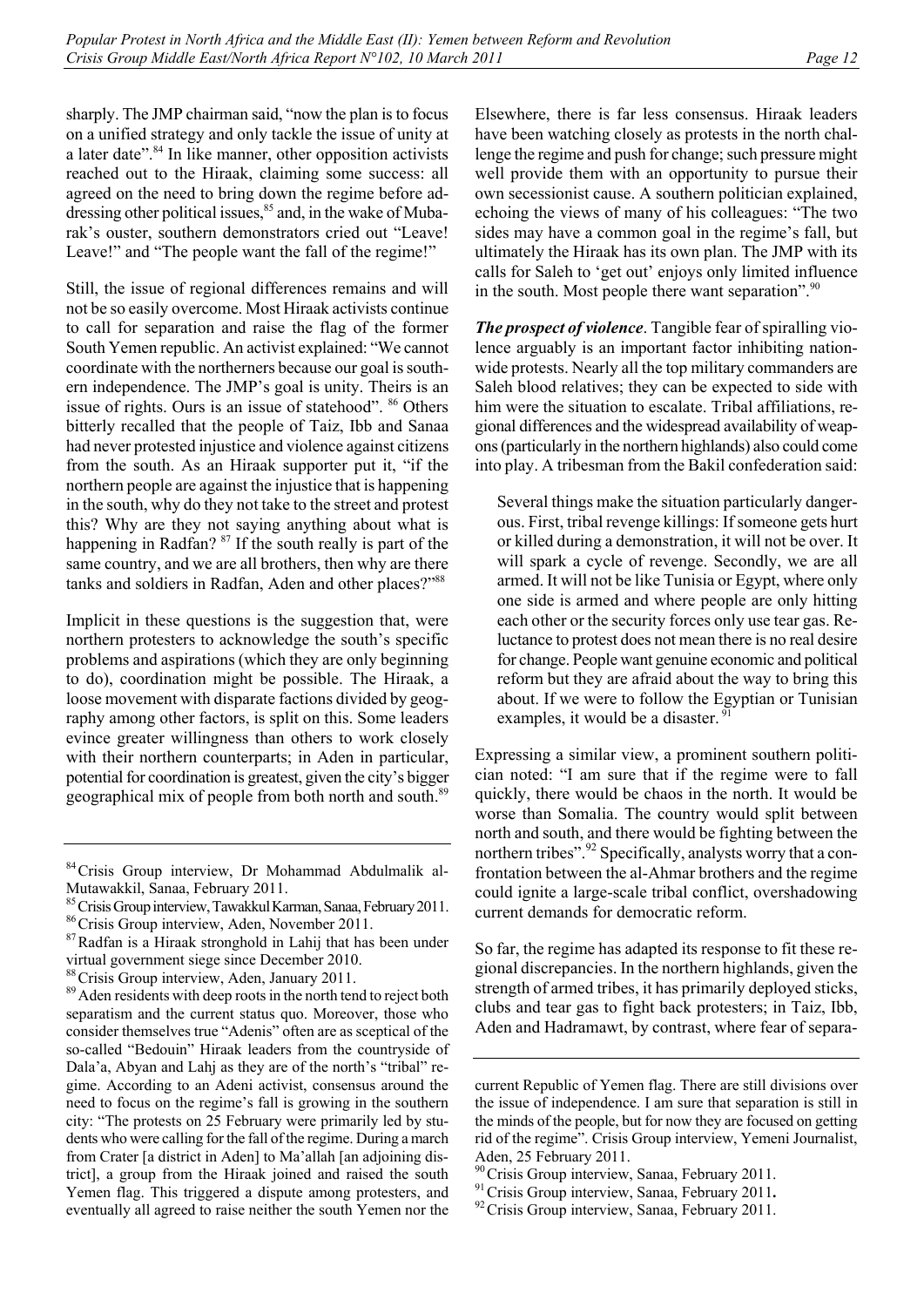tism (in the latter two cases) is greater and concern about counter-violence lesser, regime repression has been more severe and the use of live rounds more common. In the words of the above-mentioned southern politician, "the regime acts differently in Sanaa than it does in other parts of the country because of the relative balance between the regime and the tribes. If a tribesman is killed in Sanaa, it will cause a tribal war. In Taiz and Aden the regime can just kill people".<sup>93</sup>

Yet, even as fear of violence might inhibit protests, resort to violence is likely to intensify them. Since 11 February, clashes between pro- and anti-regime demonstrators have become progressively bloodier. This has exacerbated anger and resentment, particularly in sprawling urban areas. In the south, the regime's brutal response to peaceful protests since 2006 seems to have only hardened protesters' resolve, broadened the appeal of separation and led parts of the Hiraak to resort to violence as well. The use of force against Huthi rebels in Saada also has backfired; the rebels' appeal is far greater now than it was in 2004, when the conflict began, as is their territorial control. Similarly, the regime's tough reaction to youth-led protests in Sanaa, Taiz and Aden is boosting activism and encouraging the opposition to raise its demands. Should this continue, the opportunity for dialogue and reform could be lost.

*Mobilisation capacity*. It is too early to fully assess the means by which Tunisian and Egyptian protest movements mobilised and the relative impact of various communication tools.<sup>94</sup> Still, it is worth noting that, as of December 2010, only 9.96 per cent of Yemenis enjoyed internet access and only 0.74 per cent used Facebook. In comparison, internet usage in Tunisia was 34 per cent and Facebook penetration 17.55 per cent. In Egypt, it was 24.26 per cent and 5.49 per cent respectively. $95$  Moreover, mobile data services are expensive in Yemen and thus primarily an elite privilege. In the northern highlands, tribal sheikhs and religious leaders have the greatest capacity to mobilise, yet their willingness to do so often is dampened by inclusion in patronage networks.

That said, some of these constraints appear to be changing. Youth activists are seeking to act independently of the older generation of leaders<sup>96</sup> and employing new of modes of communication.97 Moreover, tribesmen are playing an increasingly important role in anti-regime protests in areas such as Sanaa, Amran, Sadaa, and al-Baydah.

<sup>&</sup>lt;sup>93</sup> Ibid.<br><sup>94</sup> For an initial study of the Egyptian case, see Crisis Group<br>Report *Egypt Victorious?*, op. cit.

<sup>&</sup>lt;sup>95</sup> See "Facebook Usage: Factors and Analysis", *Arab Social Media Report,* Dubai School of Government (January 2011), p. 12, at: www.dsg.ae/LinkClick.aspx?fileticket=fXqdJFbHRxg%3 D&tabid=222.

<sup>&</sup>lt;sup>96</sup>On 16 February, a group of 30 young activists met with the JMP leadership, asserting their determination to continue demonstrating despite the JMP's decision to return to the national dialogue. Later in the month, the JMP responded positively to the request, and it is now supporting youth-led anti-regime protests.  $97$  Sanaa protests' activists have four or five active Facebook groups and Taiz at least two. According to Tawakkul Karman, Facebook is the activists' primary tool to summon friends into the streets, followed by text messaging and face-to-face gatherings. Crisis Group interview, Sanaa, 17 February 2011.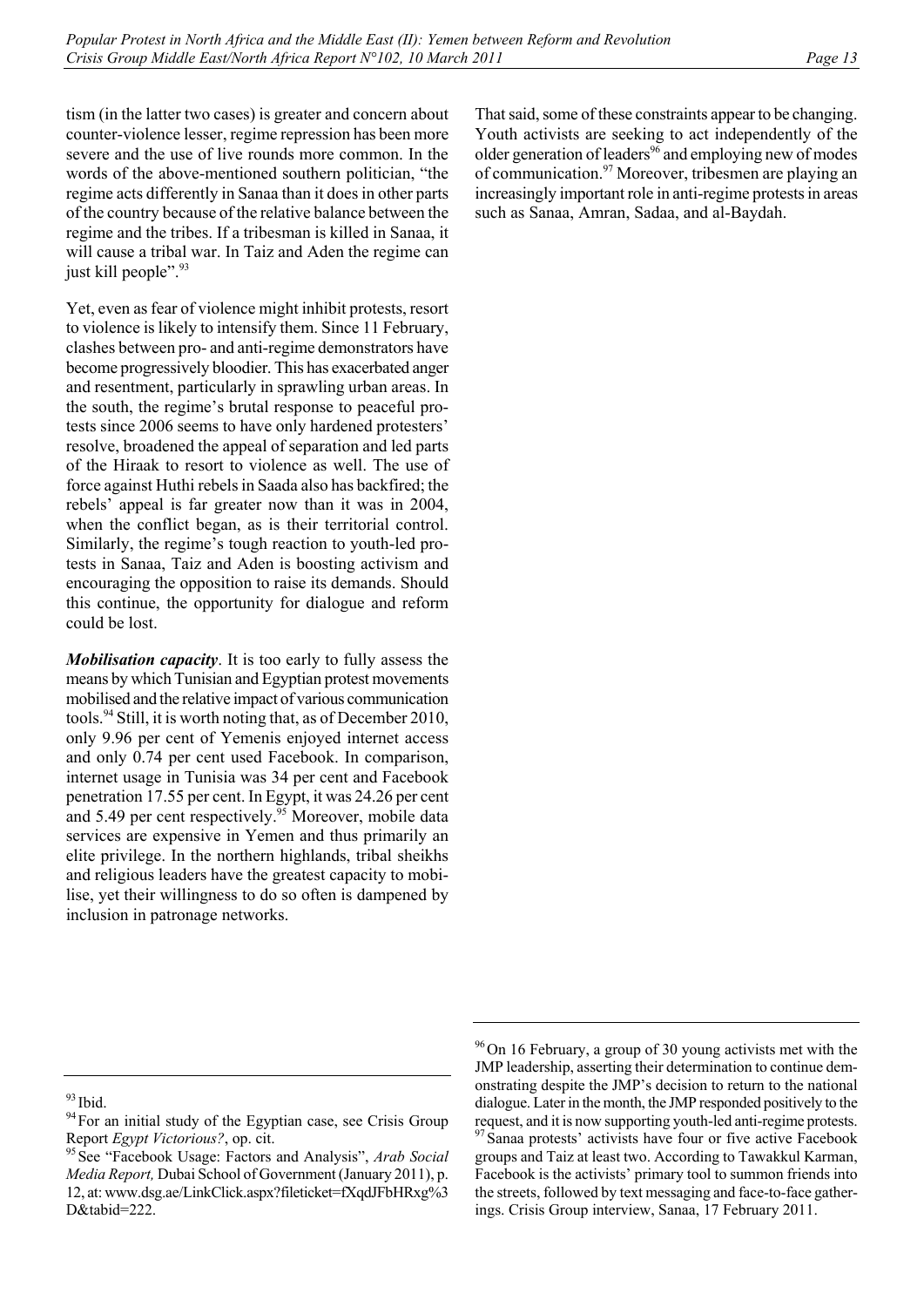# **IV. IS REFORM STILL A VIABLE OPTION?**

Regional events have ushered in an opportunity for compromise and reform that soon could be lost. Prior to the dramatic events in Tunisia and Egypt, political, economic and security conditions in Yemen were deteriorating rapidly. Elites in Sanaa were locked in a two-year battle over electoral and constitutional reforms. The Huthi conflict remained unresolved; the southern separatist movement was growing in strength; and Al-Qaeda in the Arabian Peninsula98 was expanding operations both inside and outside of the country. Most importantly, for the average Yemeni, economic conditions were dire and worsening. Behind the scenes, a fierce competition for power and wealth has been underway, especially among a young generation of tribal elites positioning themselves for the post-Saleh era.

In this sense, the current wave of regional protests could serve as a wake-up call, signalling the potential for mass protests to upend the existing power structure, impelling the regime to shift course and the country as a whole to forge a new social contract based on genuine power-sharing and accountable institutions. A ruling party member remarked: "Change must come. The question for our leadership is this: Do you want to lead [change] or do you want to be changed?"99

The impact of Egypt and Tunisia can be felt in myriad ways: opening new debates, breaking taboos and forcing people to shift positions on several highly sensitive political topics – including the extension of Saleh's presidential term and family succession, as well as the question of civilian control over the military. Prior to the current unrest, the overwhelming majority of GPC supporters and even many within the opposition backed Saleh's bid to remain in office beyond 2013. Opposition leaders and civil society activists used to talk of the need to prepare for a "peaceful transfer of power", but there was no firm position on when such a transition should take place.

That changed after Ben Ali's and Mubarak's hurried departures. Some called openly for an immediate end to Saleh's rule. The JMP made "No to extension" its slogan, while GPC members once supportive of the president's continuing tenure began to say he still had a chance to stay on but only if he were to implement far-reaching reform. Even within the GPC, harsher voices were heard. In the words of a party parliamentarian, "has he [Saleh] not had enough time [32 years]? Now he is at the height of his rule and is beginning to fall. He could still be a hero if he were to leave peacefully".<sup>100</sup> The internal debate now appears to have shifted even more firmly against Saleh remaining past 2013, with the JMP opposition insisting that he depart within a year. According to a political analyst, "Saleh has now begun to accept that he has to go. The negotiation is now over whether he should implement the reforms needed for peaceful transfer of power within a year and then resign or, whether he should be allowed to finish his term [ending in 2013]".<sup>101</sup>

The issue of patrilineal succession – once considered too sensitive to be broached in public – elicited even less debate. Yemen's political class and protesters were united in rejecting the suggestion that the presidency pass to Saleh's oldest son, Ahmed. According to the ruling party's Abu-Lohm, "people want Saleh to move against regime cronies. They are frustrated with Saleh's family and those around him. Inheritance [tawreeth] has become a moot point".<sup>102</sup> In his 2 February speech, Saleh bowed to reality, confirming he would not bequeath power to Ahmed. A GPC member pointed out that Gamal Mubarak's fate had played a critical role, insofar as Saleh had modelled Yemeni's succession on the Egyptian example, adding:

When the inheritance model came into vogue in the Arab world, it harmed Yemen. In order for the president to pave the way for his son and nephews, he had to get rid of certain obstacles, including important social and tribal figures. He removed and marginalised older technocrats and politicians who might have posed a challenge.<sup>103</sup>

But the issue of inheritance goes beyond the son's fate. Yemenis are rejecting the very notion that Saleh's extended family is entitled to privileged access to power and wealth. As a result, many opposition members have begun publicly to demand that Saleh remove his relatives from military-security positions. Zayd al-Shami, deputy head of Islah's parliamentary bloc, called on the president to:

<sup>&</sup>lt;sup>98</sup> Al-Qaeda on the Arabian Peninsula (AQAP) was formed in January 2009 out of a merger between al-Qaeda's Yemeni and Saudi branches. It is headed by a Yemeni militant, Nassar al-Wuhayshi, and two deputies of Saudi origin, Sa'id al-Shihri and Mohammad al-Awfi, both of whom graduated from Saudi Arabia's "rehabilitation" program before returning to violent jihad. AQAP is willing and able to launch attacks both inside and outside Yemen. It claimed responsibility for an attempt to blow up a Northwest Airlines flight over the U.S. on 25 December 2009 as well as for the attempt to send two parcel bombs to the U.S. in October 2010.

<sup>&</sup>lt;sup>99</sup> Crisis Group interview, Sheikh Mohammad Ali AbuLohom, Sanaa, 31 January 2011.

<sup>&</sup>lt;sup>100</sup>Crisis Group interview, Sanaa, February 2011.<br><sup>101</sup>Crisis Group interview, Abdulghani al-Iryani, Sanaa, 5 March 2011.

<sup>&</sup>lt;sup>102</sup> Crisis Group interview, Sheikh Mohammad Ali AbuLohom, 31 January 2011.

<sup>&</sup>lt;sup>103</sup> Crisis Group interview, Sanaa, February 2011.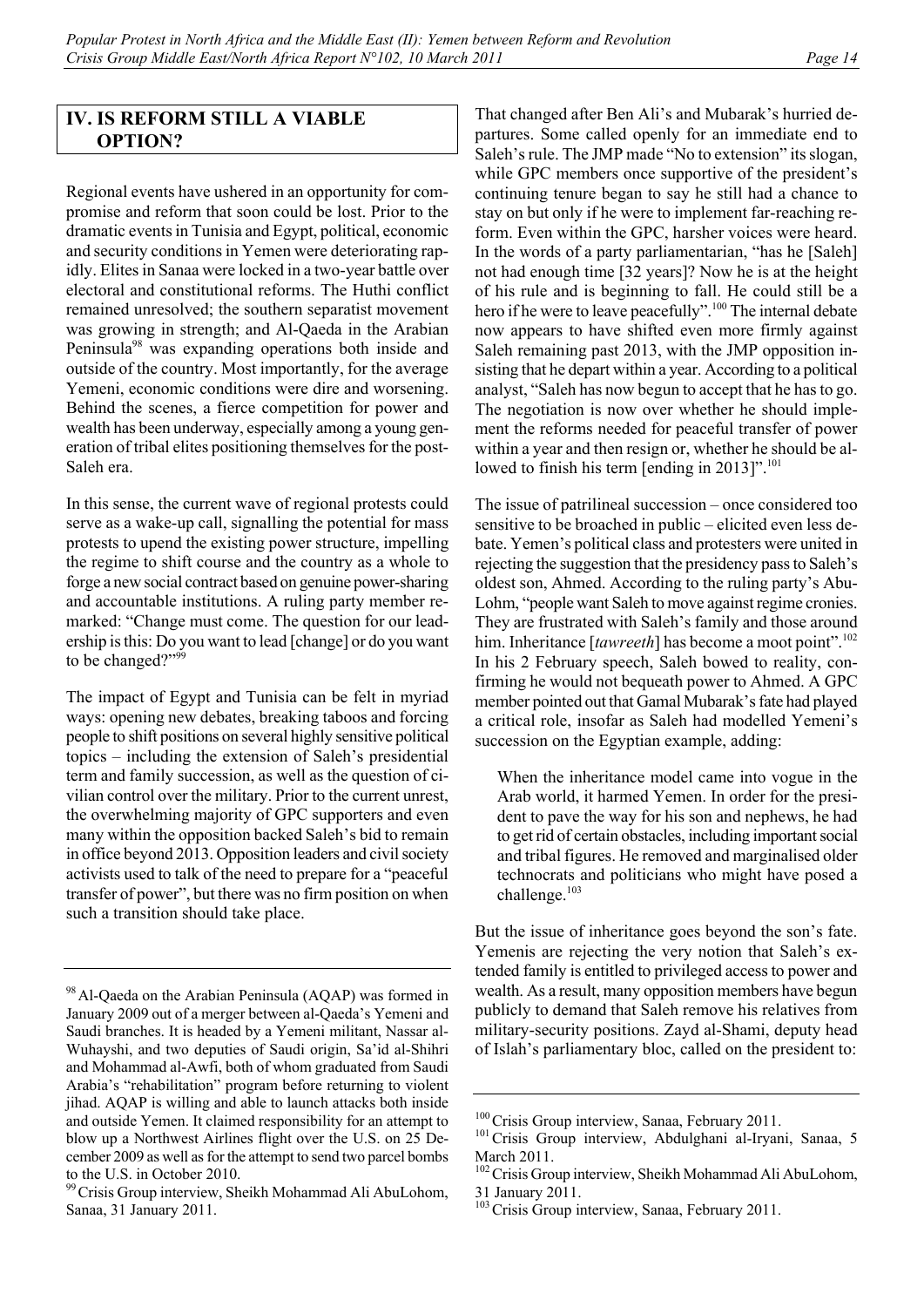discharge his relatives from the military institutions' leadership and relieve his son Ahmed from the Republican Guards command, as a practical interpretation of his solemn pledge about not resorting to hereditary power transfer.104

Student and civil society demonstrators were blunter. In a 17 February demonstration in Sanaa, protesters held up a sign reading: "Get out Saleh, and your dogs as well". In this quickly shifting political environment, a number of Saleh's staunchest supporters started questioning the concept of inheritance and suggested that the president ought to remove some family members from the military-security apparatus.105

These discussions paved the way to a debate on the nature of civil-military relations. In the past, the topic had been considered too sensitive to be raised meaningfully at the negotiating table; only rarely was it evoked at qat chews or social gatherings. Today, it is seriously deliberated among influential political actors and activists. Yasin Saeed Nuaman, general secretary of the Yemeni Socialist Party, said, "the Yemeni people need to change the rules of the game. In the past, they used to make changes to an old building. Now political reform must be more dramatic. If they are serious about reforms, they must talk about reforming the army".  $106$ 

Yemen lacks a professional military truly national in composition and reach. While parts of the military-security apparatus are more institutionalised and professional than others, on the whole it is highly fragmented and personalised. Powerful commanders from the president's family manage divisions more like private fiefdoms than components of a national institution. Although in theory civilians oversee the security apparatus, in practice civilian ministers are powerless on decision-making and budgetary affairs. Equally significant, the overwhelming majority of senior military-security posts are held by Saleh family members. If the next president is not from Saleh's clan, there almost certainly will be a power struggle between the military command and civilian leadership. As a civil society activist noted, if the JMP wins the presidency, "the president it puts forward would not have the loyalty of the armed forces. How then will they be able to impose their authority?" Yemen, he said, "must change the relationship between civilians and the army. We must build genuine institutions before Saleh leaves power".107

In short, tremors from the Tunisian and Egyptian political earthquakes – and spreading protests in Yemen itself – have created an unprecedented opportunity for reformers. But time is of the essence. If far-reaching political reforms are not quickly implemented, the country runs the risk of experiencing violent civil strife. A prominent southern politician warned: "Yemenis need a plan to build a state, not just to bring down the regime. If they do not, and Saleh quickly departs, it could be worse than Somalia".<sup>108</sup>

<sup>&</sup>lt;sup>104</sup> Quoted in *Ilaf Yemen*, 9 February 2011.<br><sup>105</sup> Crisis Group interviews, GPC supporters, Sanaa, February 2011.<br><sup>106</sup> Crisis Group interview, Sanaa, February 2011.<br><sup>107</sup> Crisis Group interview, Sanaa, February 2011.

<sup>&</sup>lt;sup>108</sup> Crisis Group interview, Sanaa, February 2011.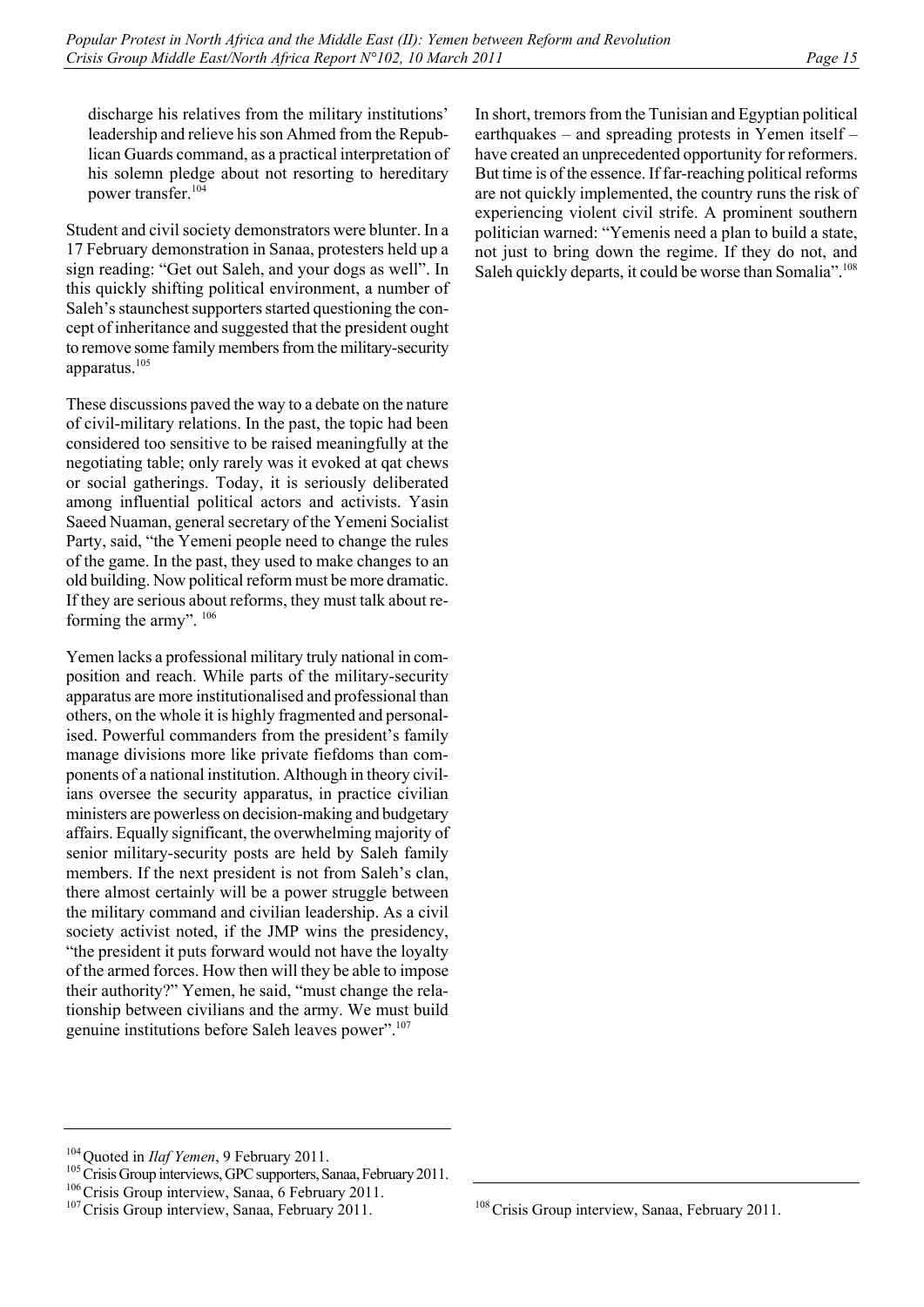# **V. CONCLUSION: A PATH FORWARD**

A chance remains for political and social leaders to peacefully negotiate a more democratic and inclusive power-sharing arrangement capable of addressing popular grievances. Such an agreement would require the regime to make significant compromises, indeed far more than it so far has been willing to contemplate. Saleh has publicly promised not to extend his term, not to bequeath power to his son, to form a unity government and to enter into a sincere national dialogue with the opposition and other relevant actors to reform the political system. However significant these steps, large segments of the population are legitimately concerned that his offer of compromise, and his professions to bend to popular will, are mere survival tactics designed to allow him to ride out the storm. What is more, as protests have spread, so too have demands that he and his family immediately relinquish power.

Within this shifting environment, it is incumbent upon Yemen's political leaders to establish a clear path for implementing Saleh's promises and ensuring a peaceful transfer of power. The JMP – as the official opposition bloc – ruling party reformers, civil society activists and the international community all have critical roles to play. In particular, they must pressure the regime to implement tangible reforms, while at the same time, avoiding a dangerous descent toward widespread civil strife. Although popular demands for change must be addressed, Yemen's social and political structure means that any precipitous regime change risks prompting serious violence. This would have long-lasting negative implications for the feasibility of sustainable democratic and economic reforms.

## **A. THE POLITICAL OPPOSITION**

Over time, the JMP has hardened its position. It retracted its earlier agreement to resume the national dialogue, saying that it will not negotiate while the violence continues. On 1 March, it pre-emptively rejected the immediate establishment of a national unity government. Then, in coordination with the *ulama*, it offered the president its plan for a peaceful transition of power within a year. Most recently, on 7 March, the group rejected Saleh's offer to attend a national conference<sup>109</sup> on 10 March, saying that it would not return to the negotiating table unless he agreed to step down.110 All these decisions are understandable; the organisation must take into consideration the views of its supporters and the widespread sympathy for anti-regime protests.<sup>111</sup> Moreover, the JMP's five-point plan, while not perfect, demonstrates that lines of communication remain open and that the opposition is willing to put forward constructive suggestions, as opposed to continually rejecting those offered by the other side.<sup>112</sup>

Moving forward, the JMP should make it a principal concern both to take on board popular demands and to acknowledge the need for a negotiated transition through an inclusive and clearly defined – in terms of both timelines and priorities – national dialogue. Given its current position of strength, and as it pushes its five-point plan, it should be open to compromise and continue to suggest ways to immediately resume the national dialogue. This simultaneously would evince responsiveness to constituent demands for immediate action and avert a political escalation. Renewed national dialogue, in turn, could set the stage for an acceptable coalition government.

At the dialogue itself, the JMP should see it as its mission to quickly lock in, implement and institutionalise the president's promises through legal and constitutional changes. It should offer a prioritised agenda and timeline. In so doing, it would be important to recognise the dangers – and limitations – of concentrating on replacing individuals (namely, Saleh and his son and close family members) rather than transforming institutions. While, as discussed, the issue of inheritance is central, to focus on it from the outset threatens to back the president into a corner, encouraging him to fight rather than compromise, and to distract from more lasting change.

The demand that he remove all family members from government is more akin to a punitive verdict than to a negotiated agreement involving both power-sharing and accountability. Eliminating certain individuals undoubtedly would strike a popular chord, but it would not address the underlying political problem, namely the absence of strong institutions. Making clear, public proposals for establishing civilian oversight over the military-security apparatus would go a long way toward addressing popular grievances and setting the stage for enduring reforms.

Focusing on individuals would also risk fuelling the destructive personal feud that opposes the Al-Ahmars of Sanhan (the president's family) to the Al-Ahmars of Hashid (the sons of the late Abdullah bin Hussein al-Ahmar). Hameed al-Ahmar repeatedly and for some time has called for

<sup>&</sup>lt;sup>109</sup>After consultations with top political and security advisers, Saleh called for a national conference to be held in Sanaa on 10 March. The opposition refused. But the state-run news agency reports that thousands will attend from across the political spectrum. Sunil K. Vaidya, "One Killed in Yemen", *Gulf News*, 8 March 2011.

<sup>110</sup>*Gulf News,* 8 March 2011.

<sup>&</sup>lt;sup>111</sup>Crisis Group phone interview, Islah member, Sanaa, 1 March 2010.

<sup>&</sup>lt;sup>112</sup>GPC partisans and international actors often criticise the JMP for not putting forward clear, pro-active proposals in negotiations with the GPC.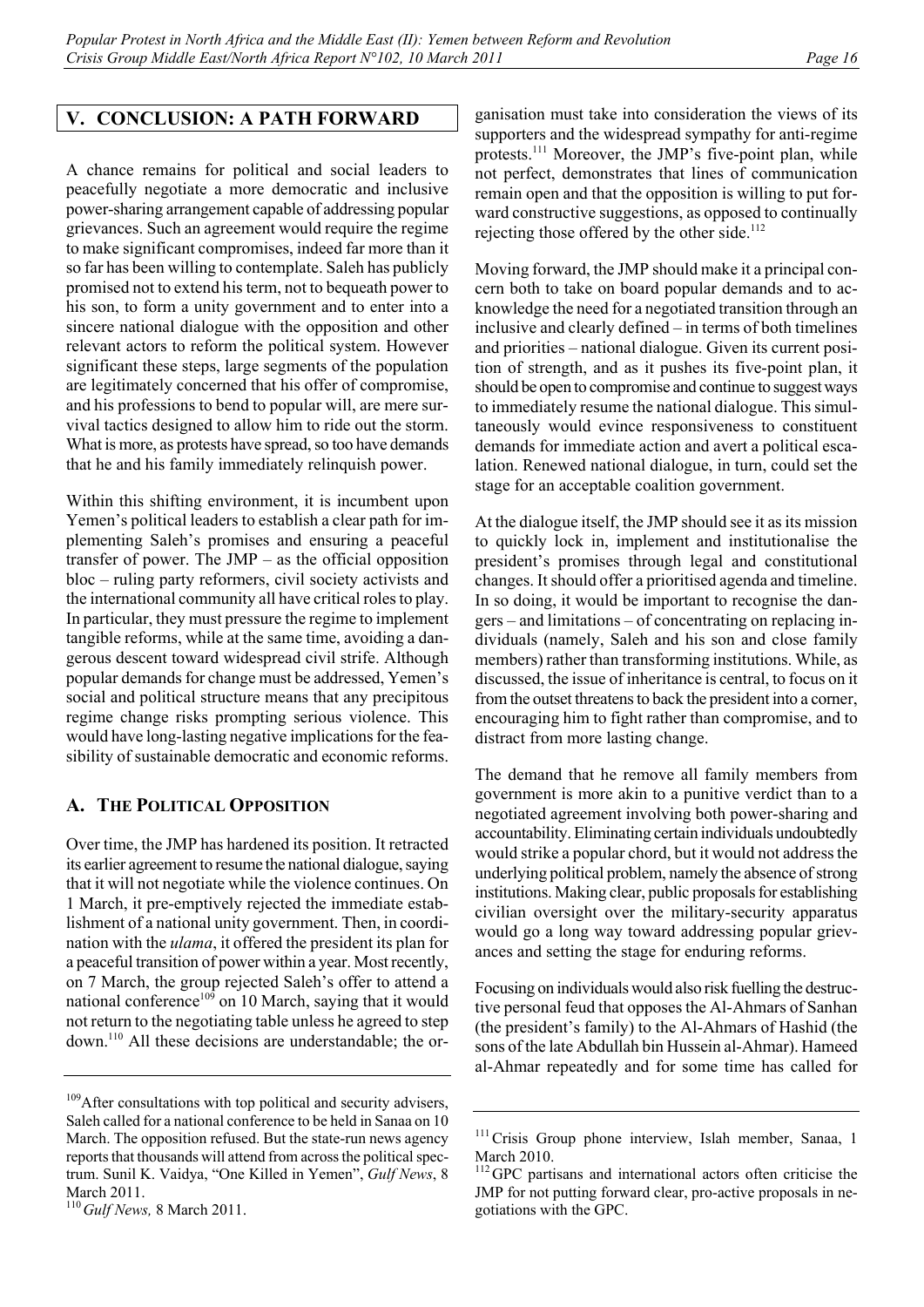Saleh's resignation; today, he is one of many demanding the wholesale removal of the president's family. Yet, his prominent position in the JMP's Preparatory Committee for National Dialogue long has represented an obstacle to genuine negotiations, as the president and his family suspect the dialogue is but another weapon in the al-Ahmar brothers' arsenal. Besides, many Yemenis consider the Al-Ahmar clans to be cut from the same cloth and see little benefit in exchanging one for another. The JMP would do well to distance itself (at least rhetorically) from this competition**,** which alienates opposition parties from potential supporters, especially reform-minded GPC members and southerners.

Flexibility and clarity likewise will be critical in future negotiations. At times, the JMP has frustrated both the GPC and international interlocutors by the lack of clarity in its demands and priorities**.** In preparing for the national dialogue, for example, it canvassed its grassroots constituency on the issue of political reform and then produced a document called the "Proposed Vision for National Salvation".<sup>113</sup> The document was all-encompassing, covering peaceful transfer of power, corruption, rule of law, decentralisation, civilian-military relations, a shift to a parliamentary system and much more. Although its underlying theme was the need for power-sharing and accountability, it was more akin to a laundry-list without any sense of priority.114 A GPC representative recently complained that the five-point plan was ambiguous. He said:

One of the points was that the president should take steps to ensure follow through on his promise that he will not stand again for the presidency in 2013 and that he will not pass power to his son. In the next point, they [the JMP] require that the president complete steps for a peaceful transition of power within a year. Which one is it? Is the JMP asking the president to fulfil his promises or are they asking him to leave in a year?<sup>115</sup>

JMP press statements clearly indicate that the coalition is asking him to leave in a year, but its unnecessarily ambiguous language is typical.

In addition to clearly defining demands and priorities, the JMP should recognise that a "winner takes all" attitude will not serve its or the country's interests in the long term. The movement should take advantage of its position of relative strength to embrace compromise; the alternative could be to create a highly flammable political environment.

Finally, the JMP ought to develop a strategy to help hold the regime accountable for its commitments. Among ideas that have been mooted are: agreeing with the regime on a specific timeline for the transition; resuming the national dialogue but with international monitoring; launching an opposition media campaign; and continuing peaceful protests. It likely will take all of these to make sure that a genuine project for power-sharing and democratisation is initiated before the political situation deteriorates further.

At this stage, developing a unified posture on how to maintain popular mobilisation is of particular importance. The JMP has several options. First, it could deploy popular protests as a tool to move the national dialogue forward whenever it stalls or in order to hold the president accountable for commitments made during negotiations. However, this would risk alienating large portions of Islah's constituency, particularly among the youth, who are dedicated to continued – as opposed to periodic – protests in pursuit of regime removal. It also could further damage the JMP's credibility, confirming suspicions that it is part of the system rather than being truly devoted to changing it.

A second option – holding regular protests in favour of Saleh's ouster – would bolster youth support but could antagonise citisens worried about chaos. Moreover, it almost certainly would close the door to dialogue, as the goal would shift from a coordinated and peaceful transfer of power to toppling the regime.

For the JMP to let civil society groups take the lead in organising protests and itself officially participate only on a case-by-case basis, depending on a given rally's goal, might best serve the movement's – and the nation's – interests. It would allow the JMP to focus on dialogue even as civil society continued to activate the street, a division of labour that could help the JMP shore up its grassroots support without directly antagonising the regime.

<sup>&</sup>lt;sup>113</sup> "Proposed Vision for National Salvation", Preparatory Committee for National Dialogue, General Secretariat, Republic of Yemen, Sanaa, (2010). For more information about this document, see, www.dialogue-ye.com.

<sup>&</sup>lt;sup>114</sup> The lack of clear priorities in large part reflects the diversity of groups operating under the JMP's umbrella – they include the largest Sunni Islamist party, two small Zaydi parties, the Nasserist party and the former socialist party of south Yemen. Complicating matters, the JMP makes decisions unanimously, giving disproportionate weight to parties with little popular support that have the ability to thwart negotiations. A GPC parliamentarian said in October, "the biggest challenge to negotiation with the JMP is the coalition's own internal divisions, particularly between Islah and the YSP. The two parties have different red-lines and priorities. The YSP wants federalism, while Islah does not. Islah is more willing to accept elections on schedule [parliamentary elections were scheduled for April but will certainly be delayed], while the YSP is not". Crisis Group interview, Sanaa, October 2010.

<sup>&</sup>lt;sup>115</sup> Crisis Group interview, Sanaa, February 2010.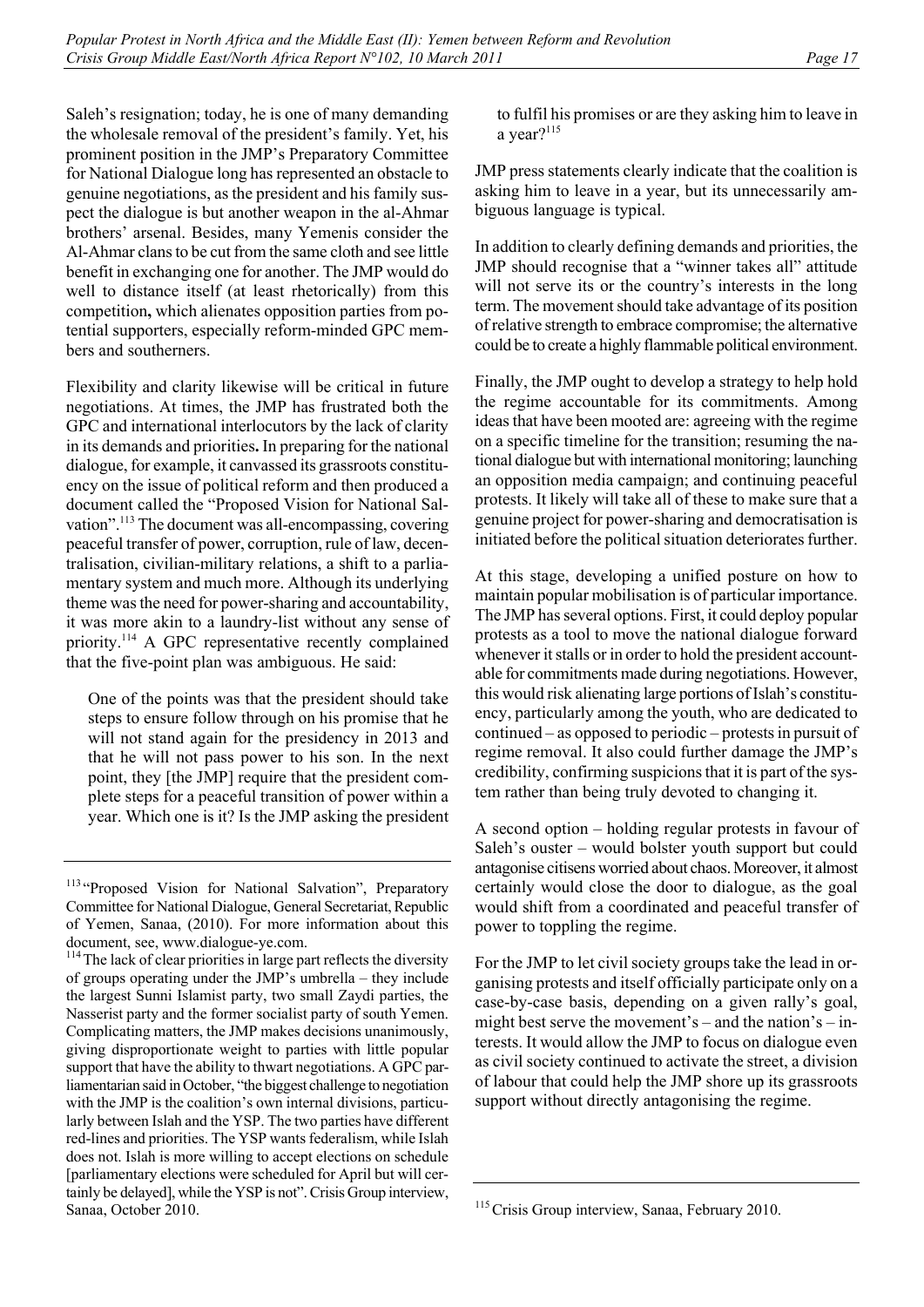Finally, the opposition should continue and even redouble its efforts to work with parts of the Hiraak and the Huthis who are willing to seek peaceful political change. Unifying these groups under a slogan short of immediate regime change will be near impossible in the short-term. As such, it is best if the JMP allow the youth and civil society activists to take the lead in coordinating peaceful protests. However, if the opposition were able to extract tangible concessions from the regime that help halt violence against protestors, ensure prosecution of those suspected of involvement and begin a process of real power-sharing, it would be better placed to draw the Huthis and possibly parts of the Hiraak back into the formal political system.

# **B. REFORMERS IN THE GENERAL PEOPLE'S CONGRESS**

Genuine reform almost certainly will fail if pressure comes exclusively from the JMP. Aside from Islah and, to a far lesser extent, the Yemen Socialist Party, none of the parties represented in the JMP enjoy a popular base. In contrast, the GPC houses the majority of influential sheikhs, religious leaders, intellectuals and technocrats. An overwhelming majority of its members are frustrated with the centralisation of power and corruption, even as they might have benefited substantially from it. For those who want to avoid abrupt regime change, now is the time to bring about necessary reforms.

As an initial matter, GPC members should, like their JMP counterparts, quickly set an agenda and timeframe for a national dialogue and peaceful transfer of power. If they are truly committed to devising new power-sharing arrangements, they will need to take the dialogue process seriously by producing substantive proposals on sensitive issues like nepotism and civilian control of the military. They also should work with civil society groups and the media to press the regime to follow through on its promises.

Beyond that, reform-minded GPC members should consider various options to gain greater effectiveness. One would be to split off and form a new party. This was first discussed internally in 2005, but without result; today the debate has been revived in many circles. Eleven of the recently resigned GPC parliamentarians announced the formation of a new parliamentary bloc, the "Free Deputies".116 This could be the beginning of a more serious effort to create a new party, although defections to date largely have been from supporters of the al-Ahmar brothers and therefore do not represent a broad social spectrum. If reformers were to align with popular JMP leaders to form a new party combining sheikhs, technocrats and intellectuals, as well as individuals from different regions who share a desire for a more institutionalised political system, they could draw significant support and mobilise pressure to achieve needed changes.

Alternatively, the GPC could reform itself. Currently, it behaves less as a party, more as a loose coalition of divergent groups bound together by a patronage system. It has neither guiding ideology, nor political platform nor substantive internal policy debates. It is mobilised prior to each election cycle and then quickly demobilised once the outcome is secured. Equally important, the GPC rarely produces policy initiatives or engages with constituents.

Becoming a genuine political party would require activating membership and holding regular meetings at all levels. During election cycles, the GPC undertakes a sophisticated, locally focused effort to canvass constituents and select candidates. That structure could be employed more consistently to engage citizens on reform priorities, serving to inform both the national dialogue and government initiatives. Giving urban youth a voice and, more crucially, authority within the party could help energise policymaking and debate within the GPC and in the government, while defusing the threat of street violence.

# **C. THE PRESIDENT AND HIS FAMILY**

Serious questions surround Saleh's ability to remain in office, but there is still an opportunity for a peaceful, negotiated transition. This would require far-reaching changes, which will not be easy. The president can count on scant support from his close allies to implement reform, given how deeply embedded they are in the status quo and existing networks of corruption. By the same token, the potential for backing actors outside that circle is limited, because of the degree to which he has alienated political allies and the general public.<sup>117</sup>

Still, one ought not underestimate the reservoir of support he retains among northern highland tribes and Islamist groups; more importantly, he still possesses what one might call negative legitimacy – in other words, the legitimacy that springs from the absence of a clear alternative. Although the window is fast closing, he potentially could capitalise on the threat of continued popular mobilisation to strike a new bargain inside ruling circles. As an activist put it, he has a chance to "get rid of those around him who are corrupt, dismiss or transfer certain military officers from in his own family and reconcile with the Yemeni

<sup>116</sup> *Saudi Gazette,* 6 March 2011.

<sup>&</sup>lt;sup>117</sup> Dr Mohammed Mutawakkil, the current JMP chairman, explained: "President Saleh has established a house on the foundations of corruption. If you move one stone, this house will collapse. If he jumps out of his circle of close regime supporters, he will be exposed to the people". Crisis Group interview, Sanaa, 4 February 2011.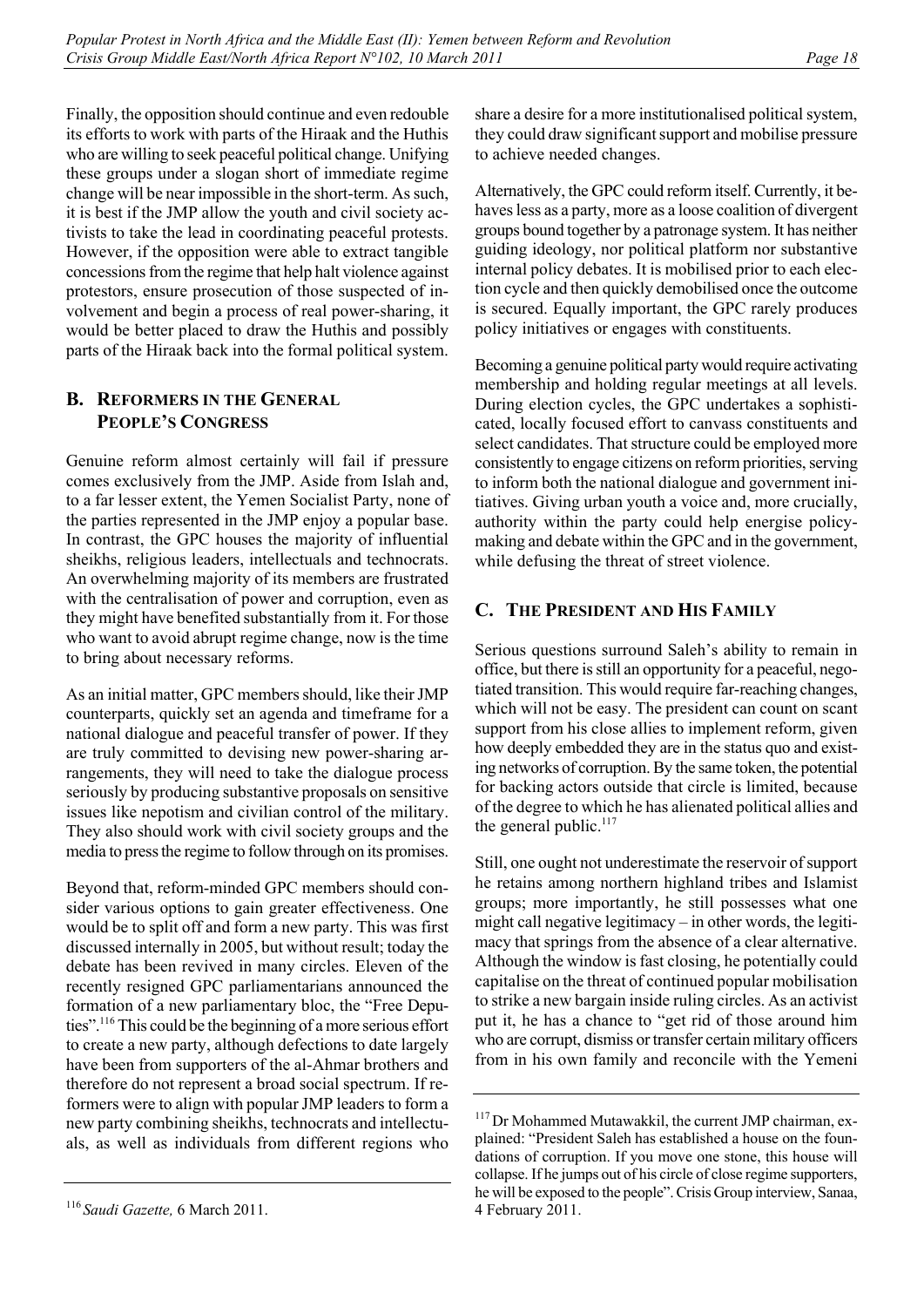people".118 In so doing, he likely would benefit from strong international support and could be remembered as the president who led a peaceful transition of power rather than one who led the country to civil war and, perhaps, breakup.

For Saleh, serious reform would mean above all curbing the power and privileges enjoyed by the Sanhan clan's top brass, notably close family members who are widely associated with corruption and have become targets of the public's ire. Family members will have to understand the need to significantly curb corruption and transfer authority to civilian institutions as a condition for their longer-term participation in political life. The alternative is for them to seek to cling to power at all costs, risk losing everything in the process and, most importantly, severely damage the country.

It would mean, too, building trust with the JMP but also, more importantly, with the people. Each day that passes without his promises being implemented bolsters support for the grassroots movement that aims to remove him and his family from power. Any confidence-building measures would have to be quickly achievable, measurable, part of a longer-term strategy and directed toward four core issues: political and military-security reform, the economy (specifically, anti-corruption measures), and addressing demands from both the Huthis and southerners.

Putting in place a legal framework to ensure he will not run again in 2013 and possibly voluntarily removing some family members from senior military-security positions, or at least proposing practical steps to ensure civilian oversight of the military, are minimum – and perhaps insufficient – requirements for reform at this point. As an additional gesture, Saleh could consider stepping down as GPC leader, providing the party with the opportunity to develop policies independent of the president and prepare itself to compete in a post-Saleh era. Halting inflammatory rhetoric against the opposition, protesters, the Huthis and the Hiraak is another requirement if the goal is to pave the way for peaceful negotiations and compromise.<sup>119</sup>

Such steps would help create an environment more conducive to compromise and a meaningful national dialogue capable of tackling institutional reforms and the critically important conflicts with the Huthis and southern separatists. Perhaps most importantly, the regime must immediately end its resort to violence and protect citizens' right to peaceful protest throughout the country.

# **D. THE INTERNATIONAL COMMUNITY**

Through the Friends of Yemen, international actors have the ability to help Yemen navigate its difficult transition.<sup>120</sup> Although the Friends need not seek to play a mediating role in the national dialogue, despite a JMP request to that effect, they should be willing to serve as observers, thereby helping to compensate for the lack of inter-party trust. Saudi Arabia in particular has an important part to play in encouraging a meaningful national dialogue. Its long-standing policy of engagement through individual sheikhs, particularly the Al-Ahmar family, has had the damaging effect of perpetuating intra-elite conflict and complicating the search for compromise. Instead, it should channel its efforts by taking on a stronger leadership role within the Friends of Yemen process.

The international community also should better ensure that its engagement and assistance do not skew the political playing field against reform-minded Yemenis. This is particularly relevant to the U.S. and others assisting the country's counter-terrorism efforts. While Washington has increased both its economic and military assistance in recent years, focus on security matters continues to far outweigh attention to economic and political needs.<sup>121</sup> Priority should be shifted to political and economic development, with funds flowing, insofar as possible, directly to local civil society and development organisations. Equally important, given growing levels of violence, particularly in the south of the country, donors providing military-security assistance should make every effort to ensure that this assistance is not being used to suppress domestic opposition and protest.

<sup>&</sup>lt;sup>118</sup>Crisis Group interview, Sanaa, February 2011.<br><sup>119</sup>Both the regime and the opposition routinely demonise each other in the media and public statements. Saleh and regime supporters typically accuse the Huthis and others who are Zaydi religious scholars (*sayyids*, i.e., descendents of the Prophet Mohammad) of being Iranian spies, twelver Shiites who seek a return to religious rule. The regime also commonly labels critical southerners as "secessionists", regardless of their position on independence. During the recent wave of protests, Saleh repeatedly lashed out at demonstrators, associating them with a lawless mob and with a U.S.-Israeli plot to disrupt the Middle East. In a speech to the armed services on 27 February, he vowed to defend his rule "with every last drop of blood", accusing op-

ponents of "a conspiracy against Yemen's unity and territorial integrity". Quoted in Agence France-Presse, 28 February 2011.<br><sup>120</sup>The UK government launched the Friends of Yemen group in January of 2010 in an effort to coordinate international efforts to support Yemen in achieving its reform and development goals. Member states and organisations include countries of the Gulf Cooperation Council, member nations of the G8, as well as representatives from the UN, the EU, the Arab League, the IMF and the World Bank. For more information, see www.fco. gov.uk/en/global-issues/conflict-prevention/mena/yemen.

 $<sup>[21]</sup>$  For the latest statistics on U.S. assistance, see: Jeremy Sharp,</sup> "Yemen: Background and U.S. Relations," Congressional Research Service, 3 February 2011, p. 31-35.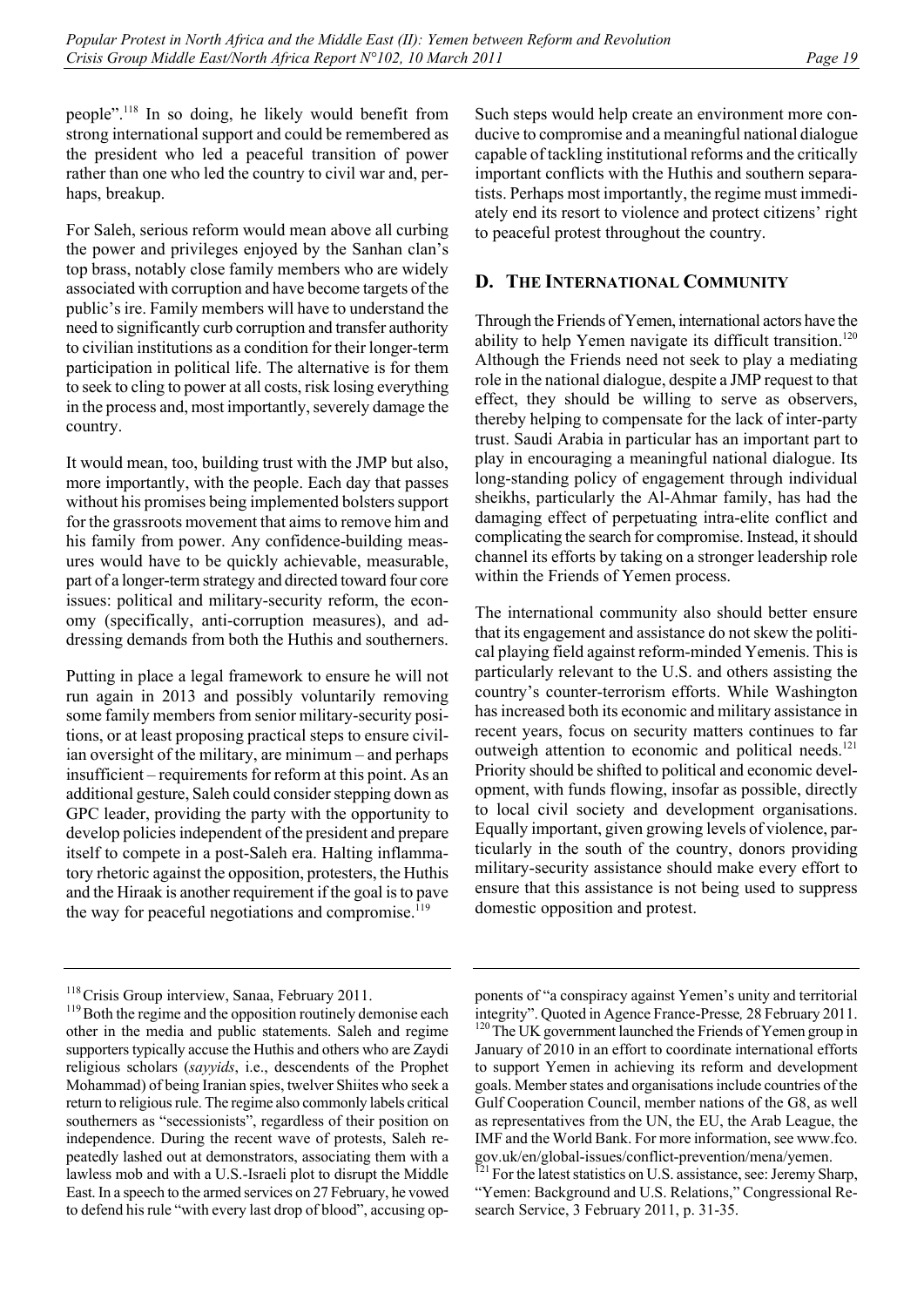Finally, the U.S. and others must to reach out more to civil society and opposition groups. So far, engagement has been deeply weighted in favour of the regime; international and notably U.S. military and security assistance inevitably is interpreted as support for the status quo. Secretary of State Hillary Clinton's 11 January visit was a first, positive step that helped build relations with activists and opposition leaders. At this point in particular, it is critical for members of the international community to meet opposition leaders, including those in the Hiraak, who are organising peaceful protests. They must also continue to make clear and repeated public statements condemning the use of violence against civilian protesters.

## **Sanaa/Brussels, 10 March 2011**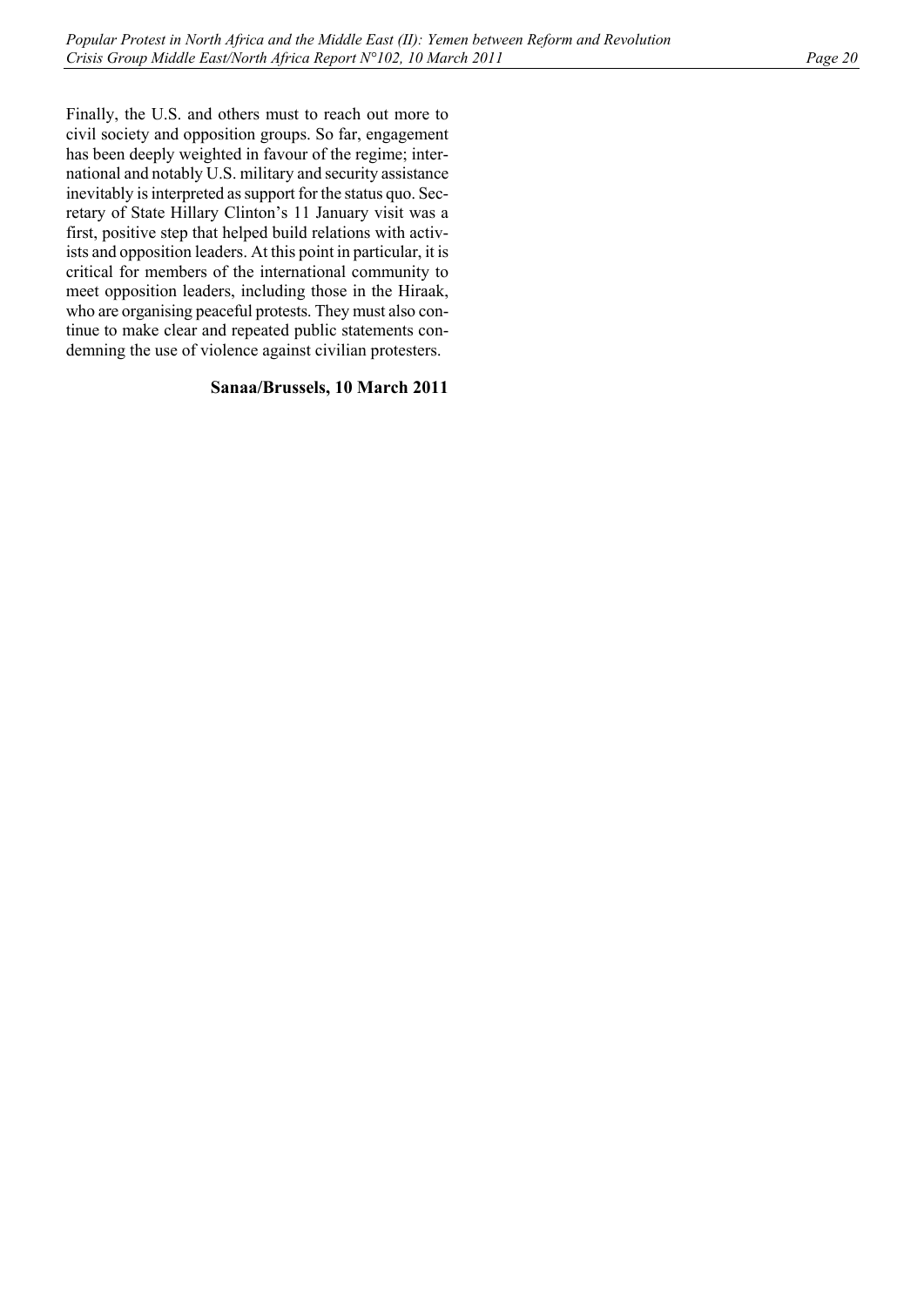# **APPENDIX A**

# **MAP OF YEMEN**



Map No. 3847 Rev. 3 UNITED NATIONS<br>January 2004

Department of Peacekeeping Operations<br>Cartographic Section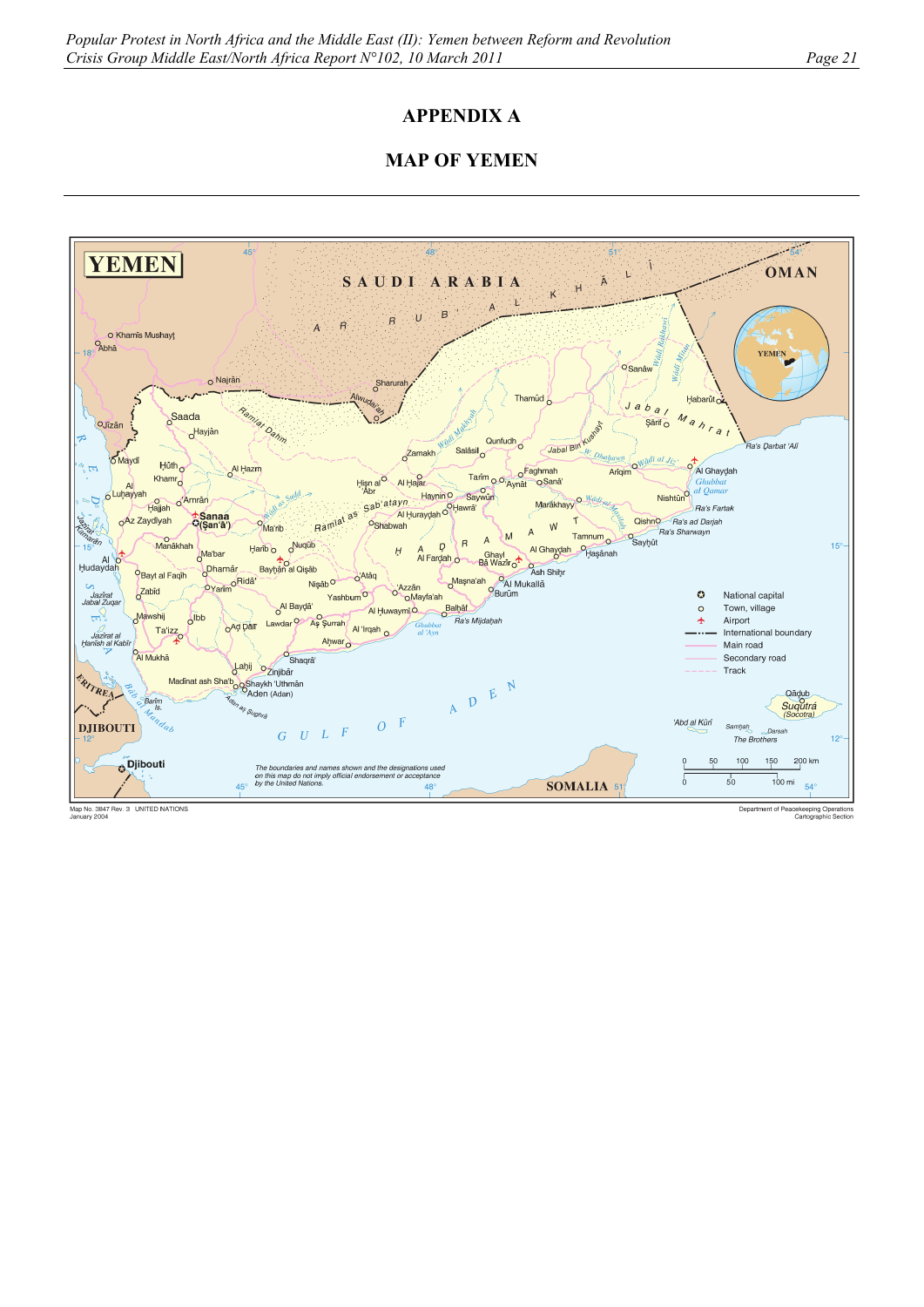# **APPENDIX B**

# **ABOUT THE INTERNATIONAL CRISIS GROUP**

The International Crisis Group (Crisis Group) is an independent, non-profit, non-governmental organisation, with some 130 staff members on five continents, working through field-based analysis and high-level advocacy to prevent and resolve deadly conflict.

Crisis Group's approach is grounded in field research. Teams of political analysts are located within or close by countries at risk of outbreak, escalation or recurrence of violent conflict. Based on information and assessments from the field, it produces analytical reports containing practical recommendations targeted at key international decision-takers. Crisis Group also publishes *CrisisWatch*, a twelve-page monthly bulletin, providing a succinct regular update on the state of play in all the most significant situations of conflict or potential conflict around the world.

Crisis Group's reports and briefing papers are distributed widely by email and made available simultaneously on the website, www.crisisgroup.org. Crisis Group works closely with governments and those who influence them, including the media, to highlight its crisis analyses and to generate support for its policy prescriptions.

The Crisis Group Board – which includes prominent figures from the fields of politics, diplomacy, business and the media – is directly involved in helping to bring the reports and recommendations to the attention of senior policy-makers around the world. Crisis Group is co-chaired by the former European Commissioner for External Relations Christopher Patten and former U.S. Ambassador Thomas Pickering. Its President and Chief Executive since July 2009 has been Louise Arbour, former UN High Commissioner for Human Rights and Chief Prosecutor for the International Criminal Tribunals for the former Yugoslavia and for Rwanda.

Crisis Group's international headquarters are in Brussels, with major advocacy offices in Washington DC (where it is based as a legal entity) and New York, a smaller one in London and liaison presences in Moscow and Beijing. The organisation currently operates nine regional offices (in Bishkek, Bogotá, Dakar, Islamabad, Istanbul, Jakarta, Nairobi, Pristina and Tbilisi) and has local field representation in fourteen additional locations (Baku, Bangkok, Beirut, Bujumbura, Damascus, Dili, Jerusalem, Kabul, Kathmandu, Kinshasa, Port-au-Prince, Pretoria, Sarajevo and Seoul). Crisis Group currently covers some 60 areas of actual or potential conflict across four continents. In Africa, this includes Burundi, Cameroon, Central African Republic, Chad, Côte d'Ivoire, Democratic Republic of the Congo, Eritrea, Ethiopia, Guinea, Guinea-Bissau, Kenya, Liberia, Madagascar, Nigeria, Rwanda, Sierra Leone, Somalia, Sudan, Uganda and Zimbabwe; in Asia, Afghanistan, Bangladesh,

Burma/Myanmar, Indonesia, Kashmir, Kazakhstan, Kyrgyzstan, Nepal, North Korea, Pakistan, Philippines, Sri Lanka, Taiwan Strait, Tajikistan, Thailand, Timor-Leste, Turkmenistan and Uzbekistan; in Europe, Armenia, Azerbaijan, Bosnia and Herzegovina, Cyprus, Georgia, Kosovo, Macedonia, Russia (North Caucasus), Serbia and Turkey; in the Middle East and North Africa, Algeria, Egypt, Gulf States, Iran, Iraq, Israel-Palestine, Lebanon, Morocco, Saudi Arabia, Syria and Yemen; and in Latin America and the Caribbean, Bolivia, Colombia, Ecuador, Guatemala, Haiti and Venezuela.

Crisis Group receives financial support from a wide range of governments, institutional foundations, and private sources. The following governmental departments and agencies have provided funding in recent years: Australian Agency for International Development, Australian Department of Foreign Affairs and Trade, Austrian Development Agency, Belgian Ministry of Foreign Affairs, Canadian International Development Agency, Canadian International Development and Research Centre, Foreign Affairs and International Trade Canada, Czech Ministry of Foreign Affairs, Royal Danish Ministry of Foreign Affairs, Dutch Ministry of Foreign Affairs, European Commission, Finnish Ministry of Foreign Affairs, French Ministry of Foreign Affairs, German Federal Foreign Office, Irish Aid, Japan International Cooperation Agency, Principality of Liechtenstein, Luxembourg Ministry of Foreign Affairs, New Zealand Agency for International Development, Royal Norwegian Ministry of Foreign Affairs, Slovenian Ministry of Foreign Affairs, Swedish International Development Agency, Swedish Ministry for Foreign Affairs, Swiss Federal Department of Foreign Affairs, Turkish Ministry of Foreign Affairs, United Arab Emirates Ministry of Foreign Affairs, United Kingdom Department for International Development, United Kingdom Economic and Social Research Council, U.S. Agency for International Development.

The following institutional and private foundations have provided funding in recent years: Carnegie Corporation of New York, The Charitable Foundation, Clifford Chance Foundation, Connect U.S. Fund, The Elders Foundation, Henry Luce Foundation, William& Flora Hewlett Foundation, Humanity United, Hunt Alternatives Fund, Jewish World Watch, Korea Foundation, John D. & Catherine T. MacArthur Foundation, Open Society Institute, Victor Pinchuk Foundation, Ploughshares Fund, Radcliffe Foundation, Sigrid Rausing Trust, Rockefeller Brothers Fund and VIVA Trust.

## **March 2011**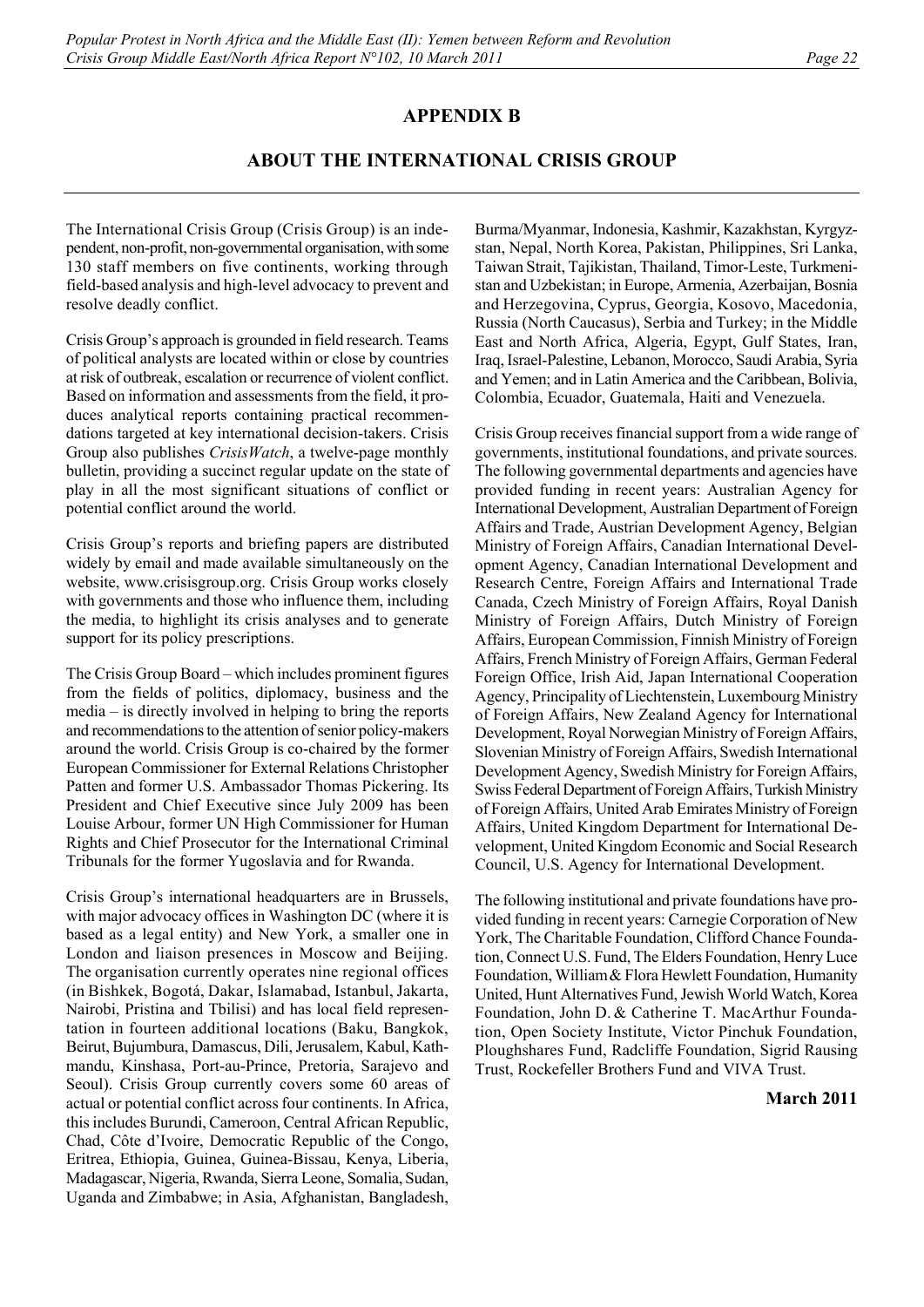# **APPENDIX C**

# **CRISIS GROUP REPORTS AND BRIEFINGS ON THE MIDDLE EAST AND NORTH AFRICA SINCE 2008**

### *Arab-Israeli Conflict*

- *Ruling Palestine I: Gaza Under Hamas*, Middle East Report N°73, 19 March 2008 (also available in Arabic).
- *Lebanon: Hizbollah's Weapons Turn Inward*, Middle East Briefing N°23, 15 May 2008 (also available in Arabic).
- *The New Lebanese Equation: The Christians' Central Role*, Middle East Report N°78, 15 July 2008 (also available in French).
- *Ruling Palestine II: The West Bank Model?*, Middle East Report N°79, 17 July 2008 (also available in Arabic).
- *Round Two in Gaza*, Middle East Briefing N°24, 11 September 2008 (also available in Arabic).
- *Palestine Divided*, Middle East Briefing N°25, 17 December 2008 (also available in Arabic).
- *Ending the War in Gaza*, Middle East Briefing N°26, 05 January 2009 (also available in Arabic and Hebrew).
- *Engaging Syria? Lessons from the French Experience*, Middle East Briefing N°27, 15 January 2009 (also available in Arabic and French).
- *Engaging Syria? U.S. Constraints and Opportunities*, Middle East Report N°83, 11 February 2009 (also available in Arabic).
- *Nurturing Instability: Lebanon's Palestinian Refugee Camps*, Middle East Report N°84, 19 February 2009 (also available in Arabic and Hebrew).
- *Gaza's Unfinished Business*, Middle East Report N°85, 23 April 2009 (also available in Hebrew and Arabic).
- *Lebanon's Elections: Avoiding a New Cycle of Confrontation*, Middle East Report N°87, 4 June 2009 (also available in French).
- *Israel's Religious Right and the Question of Settlements*, Middle East Report N°89, 20 July 2009 (also available in Arabic and Hebrew).
- *Palestine: Salvaging Fatah*, Middle East Report N°91, 12 November 2009 (also available in Arabic).
- *Reshuffling the Cards? (I): Syria's Evolving Strategy*, Middle East Report  $N°92$

14 December 2009 (also available in Arabic).

- *Reshuffling the Cards? (II): Syria's New Hand*, Middle East Report N°93, 16 December 2009 (also available in Arabic).
- *Tipping Point? Palestinians and the Search for a New Strategy*, Middle East Report N°95, 26 April 2010 (also available in Arabic and Hebrew).
- *Lebanon's Politics: The Sunni Community and Hariri's Future Current*, Middle East Report N°96, 26 May 2010 (also available in Arabic).
- *Drums of War: Israel and the "Axis of Resistance"*, Middle East Report N°97, 2 August 2010 (also available in Hebrew and Arabic).
- *Squaring the Circle: Palestinian Security Reform under Occupation*, Middle East Report N°98, 7 September 2010 (also available in Arabic and Hebrew).
- *Nouvelle crise, vieux démons au Liban: les leçons oubliées de Bab Tebbaneh/Jabal Mohsen*, Middle East Briefing N°29, 14 October 2010 (only available in French).
- *Trial by Fire: The Politics of the Special Tribunal for Lebanon*, Middle East Report N°100, 2 December 2010.

## *North Africa*

- *Egypt's Muslim Brothers: Confrontation or Integration?*, Middle East/North Africa Report N°76, 18 June 2008 (also available in Arabic).
- *Popular Protest in North Africa and the Middle East (I): Egypt Victorious?*, Middle East/North Africa Report N°101, 24 February 2011.

## *Iraq/Iran/Gulf*

- *Iraq's Civil War*, *the Sadrists and the Surge*, Middle East Report N°72, 7 February 2008 (also available in Arabic).
- *Iraq after the Surge I: The New Sunni Landscape*, Middle East Report N°74, 30 April 2008 (also available in Arabic).
- *Iraq after the Surge II: The Need for a New Political Strategy*, Middle East Report N°75, 30 April 2008 (also available in Arabic).
- *Failed Responsibility: Iraqi Refugees in Syria*, *Jordan and Lebanon*, Middle East Report N°77, 10 July 2008 (also available in Arabic).
- *Oil for Soil: Toward a Grand Bargain on Iraq and the Kurds*, Middle East Report N°80, 28 October 2008 (also available in Arabic and Kurdish).
- *Turkey and Iraqi Kurds: Conflict or Cooperation?*, Middle East Report N°81, 13 November 2008 (also available in Arabic, Kurdish and Turkish).
- *Iraq's Provincial Elections: The Stakes*, Middle East Report N°82, 27 January 2009 (also available in Arabic).
- *Yemen: Defusing the Saada Time Bomb*, Middle East Report N°86, 27 May 2009 (also available in Arabic).
- *U.S.-Iranian Engagement: The View from Tehran*, Middle East Briefing N°28, 2 June 2009 (also available in Farsi and Arabic).
- *Iraq and the Kurds: Trouble Along the Trigger Line*, Middle East Report N°88, 8 July 2009 (also available in Kurdish and Arabic).
- *Iraq's New Battlefront: The Struggle over Ninewa*, Middle East Report N°89, 28 September 2009 (also available in Kurdish and Arabic).
- *Iraq's Uncertain Future: Elections and Beyond*, Middle East Report N°94, 25 February 2010 (also available in Arabic).
- *Loose Ends: Iraq's Security Forces between U.S. Drawdown and Withdrawal,* Middle East Report N°99, 26 October 2010 (also available in Arabic).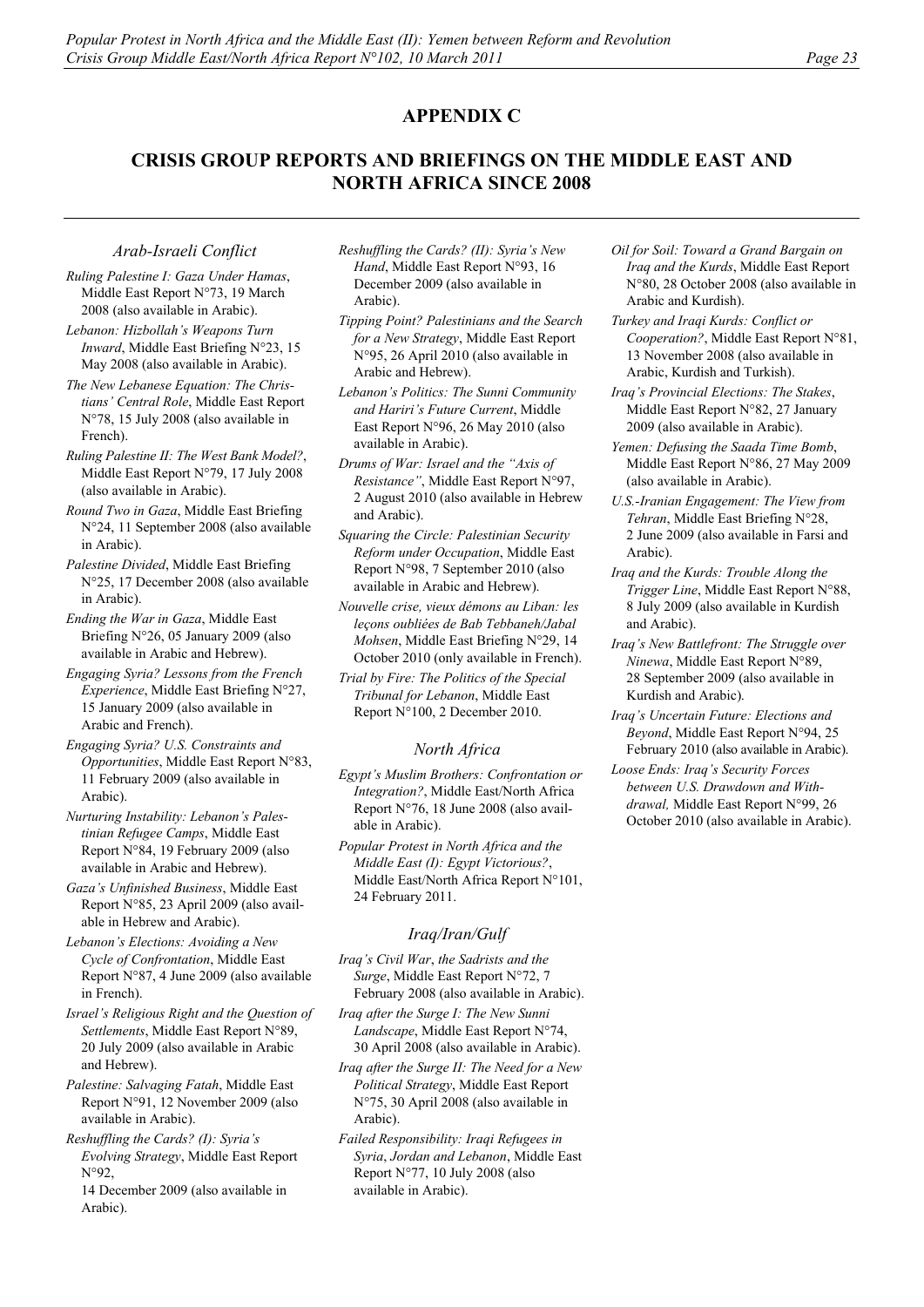# **APPENDIX D**

# **INTERNATIONAL CRISIS GROUP BOARD OF TRUSTEES**

## CO-CHAIRS

#### **Lord (Christopher) Patten**

Former European Commissioner for External Relations, Governor of Hong Kong and UK Cabinet Minister; Chancellor of Oxford University

### **Thomas R Pickering**

Former U.S. Ambassador to the UN, Russia, India, Israel, Jordan, El Salvador and Nigeria; Vice Chairman of Hills & Company

## PRESIDENT & CEO

### **Louise Arbour**

Former UN High Commissioner for Human Rights and Chief Prosecutor for the International Criminal Tribunals for the former Yugoslavia and Rwanda

### EXECUTIVE COMMITTEE

### **Morton Abramowitz**

Former U.S. Assistant Secretary of State and Ambassador to Turkey

## **Cheryl Carolus**

Former South African High Commissioner to the UK and Secretary General of the ANC

#### **Maria Livanos Cattaui**

Member of the Board, Petroplus Holdings, **Switzerland** 

#### **Yoichi Funabashi**

Former Editor in Chief, *The Asahi Shimbun*, Japan

**Frank Giustra**  President & CEO, Fiore Capital

**Ghassan Salamé** Dean, Paris School of International Affairs, Sciences Po

**George Soros**  Chairman, Open Society Institute

### **Pär Stenbäck**

Former Foreign Minister of Finland

## OTHER BOARD MEMBERS

#### **Adnan Abu-Odeh**

Former Political Adviser to King Abdullah II and to King Hussein, and Jordan Permanent Representative to the UN

### **Kenneth Adelman**

Former U.S. Ambassador and Director of the Arms Control and Disarmament Agency

#### **Kofi Annan**

Former Secretary-General of the United Nations; Nobel Peace Prize (2001)

#### **Nahum Barnea**  Chief Columnist for *Yedioth Ahronoth*, Israel

**Samuel Berger** 

## Chair, Albright Stonebridge Group LLC; Former U.S. National Security Advisor

## **Emma Bonino**

Vice President of the Senate; Former Minister of International Trade and European Affairs of Italy and European Commissioner for Humanitarian Aid

#### **Wesley Clark**

Former NATO Supreme Allied Commander, Europe

### **Sheila Coronel**

Toni Stabile, Professor of Practice in Investigative Journalism; Director, Toni Stabile Center for Investigative Journalism, Columbia University, U.S.

### **Jan Egeland**

Director, Norwegian Institute of International Affairs; Former Under-Secretary-General for Humanitarian Affairs and Emergency Relief Coordinator, United Nations

## **Uffe Ellemann-Jensen**

Former Foreign Minister of Denmark

## **Gareth Evans**  President Emeritus of Crisis Group; Former

Foreign Affairs Minister of Australia **Mark Eyskens** 

Former Prime Minister of Belgium

#### **Joschka Fischer**

Former Foreign Minister of Germany

### **Jean-Marie Guéhenno**

Arnold Saltzman Professor of War and Peace Studies, Columbia University; Former UN Under-Secretary-General for Peacekeeping Operations

## **Carla Hills**

Former U.S. Secretary of Housing and U.S. Trade Representative

#### **Lena Hjelm-Wallén**

Former Deputy Prime Minister and Foreign Affairs Minister of Sweden

#### **Swanee Hunt**

Former U.S. Ambassador to Austria; Chair, Institute for Inclusive Security; President, Hunt Alternatives Fund

#### **Mo Ibrahim**

Founder and Chair, Mo Ibrahim Foundation; Founder, Celtel International

## **Igor Ivanov**

Former Foreign Affairs Minister of the Russian Federation

### **Asma Jahangir**

UN Special Rapporteur on the Freedom of Religion or Belief; Chairperson, Human Rights Commission of Pakistan

## **Wim Kok**

Former Prime Minister of the Netherlands

**Ricardo Lagos**  Former President of Chile

## **Joanne Leedom-Ackerman**

Former International Secretary of International PEN; Novelist and journalist, U.S.

#### **Lord (Mark) Malloch-Brown**

Former Administrator of the United Nations Development Programme (UNDP) and UN Deputy Secretary-General

#### **Lalit Mansingh**

Former Foreign Secretary of India, Ambassador to the U.S. and High Commissioner to the UK

### **Jessica Tuchman Mathews**

President, Carnegie Endowment for International Peace, U.S.

**Benjamin Mkapa**  Former President of Tanzania

#### **Moisés Naím**

Senior Associate, International Economics Program, Carnegie Endowment for International Peace; former Editor in Chief, *Foreign Policy*

**Ayo Obe**  Legal Practitioner, Lagos, Nigeria

**Güler Sabancı** Chairperson, Sabancı Holding, Turkey

#### **Javier Solana**

Former EU High Representative for the Common Foreign and Security Policy, NATO Secretary-General and Foreign Affairs Minister of Spain